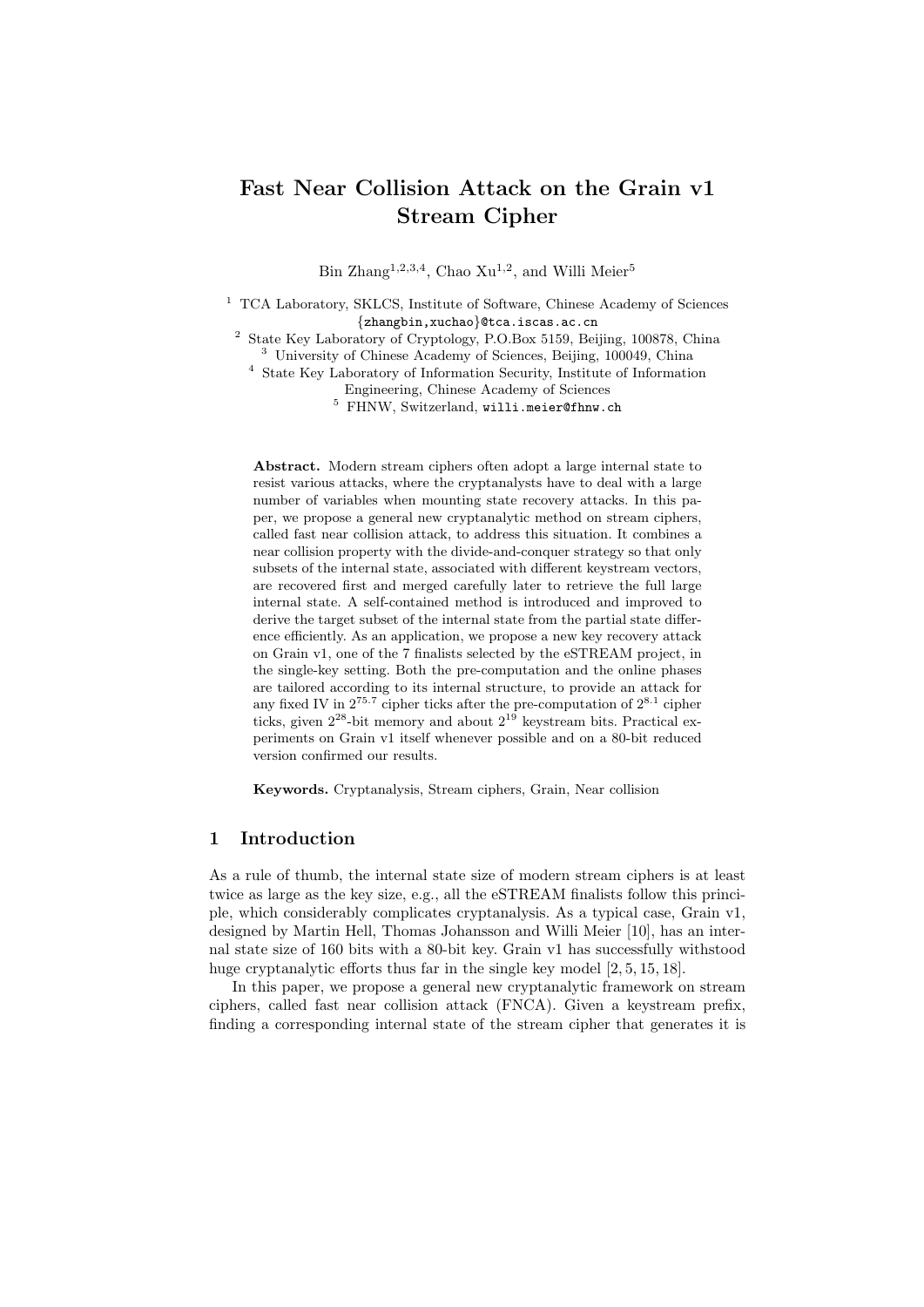equivalent to determining a preimage of the output of a specific function *F*. For our purpose, it is assumed that each component function of *F* can be rewritten in a way that depends on only few variables or combinations of the original variables, which is indeed the case for many stream ciphers. The new strategy is based on a combination of the birthday paradox with respect to near collisions and local differential properties of the component functions. To deal with the situation that  $F$  has a large number of variables, the near collision property is combined with a divide-and-conquer strategy so that only subsets of the internal state, associated with different keystream vectors, are restored first and merged carefully later to retrieve the full large internal state. The subset of the internal state associated with a specified keystream vector is called the restricted internal state of the corresponding keystream vector. It is observed that the keystream segment difference (KSD) of a given keystream vector *only* depends on the internal state difference (ISD) and the value of the restricted internal state, i.e., only the differences and the values in the restricted internal state can affect the KSD of a specified keystream vector, whatever the difference distribution and state values in the other parts of the full internal state. Thus, we could apply the near collision idea to this restricted internal state, rather than to the whole internal state. Then a self-contained method [16] is introduced and improved to derive the target subset of the internal state from the partial state difference efficiently. The observation here is that instead of collecting two keystream vector sets to find a near collision state pair, we only collect one set and virtualize the other by directly computing it. An efficient distilling technique is suggested to properly maintain the size of the candidates subset so that the correct candidate is contained in this subset with a higher probability than in a purely random situation. The attack consists of two phases. In the pre-computation phase, we prepare a list of differential look-up tables which are often quite small because of the local differential properties of *F*. Thus the preprocessing complexity is significantly reduced due to the relatively small number of involved variables. These small tables are carefully exploited in the online phase to determine a series of local candidate sets, which are merged carefully to cover a larger partial state. From this partial state, we aim to recover the full internal state according to the concrete structure of the primitive.

As our main application, we mount a fast near collision attack against Grain v1, one of the 3 finalists selected by the eSTREAM project for restricted hardware environments. In addition to the above general strategies, we further reduce the number of variables associated with a specified keystream vector by rewriting variables according to the internal structure of Grain v1 and making some state variables linearly dependent on the others, similar to the linear enumeration procedure in the BSW sampling in [4]. We first focus on the state recovery of the LFSR together with some partial information on the NFSR. Then a new property in the keystream generation of Grain v1 is exploited in the proposed Z-technique: given the keystream and the LFSR, it is possible to construct a number of keystream chains to efficiently find out some linear equations on the original NFSR variables, which further reduce the number of unknown variables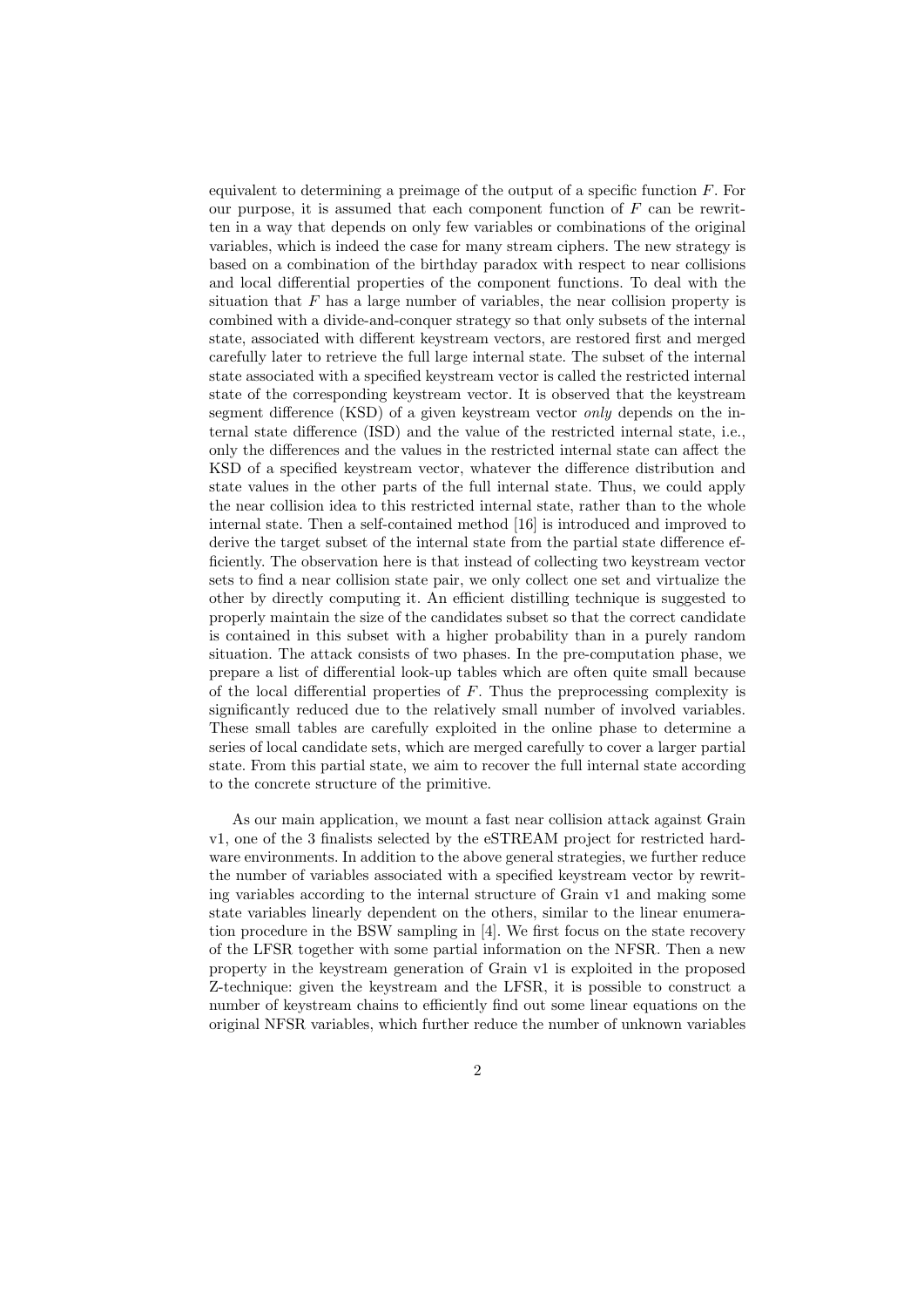in the NFSR initial state. Given the LFSR part, Grain v1 degrades into a dynamically linearly filtered NFSR in forward direction and a pure linearly filtered NFSR in backward direction. In both cases, all the NFSR internal state variables can be formally expressed as a linear combination of the initial state variables and of some keystream bits [3]. Taking into account that the best linear approximation of the NFSR feedback function in Grain v1 has a bias of  $\frac{41}{512}$ , we could construct a system of parity-checks of weight 2 on an even smaller number of the initial NFSR variables with a low complexity. These parity-checks need not to be solved, but can be used as a distinguisher via the Fast Walsh Transform (FWT), called the Walsh distinguisher. The correct LFSR candidate could be identified directly from a glance at the distribution of the Walsh spectrum. Thus, we determine the LFSR part in Grain v1 *independent of* the NFSR state, which releases the complexity issue if the whole internal state is treated together. Finally, the left NFSR state could be restored easily by an algebraic attack with a complexity much lower than the above dominated step and the list of remaining candidates could be tested with the consistency of the available keystream to yield the correct one. As a result, both the pre-computation and the online attack phases are tailored to provide a state/key recovery attack<sup>6</sup> on Grain v1 in the single-key setting with an arbitrary known IV in 2<sup>75</sup>*.*<sup>7</sup> cipher ticks after a pre-computation of  $2^{8.1}$  cipher ticks, given  $2^{28}$ -bit memory and around  $2^{19}$  keystream bits, which is the best key recovery attack against Grain v1 so far and manages to remove the two unresolved assumptions in complexity manipulation in the previous near collision attack at FSE 2013. This attack is about 2<sup>11</sup>*.*<sup>7</sup> times faster than the exhaustive search<sup>7</sup>. Our results have been verified both on Grain v1 itself whenever possible and on a reduced version of Grain v1 with a 40-bit LFSR and a 40-bit NFSR in experiments. A comparison of our attack with the exhaustive search is depicted in Table 1. In summary, though the whole structure of Grain v1 is sound, here we list some properties that facilitate our attack.

- The state size is exactly 160 bits with respect to the 80-bit security.
- The whole system will degrade into a linearly filtered NFSR after knowing the LFSR.
- There is a good linear approximation of the updating function of the NFSR.
- The 2-bit keystream vector depends on a relatively small number of variables after rewriting variables.

**Outline.** A brief description of the Grain v1 stream cipher is presented in Section 2. Then, some preliminaries relevant to our work are presented in Section 3 together with a brief review of the previous near collision attack in [18]. The framework of FNCA is established with the theoretical analysis in Section 4

 $6$  Due to the invertible state updating, a state recovery attack on Grain v1 could be converted into a key recovery attack directly.

<sup>&</sup>lt;sup>7</sup> The brute force attack with an expected complexity of  $2^{87.4}$  cipher ticks is shown in [18]. Besides, NCA-2.0 [18] requires a huge pre-computation and memory complexities; while NCA-3.0 [18] is based on two assumptions which remains to be verified on Grain v1 itself.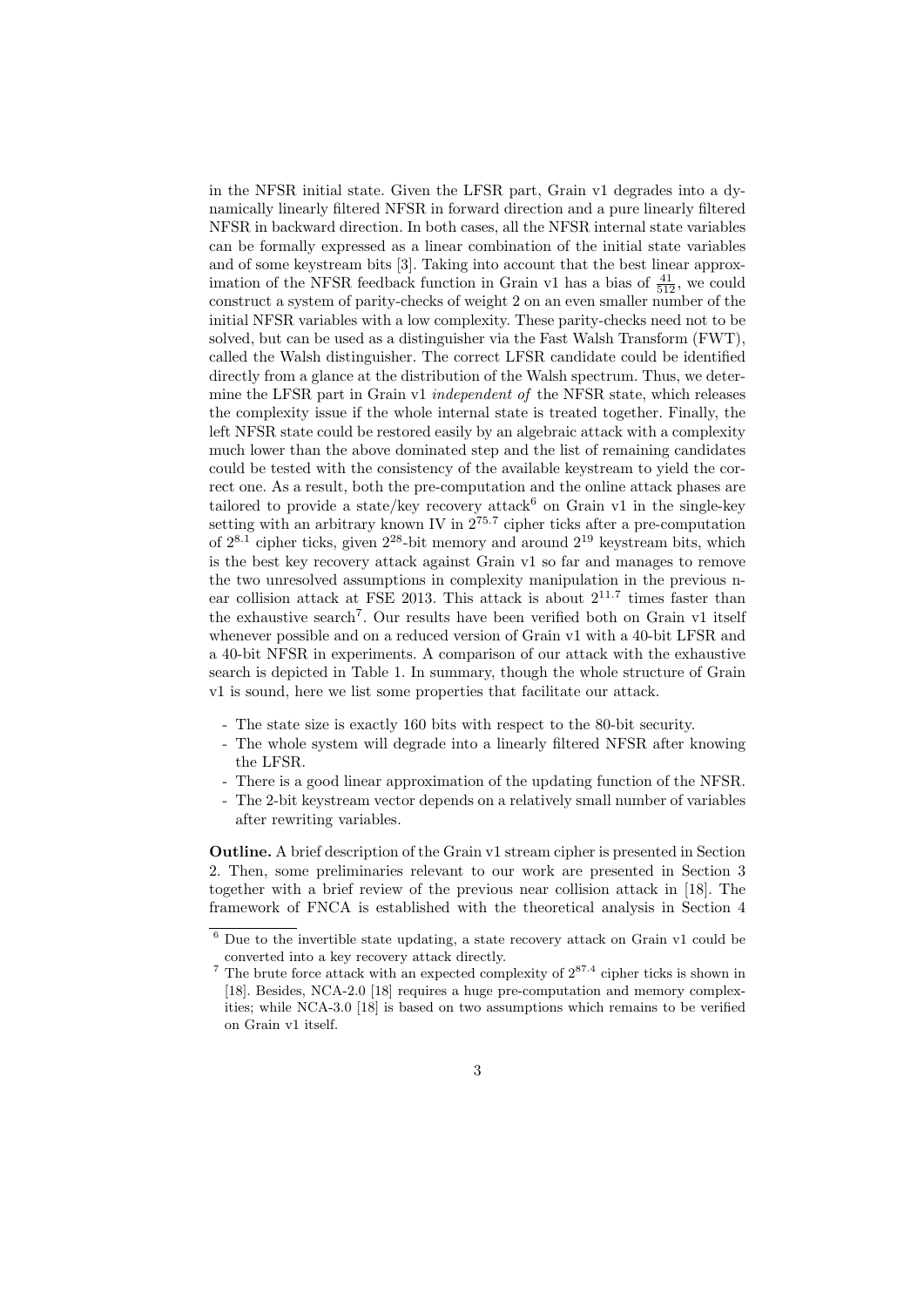**Table 1.** Comparison with the best previous attack on the full Grain v1

| Attack         |                   |      | Complexities |        |
|----------------|-------------------|------|--------------|--------|
|                | $Pre\text{-}comp$ | Data | Memory       | Time   |
| brute force    |                   | 27.4 | 07.4         | 287.4  |
| $NCA-2.0$ [18] | 283.4             | 262  | 265.9        | 276.1  |
| This paper     | 0.8.1             | 219  | 28           | 0.75.7 |

<sup>1</sup> The time complexity unit here is 1 cipher tick as in [18] and the data/memory complexity unit is 1 bit.

and then applied to Grain v1 in Section 5, respectively. In Section 6, practical simulations both on Grain v1 itself and on the reduced version are provided. Finally, some conclusions are drawn and future work is pointed out in Section 7.

# **2 Description of Grain v1**

Grain v1 is a bit-oriented stream cipher, which consists of a pair of linked 80 bit shift registers, one is a linear feedback shift register (LFSR) and another is a non-linear feedback shift register (NFSR), whose states are denoted by  $(l_i, l_{i+1}, ..., l_{i+79})$  and  $(n_i, n_{i+1}, ..., n_{i+79})$  respectively. The updating function of the LFSR is  $l_{i+80} = l_{i+62} \oplus l_{i+51} \oplus l_{i+38} \oplus l_{i+23} \oplus l_{i+13} \oplus l_i$  and the updating function of the NFSR is

 $n_{i+80} = l_i \oplus n_{i+62} \oplus n_{i+60} \oplus n_{i+52} \oplus n_{i+45} \oplus n_{i+37} \oplus n_{i+33} \oplus n_{i+28} \oplus n_{i+21}$ 

 $\oplus n_{i+14} \oplus n_{i+9} \oplus n_i \oplus n_{i+63}n_{i+60} \oplus n_{i+37}n_{i+33} \oplus n_{i+15}n_{i+9}$ 

- $oplus$  *n*<sub>*i*+60</sub>*n*<sub>*i*+52</sub>*n*<sub>*i*+45</sub>  $oplus$  *n*<sub>*i*+33</sub>*n*<sub>*i*+28</sub>*n*<sub>*i*+21</sub>  $oplus$  *n*<sub>*i*+63</sub>*n*<sub>*i*+45</sub>*n*<sub>*i*+28</sub>*n*<sub>*i*+9</sub>
- $oplus n_{i+60}n_{i+52}n_{i+37}n_{i+33}$   $oplus n_{i+63}n_{i+60}n_{i+21}n_{i+15}$
- $oplus n_{i+63}n_{i+60}n_{i+52}n_{i+45}n_{i+37}$   $oplus n_{i+33}n_{i+28}n_{i+21}n_{i+15}n_{i+9}$
- $\oplus$   $n_{i+52}n_{i+45}n_{i+37}n_{i+33}n_{i+28}n_{i+21}$ .

The keystream generation phase, shown in Fig.1, works as follows. The com-



**Fig. 1.** Keystream generation of Grain v1

bined NFSR-LFSR internal state is filtered by a non-linear boolean function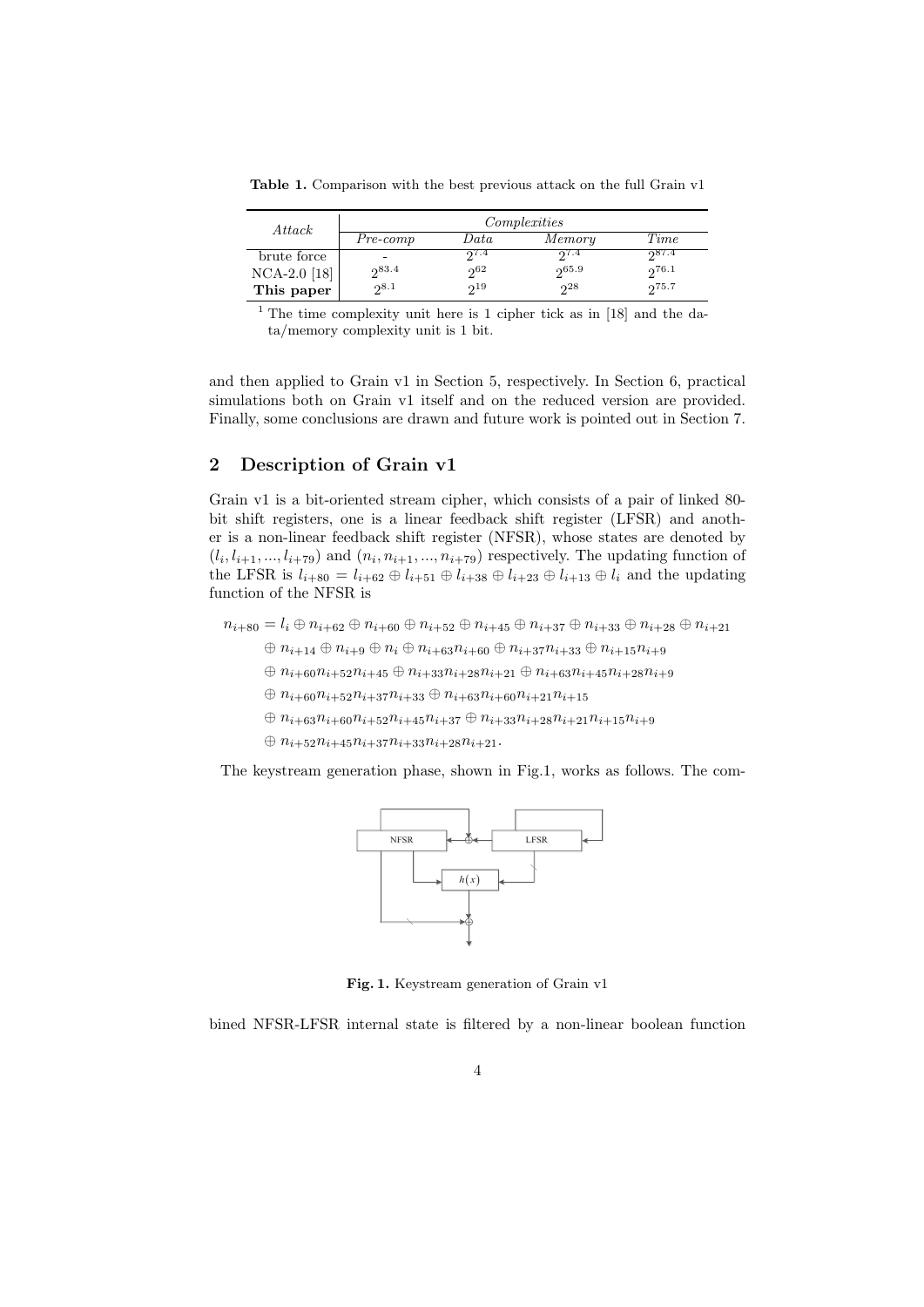$h(x) = x_1 \oplus x_4 \oplus x_0 x_3 \oplus x_2 x_3 \oplus x_3 x_4 \oplus x_0 x_1 x_2 \oplus x_0 x_2 x_3 \oplus x_0 x_2 x_4 \oplus x_1 x_2 x_4 \oplus x_2 x_3 x_4,$ which is chosen to be balanced and correlation immune of the first order with the variables  $x_0, x_1, x_2, x_3$  and  $x_4$  corresponding to the tap positions  $l_{i+3}, l_{i+25}$ ,  $l_{i+46}$ ,  $l_{i+64}$  and  $n_{i+63}$  respectively. The output  $z_i$  is taken as  $z_i = \bigoplus_{k \in A} n_{i+k} \oplus \bigcup_{k \in A} n_{i+k}$  $h(l_{i+3}, l_{i+25}, l_{i+46}, l_{i+64}, n_{i+63})$ , where  $\mathcal{A} = \{1, 2, 4, 10, 31, 43, 56\}$ . The details of the initialization phase are omitted here, the only property relevant to our work is that the initialization phase is invertible.

# **3 Preliminaries**

In this section, some basic definitions and lemmas are presented with a brief review of the previous near collision attack on Grain v1 in [18]. The following notations are used hereafter.

- $w_H(\cdot)$ : the Hamming weight of the input argument.
- *d* : the Hamming weight of the internal state difference (ISD).
- *l* : the bit length of the keystream vector.
- *n* : the bit length of the internal state, whether restricted or not.
- *∆x* : the value of the ISD, whether restricted or not.
- $V(n, d)$ : the total number of the ISDs with  $w_H(∆x) ≤ d$ .
- *Ω* : the number of CPU-cycles to generate 1 bit keystream in Grain v1 in software.

#### **3.1 Basic Conceptions and Lemmas**

Let  $B_d = \{\Delta x \in \mathbb{F}_2^n | w_H(\Delta x) \leq d\} = \{\Delta x_1, \Delta x_2, ..., \Delta x_{V(n,d)}\}\$ and  $|B_d|$  $V(n,d) = \sum_{i=0}^{d} \binom{n}{i}$ , where  $|\cdot|$  denotes the cardinality of a set. Two *n*-bit strings *s*, *s*<sup>'</sup> are said to be *d*-near-collision, if  $w_H(s \oplus s') \le d$  holds. Similar to the birthday paradox, which states that two random subsets of a space with  $2<sup>n</sup>$  elements are expected to intersect when the product of their sizes exceeds 2*<sup>n</sup>*, we present the following generalized lemma, which includes the *d*-near-collision Lemma in [18] as a special case.

**Lemma 1** *Given two random sets A and B consisting of n-bit elements and a condition set D, then there exists a pair*  $(a, b) \in A \times B$  *satisfying one of the conditions in D if*

$$
|A| \cdot |B| \ge \frac{c \cdot 2^n}{|D|} \tag{1}
$$

*holds, where c is a constant that determines the existence probability of one good pair* (*a, b*)*.*

*Proof.* We regard each  $a_i \in A$  and  $b_j \in B$  as an uniformly distributed random variable with the realization values in  $\mathbb{F}_2^n$ . Let  $A = \{a_1, a_2, ..., a_{|A|}\}\$  and  $B =$  ${b_1, b_2, ..., b_{|B|}}$ , we represent the event that a pair  $(a_i, b_j) \in A \times B$  satisfies one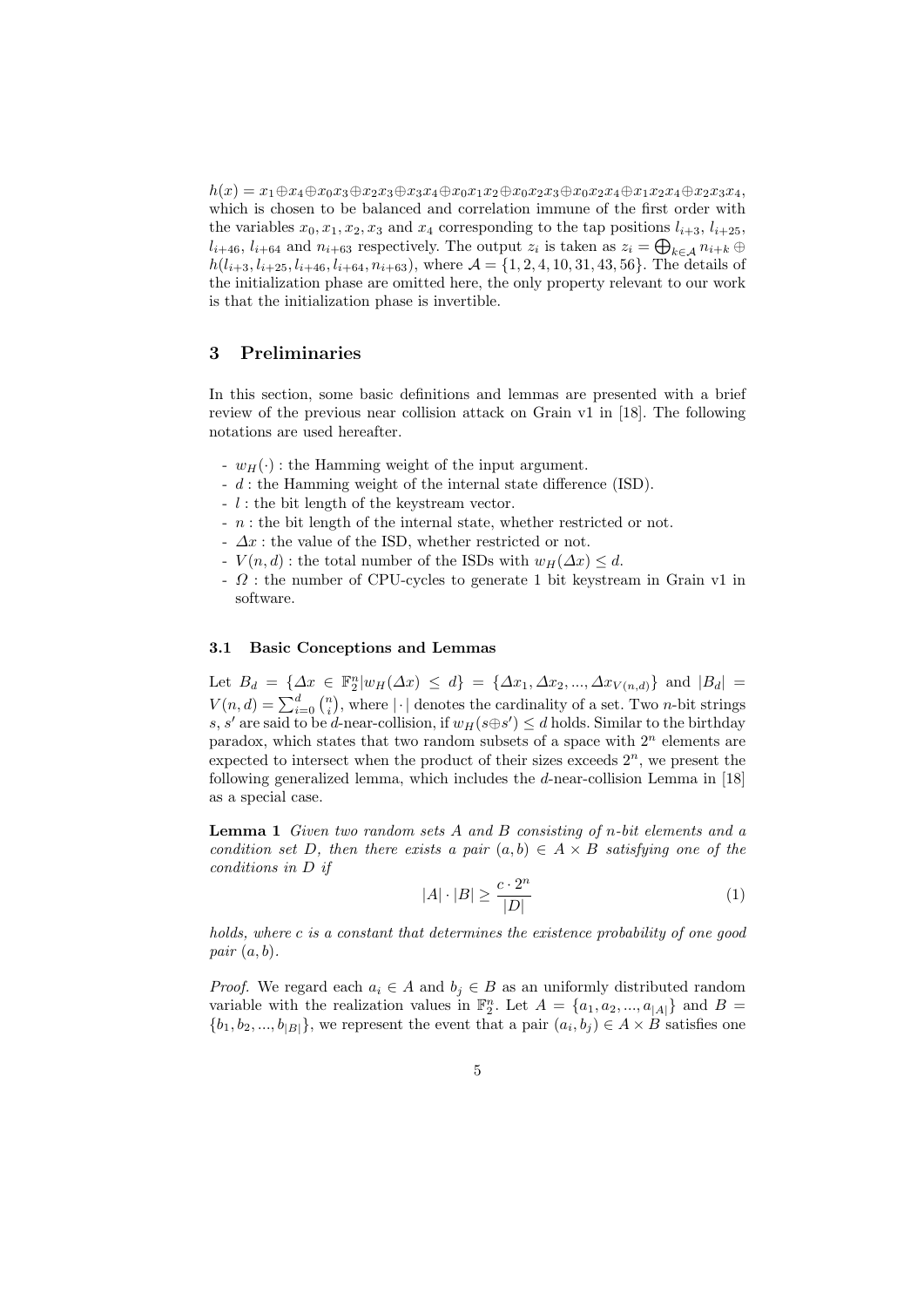of the conditions in *D* briefly as  $(a_i, b_j) \in D$ . Let  $\phi$  be the characteristic function of the event  $\phi((a_i, b_j) \in D)$ , i.e.,

$$
\phi((a_i, b_j) \in D) = \begin{cases} 1 & \text{if } (a_i, b_j) \in D \\ 0 & \text{otherwise.} \end{cases}
$$

For  $1 \leq i \leq |A|$  and  $1 \leq j \leq |B|$ , the number  $N_{A,B}(D)$  of good pairs  $(a_i, b_j)$ satisfying  $(a_i, b_j) \in D$  is  $N_{A,B}(D) = \sum_{i=1}^{|A|} \sum_{j=1}^{|B|} \phi((a_i, b_j) \in D)$ . Thus, the expected value of  $N_{A,B}(D)$  of the pairwise independent random variables can be computed as  $E(N_{A,B}(D)) = |A| \cdot |B| \cdot \frac{|D|}{2^n}$ . Therefore, if we choose the sizes of *A* and *B* satisfying Eq. (1), the expected number of good pairs is at least *c*. *⊓⊔*

While when  $D = B_d$ , Lemma 1 reduces to the *d*-near-collision Lemma in [18], Lemma 1 itself is much more general in the sense that *D* could be an arbitrary condition set chosen by the adversary, which provides a lot of freedom for cryptanalysis. Another issue is the choice of *c*. In [16], the relation between the choice of the constant *c* and the existence probability of a *d*-near-collision pair is illustrated as follows for random samples:

$$
Pr(d\text{-near-collision}) = \begin{cases} 0.606 & \text{if } c = 1\\ 0.946 & \text{if } c = 3\\ 0.992 & \text{if } c = 5. \end{cases}
$$

As stated in [16], these relations are obtained from the random experiments with a modest size, i.e., for each *c* value, 100 strings of length 40 to 49 for *d*-values from 10 to 15 are generated, *not* in a real cipher setting.

**Remarks.** In a concrete primitive scenario, it is found that the constant *c* sometimes needs to be even larger to assure a high existence probability of near collision good pairs. In our experiments, we find that the above relation does not hold for Grain v1 and its reduced versions. In these cases, we have to set  $c = 8$  or even  $c = 10$  to have an existence probability as high as desirable for the subsequent attack procedures. We believe that for each cipher, the choice of the constant *c* and its correspondence to the existence probability of a near collision pair is a fundamental measure related to the security of the primitive. The following fact is used in our new attack.

**Corollary 1.** *For a specified cipher and a chosen constant c, let A and B be the internal state subsets associated with the observable keystream vectors, where each element of A and B is of n-bit length. If we choose*  $|A| = 1$  *and*  $|B| \ge c \cdot \frac{2^n}{|D|}$  $\frac{2^n}{|D|}$ *then there exists an element*  $b_i \in B$  *such that the pair*  $(a, b_i)$  *with the only element*  $a \in A$  *forms a d-near collision pair with a probability dependent on c.* 

Note that in the near collision setting, the bits in the restricted internal state may be nonadjacent. These bit positions are determined by the tap positions of the composition mapping of the output function if only a short prefix is chosen by the adversary and also dependent on the state updating function, whether linear or non-linear, if some inconsecutive, or even far away, keystream bits are chosen to be considered together.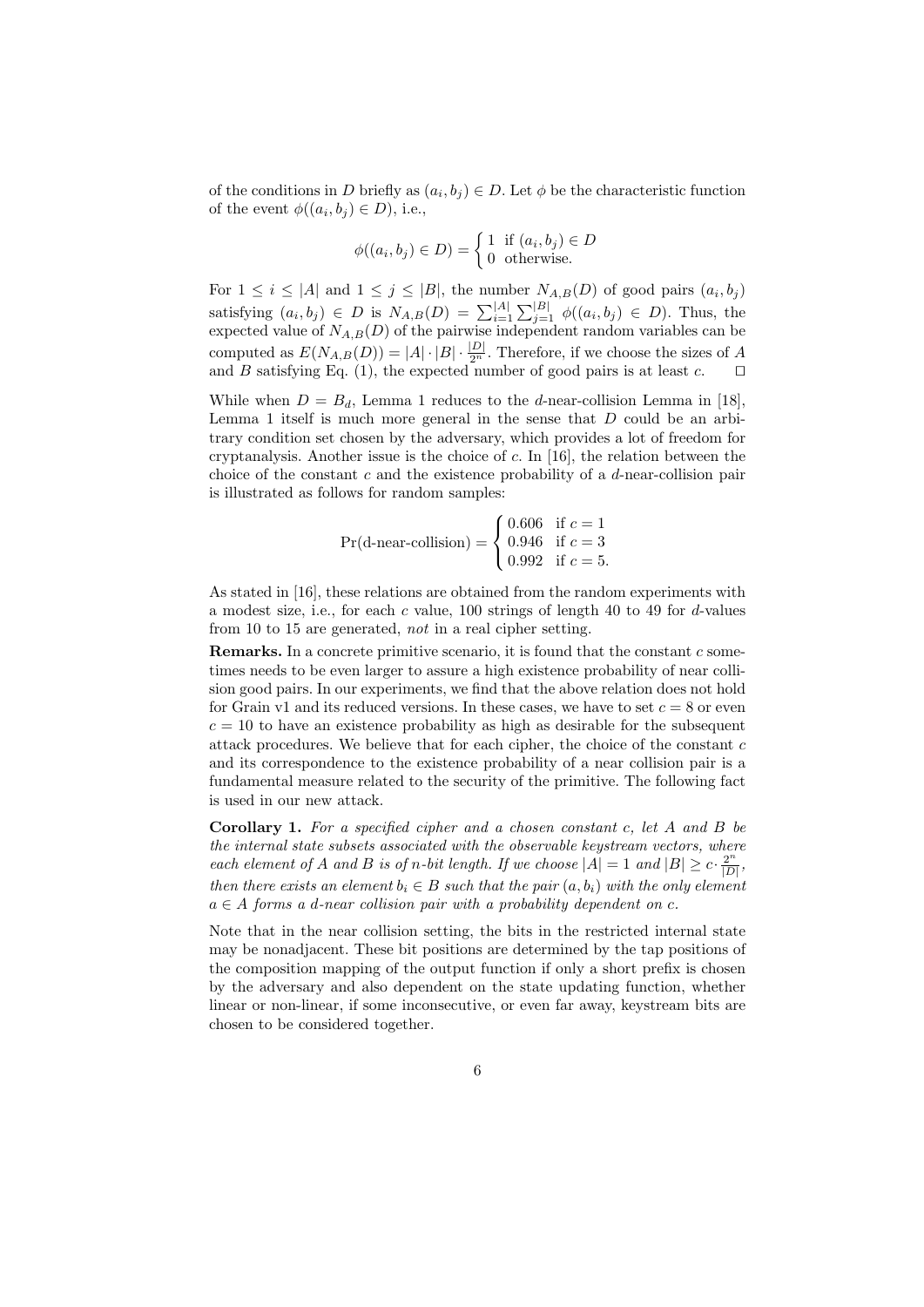In [18], the two sets *A* and *B* are chosen to be of equal size, i.e.,  $|A| = |B|$  to minimize the data complexity, in which case the adversary has to deal with all the candidate state positions one-by-one. Instead, Corollary 1 is used in our new attack on Grain v1 via the self-contained method introduced later in Section 4.3, to restore the restricted internal state defined below, at a *specified* chosen position along the keystream segment under consideration.

**Definition 1.** For a specified cipher, the subset  $\mathbf{x} = (x_{i_0}, x_{i_1}, \dots, x_{i_{n-1}})$  of the *full internal state associated with a given keystream vector*  $\mathbf{z} = (z_{j_0}, z_{j_1}, \ldots, z_{j_{j_1}}, \ldots, z_{j_{j_{j_1}}}, \ldots, z_{j_{j_{j_1}}}, \ldots, z_{j_{j_{j_1}}}, \ldots, z_{j_{j_{j_1}}}, \ldots, z_{j_{j_{j_1}}}, \ldots, z_{j_{j_{j_{j_1}}}}, \ldots, z_{j_{j_{j_{j_1}}}}, \ldots, z_{j_{j_{j_{j_1}}$  $(z_{j_l-1})$  *is called the restricted internal state associated with* **z***.* 

We choose the following definition of the restricted BSW sampling resistance in stream ciphers.

**Definition 2.** Let  $\mathbf{z} = (z_{j_0}, z_{j_1}, \ldots, z_{j_{l-1}})$  be the known keystream vector se*lected by the adversary, if l internal state bits in the restricted internal state* **x** *associated with* **z** *could be represented explicitly by* **z** *and the other bits in* **x***, l is called the restricted BSW sampling resistance corresponding to* (**x***,* **z**)*.*

It is well known that Grain v1 has a sampling resistance of at least 18 [18], thus from Definition 2, we have  $l \leq 18$ . Actually, we prefer to consider small values of *l* in our analysis to reduce the memory complexity and to facilitate the verification of theoretical predictions. Note that here the indices  $j_0, j_1, \ldots, j_{l-1}$ , either consecutive or inconsecutive, could be chosen arbitrarily by the adversary. The restricted BSW sampling inherits the linear enumeration nature of the classical BSW sampling in [4], but unlike the classical BSW sampling, the new sampling does not try to push this enumeration procedure as far as possible, it just enumerates a suitable number of steps and then terminates.

#### **3.2 The Previous Near Collision Attack**

At FSE 2013, a near collision attack on Grain v1 was proposed in [18], trying to identify a near collision in the whole internal state at different time instants and to restore the two involved states accordingly. For such an inner state pair, the keystream prefixes they generate will be similar to each other and the distribution of the KSDs are non-uniform.

The adversary first intends to store the mapping from the specific KSDs to the possible ISDs of the *full* inner state with the sorted occurring probabilities in the pre-computed tables. Then in the online phase, he/she tries to recover the correct ISD by utilizing the pre-computed tables, then the two internal states from the determined ISD. The crucial problem here is to examine a large number of possible pairs whether they are truly near collision or not. In this process, strong wrong-candidate filter with a low complexity is needed, while in its form in [18], the reducing effect is not so satisfactory. In order to overcome this problem, the BSW sampling property and the special table techniques are briefly outlined based on two assumptions, which are essential for the complexity manipulation from the 64-bit reduced version experiments to the full version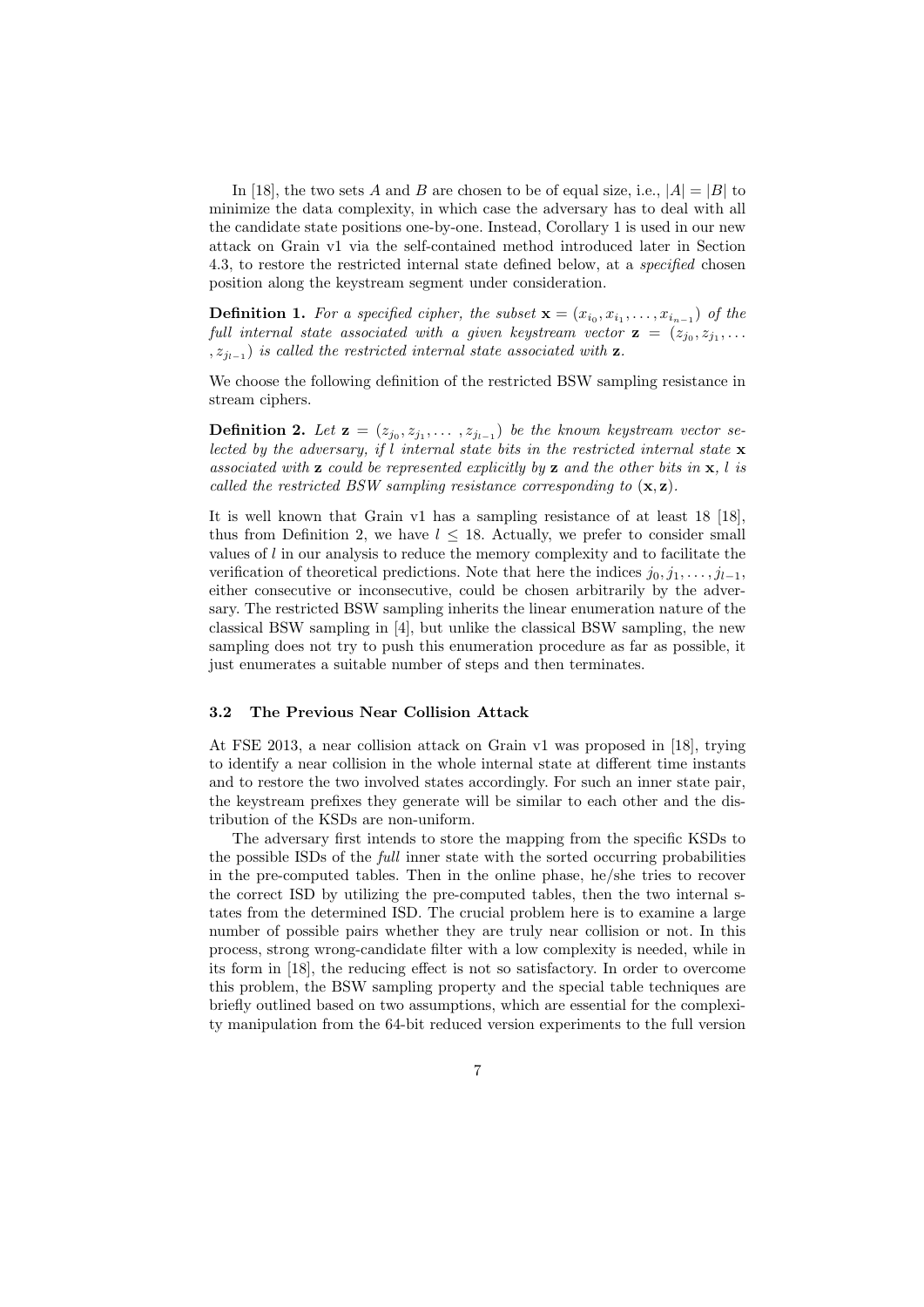theoretical attack. In [18], the examination of the candidate state pairs is executed by first recovering the two internal states from the specified ISD. For the LFSR part, this is of no problem since the LFSR updates independently; but for the NFSR part, it is really a problem in [18]. Though the adversary knows the two specified keystream vectors and their corresponding ISD, it is still difficult to restore the full 80-bit NFSR state in such an efficient way that this routine could be invoked a large number of times. Besides, the special table technique assumes that about 50% of all the possible ISDs could be covered on average, which is very hard to verify for the full Grain v1, thus the successful probability of this attack cannot be guaranteed.

In the following, we will show that the adversary need not to recover the full internal state at once when making the examination, actually specified subsets of the internal state could be restored more efficiently than previously thought to be possible, thus the time/memory complexities of the new attack can be considerably reduced with an assured success probability and *without* any assumption in the complexity manipulation.

### **4 Fast Near Collision Attacks**

In this section, we will describe the new framework for fast near collision attacks, including both the pre-computation phase and the online attack phase, with the theoretical justifications.

### **4.1 General Description of Fast Near Collision Attacks**

The new framework is based on the notion of the restricted internal state corresponding to a fixed keystream vector, which is presented in Definition 1 above. Given  $\mathbf{z} = (z_{j_0}, z_{j_1}, \dots, z_{j_{l-1}})$  with  $z_{j_i}$   $(0 \le i \le l-1)$  not necessarily being consecutive in the real keystream, the corresponding restricted internal state **x** for **z** is determined by the output function *f* together with its tap positions, and the state updating function *g* of the cipher, i.e., induced by the intrinsic structure of the cipher. Besides, from the keystream vector **z**, it is natural to look at the augmented function for **z**.

**Definition 3.** *For a specified cipher with the output function f and the state updating function g, which outputs one keystream bit in one tick, the lth-order*  $augmented function \ Af : \mathbb{F}_2^{|\mathbf{x}|} \to \mathbb{F}_2^l \ for \ a \ given \ (\mathbf{x}, \mathbf{z}) \ pair \ is \ defined \ as \ Af(\mathbf{x}) =$  $(f(\mathbf{x}), f(g^{i_1}(\mathbf{x})), \ldots, f(g^{i_{l-1}}(\mathbf{x}))).$ 

Note that the definition of the augmented function here is different from the previous ones in [1, 11]. In Definition 3, the augmented function is defined on a *subset* of the whole internal state; while in [1, 11], similar functions are usually defined on the full internal state. As can be seen later, this difference will make sense in launching a near collision attack, i.e., we need not target the full internal state, which is usually quite large, at once any more, now we just look for near collision in the sub-states chosen by the attacker. A high-level description of fast near collision attack is depicted in Algorithm 1.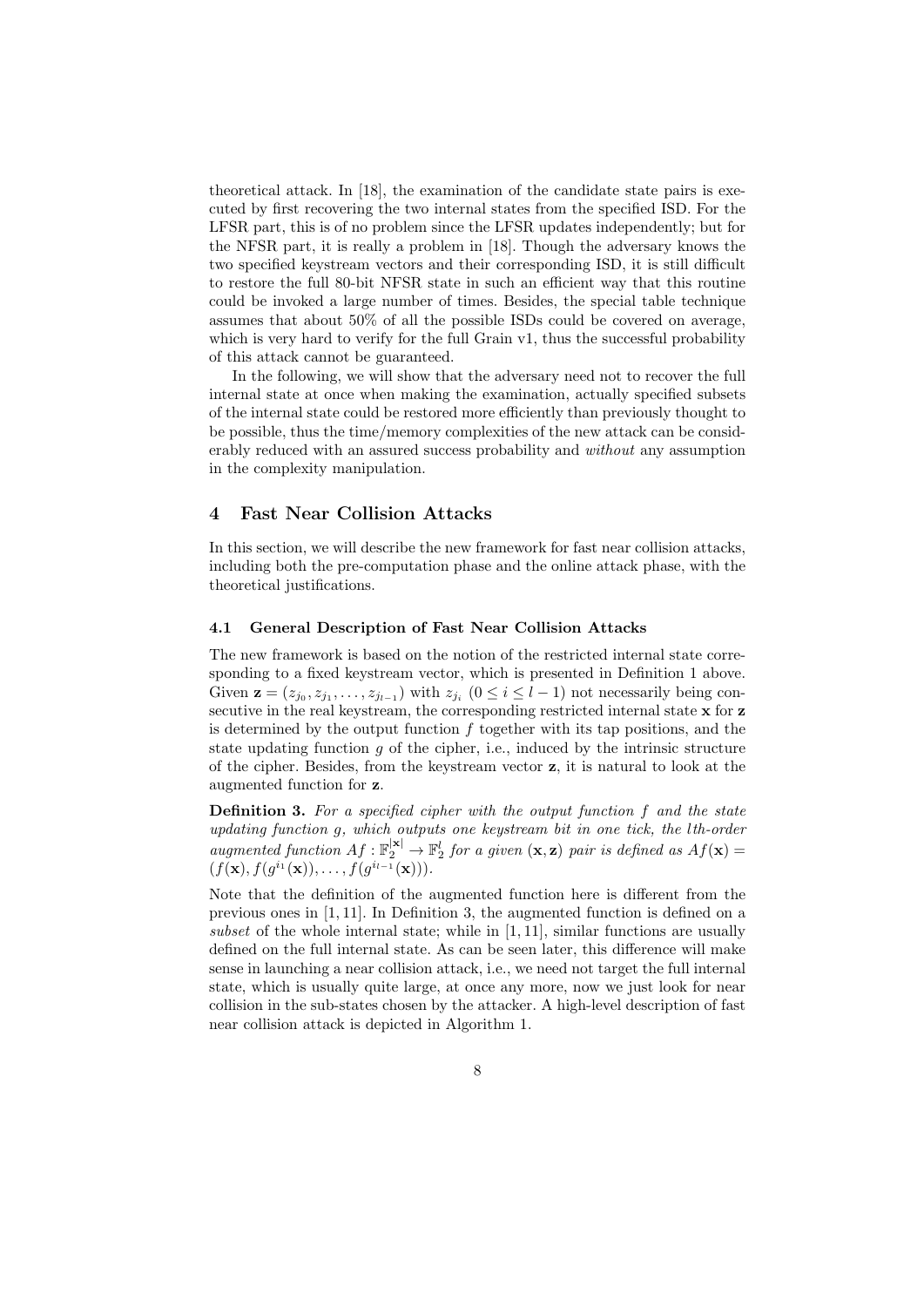| Algorithm 1 FNCA                                                                                                                         |  |  |  |  |  |
|------------------------------------------------------------------------------------------------------------------------------------------|--|--|--|--|--|
| <b>Parameters: index:</b> the concrete value of a KSD                                                                                    |  |  |  |  |  |
| <b>prefix:</b> the concrete value of a keystream vector                                                                                  |  |  |  |  |  |
| Offline: for each combination of (index, prefix) do                                                                                      |  |  |  |  |  |
| Construct the table $T$ [index, prefix], projecting from the KSD                                                                         |  |  |  |  |  |
| index to all the possible ISDs sorted by the occurring rates                                                                             |  |  |  |  |  |
| end for                                                                                                                                  |  |  |  |  |  |
| <b>Input</b> : A keystream segment $\mathbf{z}_{total} = (z_{j_0}, z_{j_1}, \ldots, z_{j_{l-1}}, z_{j_l}, \ldots, z_{j_{l+\gamma}})$     |  |  |  |  |  |
| Online: Recover the full internal state $\mathbf{x}_{\text{full}}$ matching with $\mathbf{z}_{\text{total}}$                             |  |  |  |  |  |
| 1: Divide $\mathbf{z}_{total}$ into $\alpha$ overlapping parts $\mathbf{z}_i$ ( $1 \leq i \leq \alpha$ ) and a suffix $\mathbf{z}_{\mu}$ |  |  |  |  |  |
| 2: for $i = 1$ to $\alpha$ do                                                                                                            |  |  |  |  |  |
| get the candidates list $L_i$ of the restricted internal state $\mathbf{x}_i$ for $\mathbf{z}_i$<br>3:                                   |  |  |  |  |  |
| $4:$ end for                                                                                                                             |  |  |  |  |  |
| 5: Merge $L_i$ s to get a candidate list for the possible partial state $\mathbf{x}_{\text{merge}}$                                      |  |  |  |  |  |
| 6: for each candidate of $x_{\text{merge}}$ do                                                                                           |  |  |  |  |  |
| 7: restore $\mathbf{x}_{\text{full}}$ and test the consistency with the suffix $\mathbf{z}_{\mu}$                                        |  |  |  |  |  |

The following proposition provides new insights on what influence the whole internal state size has on the feasibility of a near collision attack.

**Proposition 1.** *For a specified cipher and two keystream vectors* **z** *and* **z** *′ , the KSD*  $\Delta z = z \oplus z'$  *only depends on the ISD*  $\Delta x = x \oplus x'$  *and the values of* x and  $\mathbf{x}'$ , whatever the difference and the values in  $\bar{\mathbf{x}}$ , the other parts of the whole *internal state.*

*Proof.* It suffices to see the algebraic expressions of the keystream bits under consideration. By taking a look at the input variables, we have the claim. *⊓⊔*

**Offline.** Proposition 1 makes the pre-computation phase in FNCA quite different from and much more efficient than that in the previous NCA in [18]. Now we need not to exhaustively search through all the possible ISDs over the *full* internal state, which is usually quite large, instead we just search through all the possible ISDs over a specified restricted internal state corresponding to a given keystream vector, which is usually much shorter compared to the full internal state. In Algorithm 1, we use two parameters index and prefix to characterise this difference with index being the KSD and prefix being the *value* of one of the two specified keystream vectors. For each possible combination of (index*,* prefix), we construct an individual table for the pair. Thus, many relatively small tables are built instead of one large pre-computed table, which greatly reduces the time/memory complexities of the offline phase, improves the accuracy of the pre-computed information, and finally assures a high success rate of the new attack.

**Online.** With the differential tables prepared in the offline phase, the adversary first tries to get some candidates of the target restricted internal state  $\mathbf{x}_1$  and to filter out as much as possible wrong candidates of **x<sup>1</sup>** in a reasonable time complexity. Then he/she moves to another restricted internal state **x2**, possibly overlapped with  $\mathbf{x}_1$ , but not coincident with  $\mathbf{x}_1$ , and get some candidates of **x2**. This process is repeated until enough internal state bits are recovered in an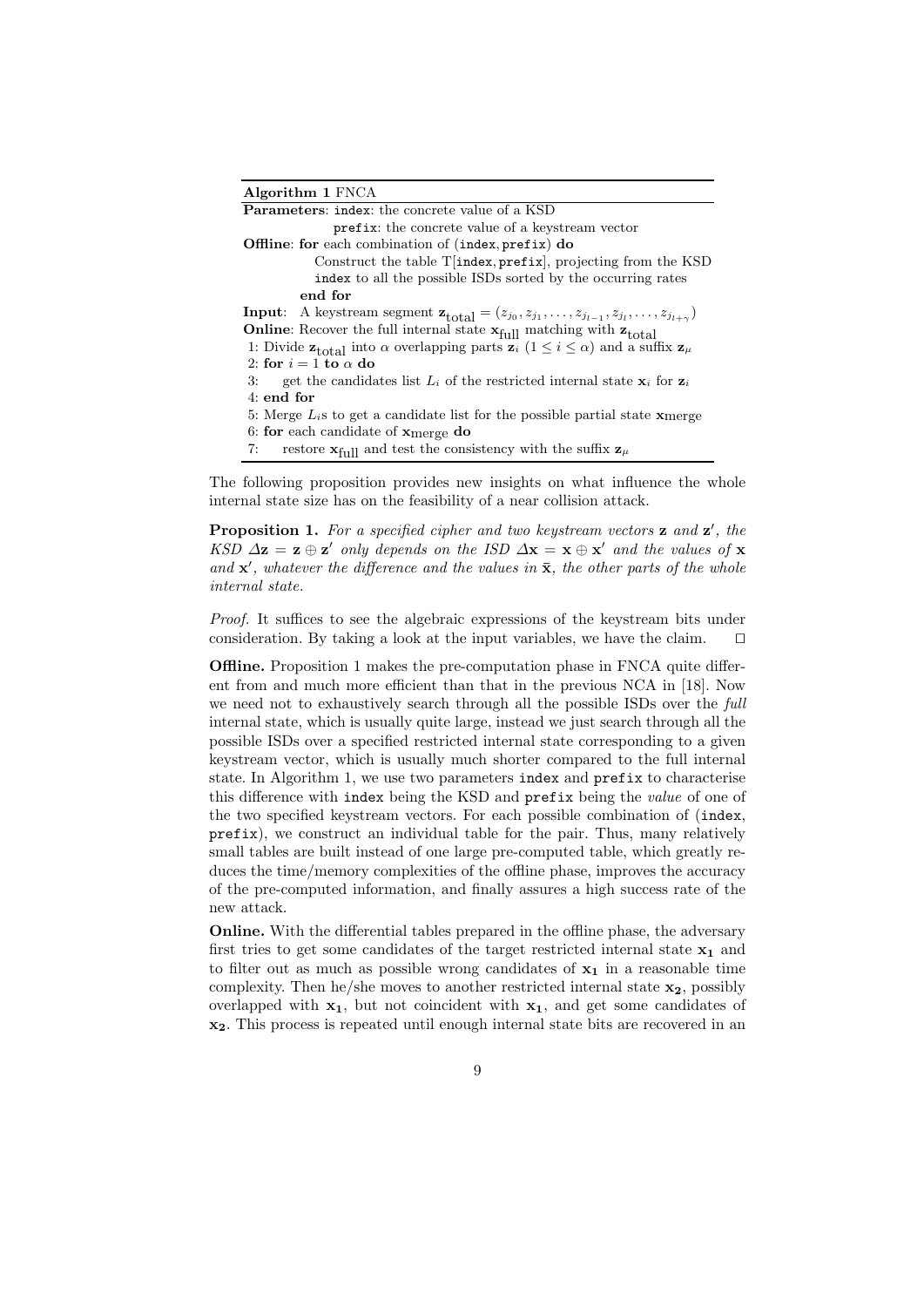acceptable time/memory complexities and merge the candidate lists  $L_i$  together to get a candidate list of possible partial state **x**merge. Finally, from **x**merge, he/she tries to retrieve the full internal state and check the candidates by using the consistency with the keystream segment.

There are three essential problems that have to be solved in this process. The first one is how to efficiently get the candidates for each restricted internal state and further to filter out those wrong values as much as possible in each case? The second is how to efficiently merge these partial states together without the overflowing of the number of possible internal state candidates, i.e., we need to carefully control the increasing speed of the possible candidates during the merging phase. At last, we need to find some very efficient method to restore the other parts of the full internal state given **x**merge, which lies at the core of the routine. We will provide our solutions to these problems in the following sections.

#### **4.2 Offline Phase: Parameterizing the Differential Tables**

Now we explain how to pre-compute the differential tables T[index*,* prefix], conditioned on the event that the value of one of the two keystream vectors is prefix when the KSD is index. Let  $\mathbf{x} = (x_{i_0}, x_{i_1}, \dots, x_{i_{n-1}})$  be the restricted internal state associated with  $\mathbf{z} = (z_{j_0}, z_{j_1}, \ldots, z_{j_{l-1}})$ , for such a chosen  $(\mathbf{x}, \mathbf{z})$ pair, Algorithm 2 fulfills this task. Algorithm 2 is the inner routine of the precomputation phase of FNCA in the general case, where  $N_1$  and  $N_2$  are the two random sampling sizes when determining whether a given ISD *∆x* of the restricted internal state **x** could generate the KSD index and what the occurring probability is. Algorithm 2 is interesting in its own right, though not adopted in the state recovery attack on Grain v1 in Section 5. It can be applied in the most general case with the theoretical justification when dedicated pre-computation is impossible.

**Algorithm 2** Constructing the differential table T[index*,* prefix]

1: **for** each ISD  $\Delta x$  s.t.  $w_H(\Delta x) \leq d$  **do** 2: **for**  $i = 1$  **to**  $N_1$  **do** 

- 
- 3: determine whether *∆x* could generate the specified KSD index
- 4: **if** yes **then**
- 5: **for**  $j = 1$  **to**  $N_2$  **do**
- 6: generate random **x** s.t.  $Af(\mathbf{x}) = \text{prefix}$  and form the pair  $(\mathbf{x}, \mathbf{x} \oplus \Delta x)$
- 7: compute  $\mathbf{z} = Af(\mathbf{x})$  and  $\mathbf{z}' = Af(\mathbf{x} \oplus \Delta x)$
- 8: count the number of times counter that  $\Delta z = z \oplus z' = \text{index}$
- 9: store the ratio counter*/N*<sup>2</sup> with *∆x* in T[index*,* prefix]
- 10: Sort the ISDs according to the occurring rates

From  $V(n,d) = \sum_{i=0}^{d} {n \choose i}$ , the time complexity of Algorithm 2 is  $P = 2 \cdot \frac{1}{2}$  $V(n,d) \cdot (N_1 + N_2 \cdot (j_{l-1} + 1))$  cipher ticks and the memory requirement is at most  $V(n,d) \cdot (\lceil \log_2 n \rceil \cdot d + (7+7))$  bits, where a  $14 = 7 + 7$ -bit string is used to store the percentage number, e.g., for 76*.*025%, we use 7 bits to store the integer part 76 *<* 128 and another 7 bits to save the fractional part 0*.*025 as 0*.*0000011.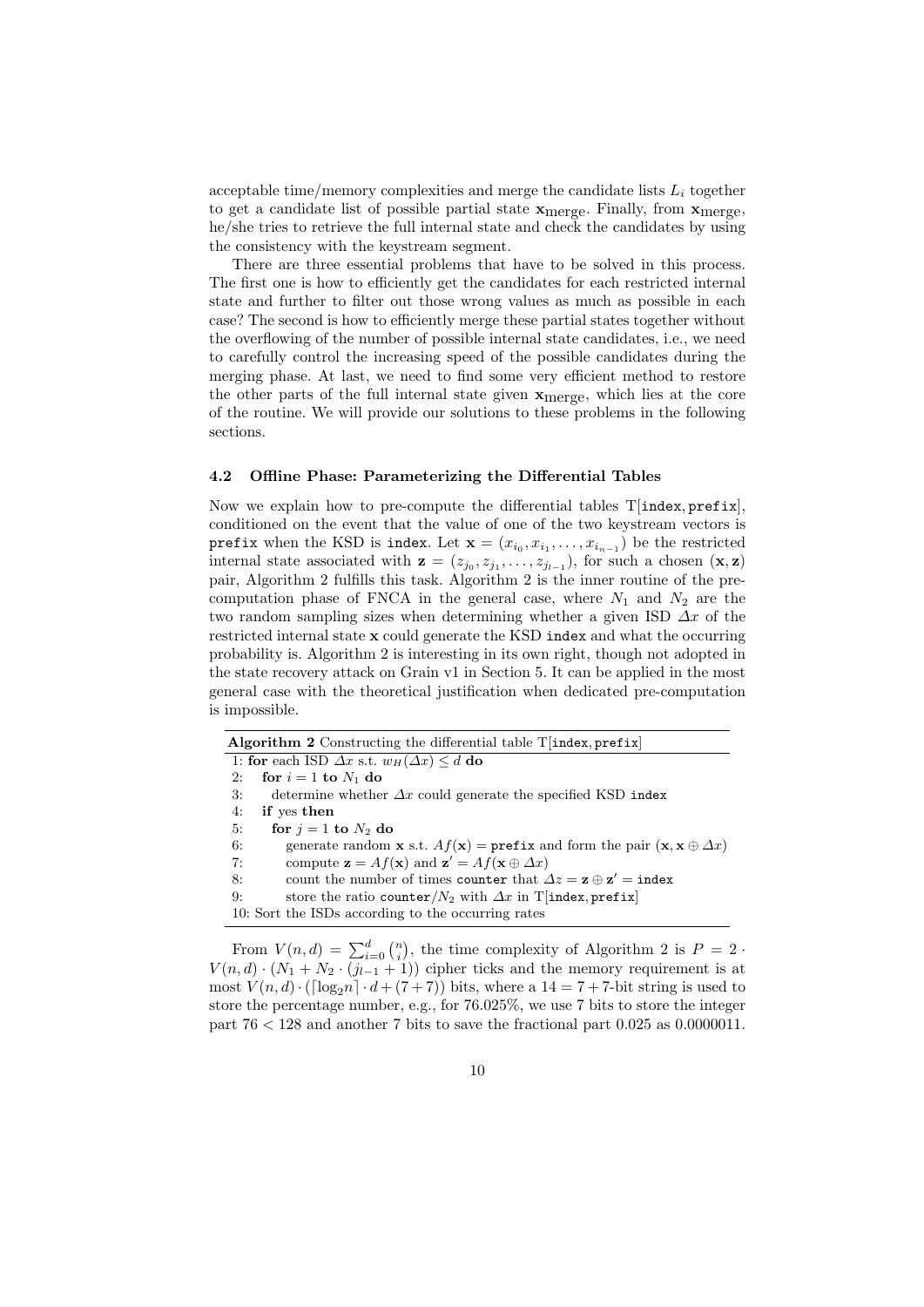In Table 2, the global information of the 16 T tables for Grain v1 with the 23 original variables when  $l = 2$  is shown, where  $Pr_{divs}$  is defined as follows.

**Table 2.** The summary of the pre-computation phase of Grain v1 for 2-bit keystream vector with the 23 original variables

| (index, prefix) | T |                | $Pr_{divs}$ (index, prefix) | T | $Pr_{divs}$    |
|-----------------|---|----------------|-----------------------------|---|----------------|
| (0x0, 0x0)      |   | 16126 0.314426 | (0x2, 0x0)                  |   | 16106 0.319008 |
| (0x0, 0x1)      |   | 16126 0.314434 | (0x2, 0x1)                  |   | 16106 0.318892 |
| (0x0, 0x2)      |   | 16126 0.314504 | (0x2, 0x2)                  |   | 16106 0.318934 |
| (0x0, 0x3)      |   | 16126 0.314504 | (0x2, 0x3)                  |   | 16106 0.318955 |
| (0x1, 0x0)      |   | 16106 0.318958 | (0x3, 0x0)                  |   | 16044 0.311827 |
| (0x1, 0x1)      |   | 16106 0.319050 | (0x3, 0x1)                  |   | 16044 0.311839 |
| (0x1, 0x2)      |   | 16106 0.318896 | (0x3, 0x2)                  |   | 16044 0.311979 |
| (0x1, 0x3)      |   | 16106 0.318928 | (0x3, 0x3)                  |   | 16044 0.311833 |

**Definition 4.** *For each T*[index*,* prefix]*, let |T| be the number of ISDs in the table, the diversified probability of this table is defined as*  $Pr_{divs} = \frac{\sum_{\Delta x \in T} Pr_{\Delta x}}{|T|}$  $\frac{(\epsilon T)^{I+I} \Delta x}{|T|},$ *where ∆x ranges over all the possible ISDs in the table.*

The diversified probability of a T[index*,* prefix] table measures the average reducing effect of this table that for a random restricted internal state **x** such that  $Af(\mathbf{x}) = \text{prefix},$  flip the bits in **x** according to a  $\Delta x \in \text{T}$  and get **x'**, then with probability  $Pr_{divs}$ ,  $Af(x \oplus \Delta x) = \text{prefix} \oplus \text{index}$ . From Definition 4, the success rate of the new FNCA is quite high, for we have taken each possible ISD into consideration in the attack.

**Corollary 2.** *From Table 2, if the* index *is fixed, then the* 4 *P rdivss corresponding to different* prefix*es are approximately the same, i.e., the* 4 *T tables have almost the same reducing effect for filtering out wrong candidates.*

Corollary 2 is the basis of the merging operation in the online attack phase, which assures that with the restricted BSW sampling resistance of Grain v1 and the self-contained method introduced later, the partial state recovery procedure will not be affected when the keytream vector under consideration has changed its value along the actual keystream. If the keystream vector under consideration has the value prefix, the adversary uses the value prefix*⊕*index in the computing stage of the self-contained method to have the KSD remaining the same.

### **4.3 Online Phase: Restoring and Distilling the Candidates**

Now we come to the online phase of FNCA. The aim is to restore the overlapping restricted internal states one-by-one, merge them together, and finally from the already covered state **x**merge to retrieve the correct full internal state. For a chosen (**x***,* **z**) pair, the refined self-contained method is depicted in Algorithm 3.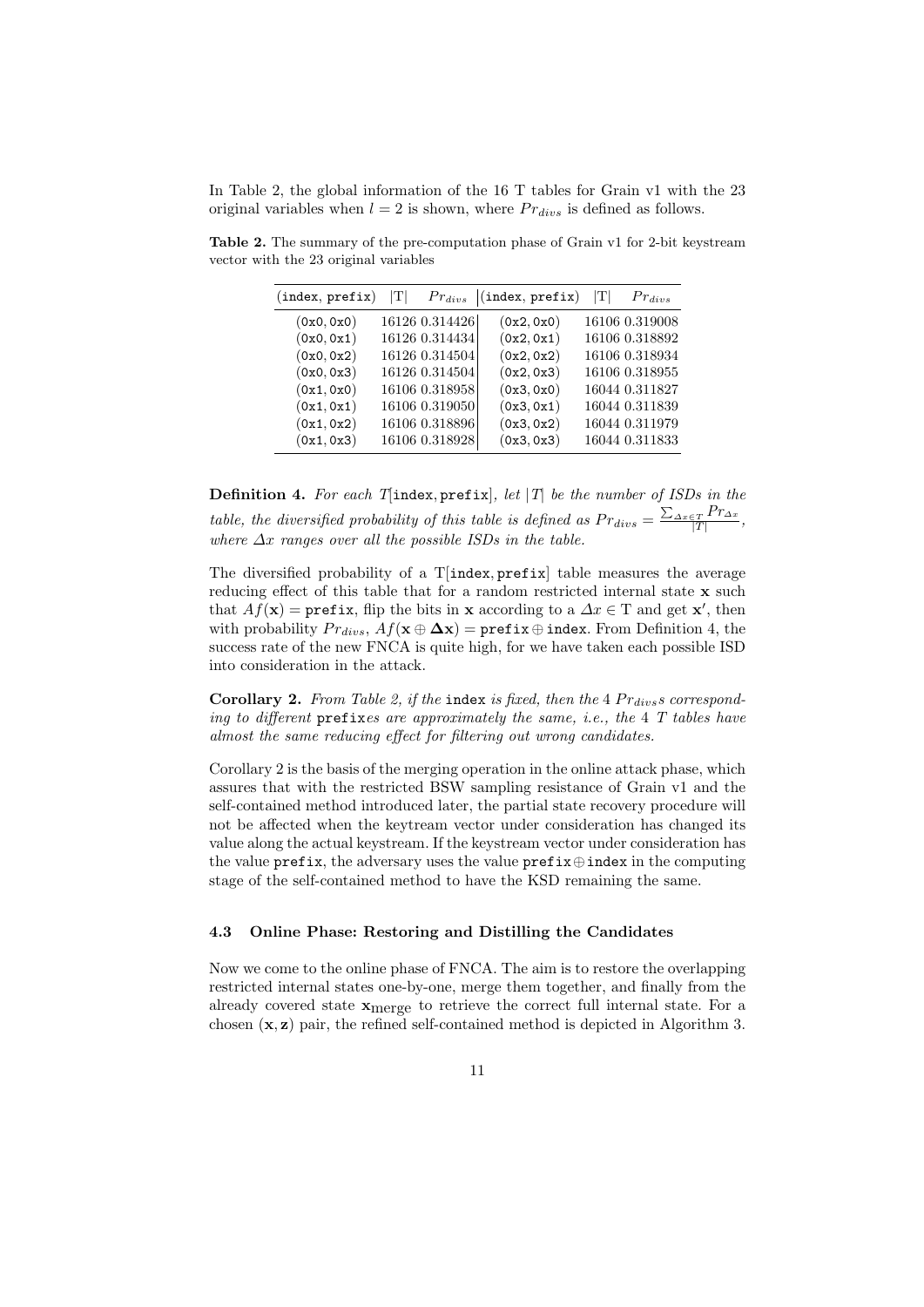| <b>Algorithm 3</b> The refined self-contained method                                     |  |  |  |  |  |
|------------------------------------------------------------------------------------------|--|--|--|--|--|
| 1: Initialize $i=0$                                                                      |  |  |  |  |  |
| 2: while $i \leq c \cdot \frac{2^n}{ D }$ do                                             |  |  |  |  |  |
| load <b>x</b> with a new random value so that it generates $z \oplus \text{index}$<br>3: |  |  |  |  |  |
| for each possible ISD $\Delta x$ in T [index, $z \oplus$ index] do<br>4:                 |  |  |  |  |  |
| compute $\mathbf{x}' = \mathbf{x} \oplus \Delta x$<br>5:                                 |  |  |  |  |  |
| if $x'$ generates z then<br>6:                                                           |  |  |  |  |  |
| 7:<br>put $\mathbf{x}'$ into the candidates list L                                       |  |  |  |  |  |
| 8:<br>end if                                                                             |  |  |  |  |  |
| 9:<br>end for                                                                            |  |  |  |  |  |
| 10: $i = i + 1$                                                                          |  |  |  |  |  |
| $11:$ end while                                                                          |  |  |  |  |  |

The original self-contained method was proposed in [16], whose idea is to make a tradeoff between the data and the online time complexity in such a way that the second set  $B$  of keystream vectors in Lemma 1 is generated by the adversary himself, thus he also knows the actual value of the corresponding internal state that generates the keystream vector. Therefore, given the ISD from the precomputed tables, the adversary could just xor the ISD with the internal state matching with the keystream vector in *B* to get the candidate internal state for the keystream vectors in *A*. In Algorithm 3, it is quite possible that although obtained from a different new starting value for the restricted internal state **x**, some candidates **x** *′* will collide with the already existing element in the list, thus the final number of hitting values in the list is not so much as the number of invoking times  $c \cdot \frac{2^n}{D}$  $\frac{2^n}{|D|}$ . The following theorem gives the expected value of the actual hitting numbers.

**Theorem 1.** Let b be the number of all the values that can be hit and  $a =$  $c \cdot \frac{2^n}{\sqrt{D}}$  $\frac{2^n}{|D|}$   $\cdot$  |*T*| · *P*<sub>divs</sub>, then after one invoking of Algorithm 3, the mathematical *expectation of the final number r of hitting values in the list is*

$$
E[r] = \sum_{r=1}^{a} \frac{\binom{b}{r} \cdot r! \cdot \binom{a}{r} \cdot r}{b^a},\tag{1}
$$

where  $\{^a_r\}$  is the Stirling number of the second kind,  $\binom{b}{r}$  is the binomial coefficient *and r*! *is the factorial.*

*Proof.* Note that the Stirling number of the second kind [17]  $\begin{Bmatrix} a \\ r \end{Bmatrix}$  counts the number of ways to partition a set of *a* objects into *r* non-empty subsets, i.e., each way is a partition of the *a* subjects, which coincides with our circumstance. Thus we can model the process of Algorithm 3 as follows.

We throw *a* balls into *b* different boxes, and we want to know the probability that there are exactly *r* boxes having some number of balls in. From this converted model, we can see that the size of the total sample space is  $b^a$ , while the number of samples in our expected event can be calculated in the following steps.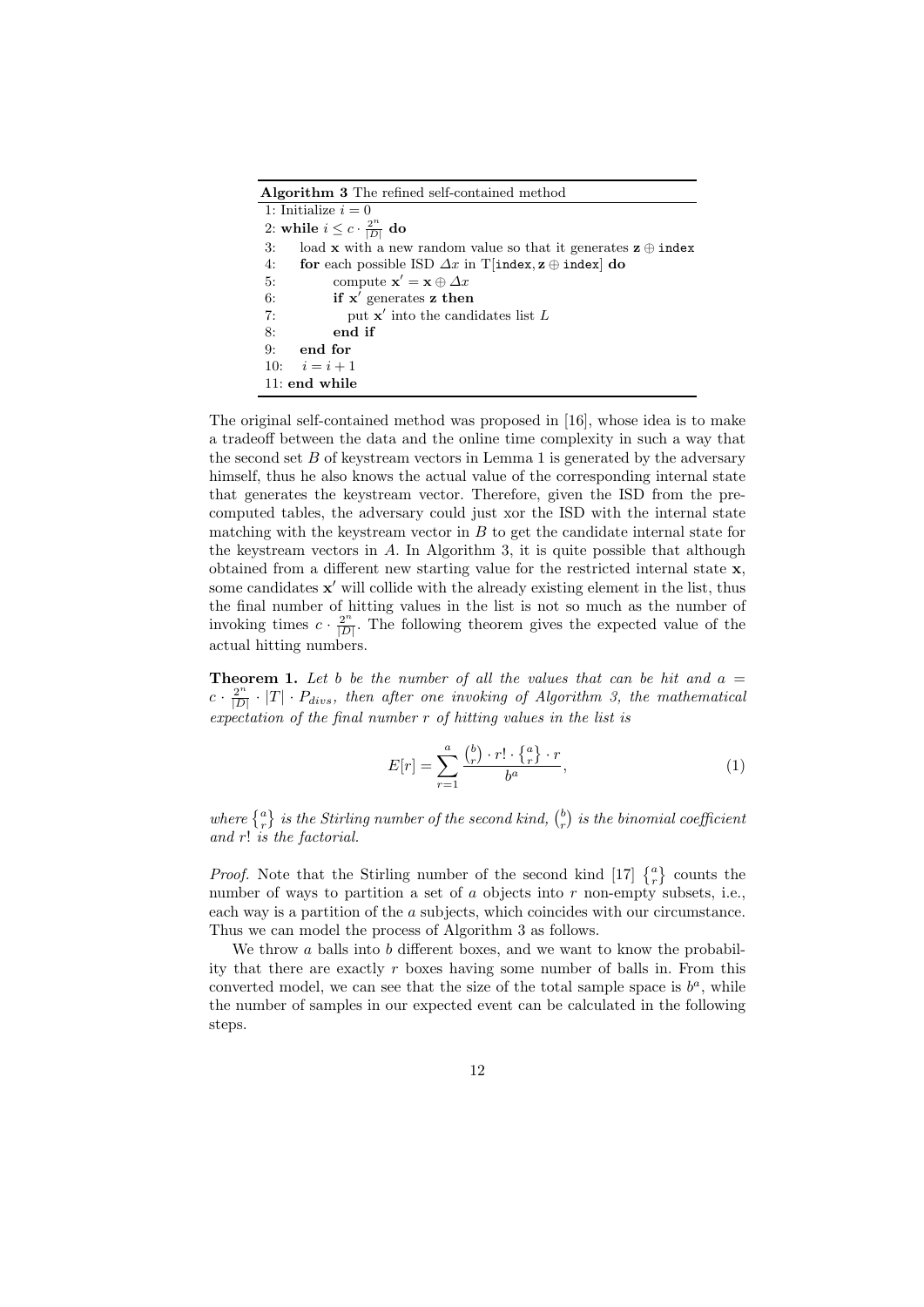- 1. Choose *r* boxes to hold the thrown balls, there are  $\binom{b}{r}$  ways to fulfill this step.
- 2. permute these *r* boxes, there are *r*! ways to fulfill this step.
- 3. partition the *a* balls into *r* non-empty sets, this is just the Stirling number of the second kind  $\{^a_r\}.$

Following the multiplication principle in combinatorics, the size of our expected event is just the product of the above three. This completes the proof. *⊓⊔*

We have made extensive experiments to verify Theorem 1 and the simulation results match the theoretical predictions quite well. Back to the self-contained method setting, *a* is just the number of valid candidates satisfying the conditions that the KSD is index and one of the keystream prefix is prefix, of which some may be identical due to the flipping according to the ISDs in T.

In general, the opponent can build a table for the function  $f$ , mapping the partial sub-states to the keystream vector *z*, to get a full list of inputs that map to a given *z*. In order to reduce the candidate list size in a search, he may somehow choose a smaller list of inputs that map to *z*, and hope that the correct partial state is still in the list with some probability *p*, depending on the size of the list. The aim of the distilling phase is to exploit the birthday paradox regarding d-near collisions, local differential properties of *f*, and the self-contained method to derive smaller lists of input sub-states so that the probability that the correct state is in the list is at least *p*. From Lemma 1, with a properly chosen constant *c*, the correct internal state **x** will be in the list  $L$  with a high probability, e.g., 0*.*8 or 0*.*95. For a chosen (**x***,* **z**) pair, the candidates reduction process is depicted in Algorithm 4.

| <b>Algorithm 4</b> Distilling the candidates                |
|-------------------------------------------------------------|
| <b>Parameter:</b> a well chosen constant $\beta$            |
| 1: for $i = 1$ to $\beta$ do                                |
| 2: run Algorithm 3 to get the candidates list $L_i$         |
| $3:$ end for                                                |
| 4: Initialize a list U and let $U = L_1$                    |
| 5: for $i = 2$ to $\beta$ do                                |
| 6: intersect U with $L_i$ , i.e., $U \leftarrow U \cap L_i$ |

The next theorem characterizes the number of candidates passing through the distilling process in Algorithm 4.

**Theorem 2.** *The expected number of candidates in the list U in Algorithm 4 after*  $\beta - 1$  *steps of intersection is*  $|U_1| \cdot \left(\frac{E[r]}{h}\right)$  $\frac{f[T]}{b}$ <sup>*β*-1</sup>, where  $|U_1| = |L_1|$  *is the number of candidates present in the first list L*<sup>1</sup> *and E*[*r*] *is the expected number of hitting values in one single invoking of Algorithm 3.*

*Proof.* For simplicity, let  $|U_i| = f_i$  denote the cardinality of the candidates list after *i* − 1 steps of intersection for  $1 \leq i \leq \beta - 1$ . Note that in the intersection process, if there are  $f_i$  candidates in the current list  $U$ , then at the next intersection operation, an element in *U* has the probability  $\frac{E[r]}{b}$  to remain, and the probability  $1 - \frac{E[r]}{h}$  $\frac{f[T]}{b}$  to be filtered out.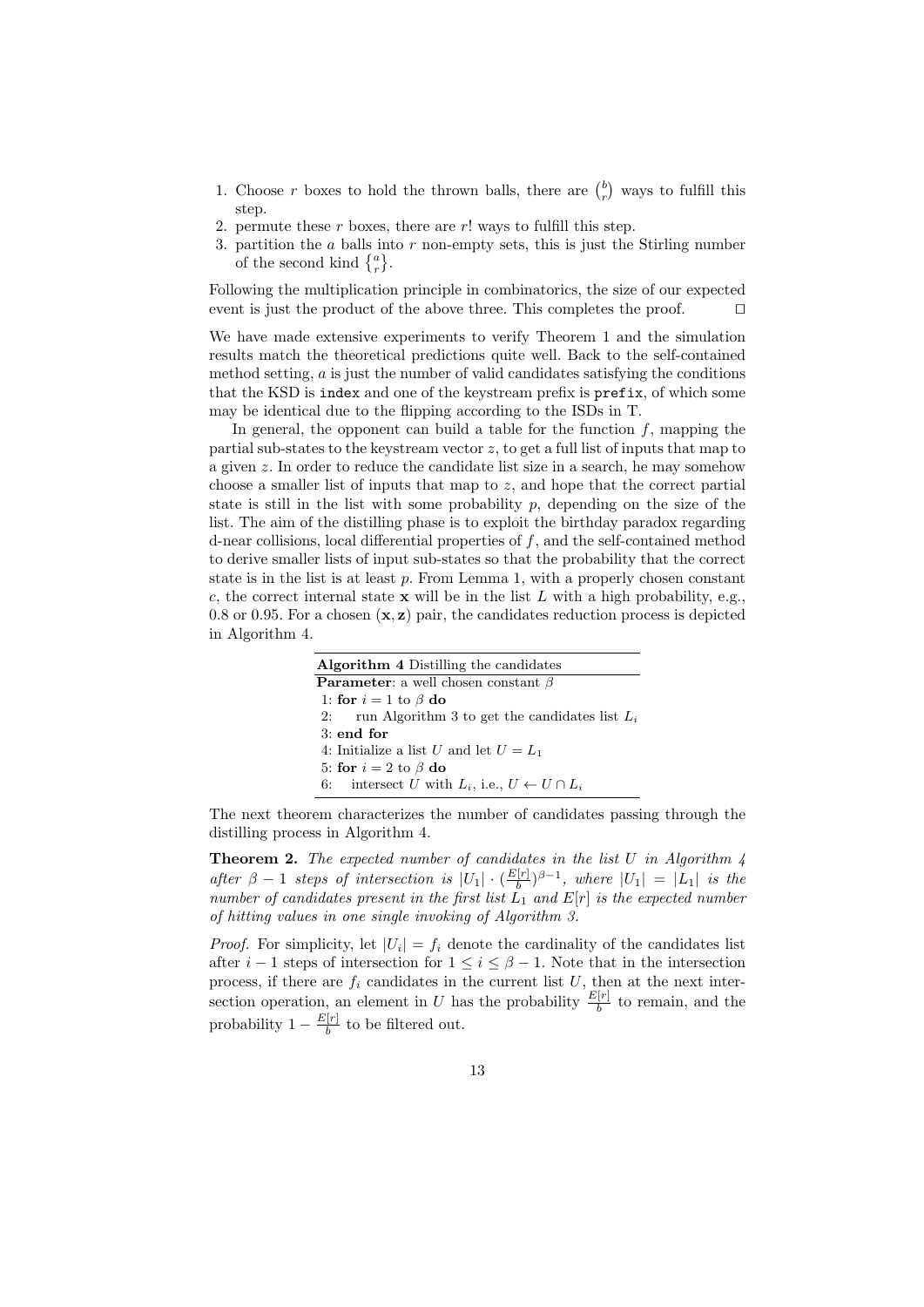Let  $f_i \rightarrow f_{i+1}$  denote the event that there are  $f_{i+1}$  elements left after one intersection operation on the *f<sup>i</sup>* elements in the current *U*. The expected value of  $f_{i+1}$  is  $E[f_{i+1}] = \sum_{j=0}^{f_i} {f_i \choose j} \cdot (\frac{E[r]}{b} + \sum_{j=0}^{f_i}$  $\frac{b'[r]}{b}$ <sup>*j*</sup> ·  $(1 - \frac{E[r]}{b})$ *f*<sub>*i*</sub><sup>*n*</sup>  $\cdot$ *j* = *f*<sub>*i*</sub>  $\cdot$   $\frac{E[r]}{b}$  $\frac{p}{b}$ . Thus we have the following recursion

$$
f_{\beta-1} = f_{\beta-t-1} \cdot \prod_{i=1}^t \left(\frac{E[r]}{b}\right) = |U_1| \cdot \underbrace{\left(\frac{E[r]}{b}\right) \cdot \left(\frac{E[r]}{b}\right) \cdot \cdots \cdot \left(\frac{E[r]}{b}\right)}_{\beta-1} = |U_1| \cdot \left(\frac{E[r]}{b}\right)^{\beta-1},
$$

which completes the proof. *⊓⊔*

| <b>Algorithm 5</b> Improving the existence probability of the correct $x$ |
|---------------------------------------------------------------------------|
| <b>Parameter</b> : a well chosen constant $\gamma$                        |
| 1: for $i = 1$ to $\gamma$ do                                             |
| 2: run Algorithm 4 to get the candidates list $U_i$                       |
| $3:$ end for                                                              |
| 4: Initialize a list V and let $V = U_1$                                  |
| 5: for $i = 2$ to $\gamma$ do                                             |
| 6: union V with $U_i$ , i.e., $V \leftarrow V \cup U_i$                   |

Theorem 2 partially characterizes the distilling process in theory. Now the crucial problem is what the *reduction effect* of this process is, which is determined by the choice of the constant *c* intrinsic to each primitive and the number of variables involved in the current augmented function. From the cryptanalyst's point of view, the larger  $\beta$  is, the lower the probability that the correct **x** is involved in each generated list, thus it is better for the adversary to make some tradeoff between  $\beta$  and this existence probability. Algorithm 5 provides a way to exploit this tradeoff to get some higher existence probability of the correct restricted internal state **x**.

In Algorithm 5, several candidate lists are first generated by Algorithm 4 with a number of intersection operations for each list, then these lists are unified together to form a larger list so that the existence probability of the correct **x** becomes higher compared to that of each component list.

**Theorem 3.** *Let the expected number of candidates in list V in Algorithm 5 after i*  $(1 \leq i \leq \gamma)$  *steps of union be*  $F_i$ *, then the following relation holds* 

$$
F_{i+1} = F_i + |U_{i+1}| - \sum_{j=0}^{|U_{i+1}|} \frac{\binom{F_i}{j} \cdot \binom{F_{i+1} - F_i}{|U_{i+1}| - j}}{\binom{F_{i+1}}{|U_{i+1}|}} \cdot j \ , \ 1 \le i \le \gamma - 1 \tag{2}
$$

 $where |F_1| = |U_1|$ .

*Proof.* Note that when a new  $U_{i+1}$  is unified into *V*, we have  $F_{i+1} = F_i + |U_{i+1}| |F_i \cap U_{i+1}|$ . It suffices to note that Eq.(2) can be derived from the hypergeometric distribution for the  $|F_i \cap U_{i+1}|$  part, which completes the proof.  $\Box$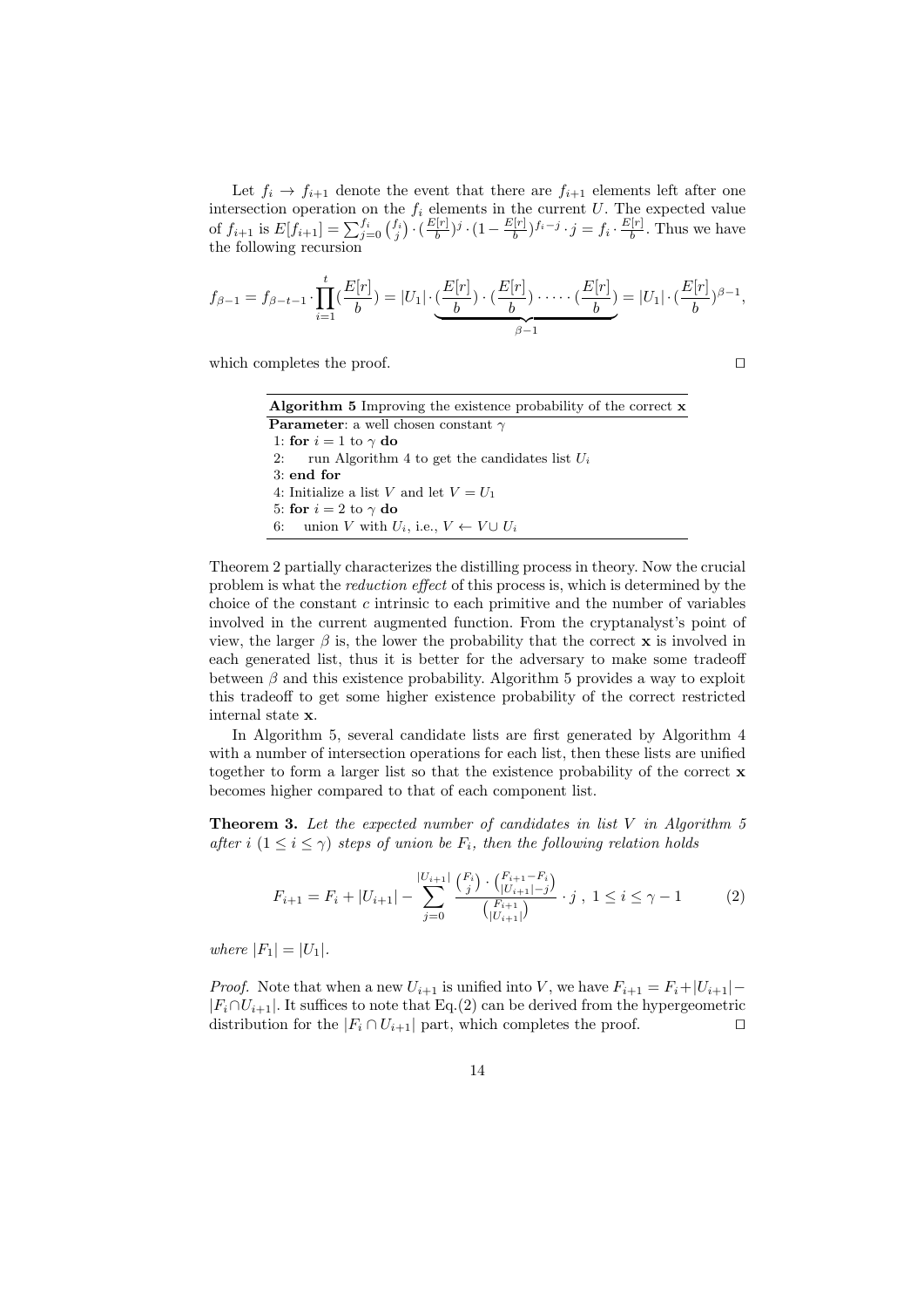Theorem 3 provides a theoretical estimate of  $|V|$ , which is quite close to the experimental results. After getting  $V$  for  $\mathbf{x}_1$ , we move to the next restricted internal state  $\mathbf{x}_2$ , as depicted in Algorithm 1 until we recovered all the  $\alpha$  restricted internal states. Then we merge the restored partial states  $\mathbf{x}_i$  for  $1 \leq i \leq \alpha$  to cover a larger part of the full internal state. We have to recover the full internal state conditioned on **x**merge. The next theorem describes the reduction effect when merging the candidate lists of two restricted internal states.

**Theorem 4.** Let the candidates list for  $x_i$  be  $V_i$ , then when merging the can*didates list*  $V_i$  *for*  $\mathbf{x}_i$  *and*  $V_{i+1}$  *for*  $\mathbf{x}_{i+1}$  *to cover an union state*  $\mathbf{x}_i \cup \mathbf{x}_{i+1}$ *, the expected number of candidates for the union state*  $\mathbf{x}_i \cup \mathbf{x}_{i+1}$  *is* 

$$
E[|V_{\mathbf{x}_i \cup \mathbf{x}_{i+1}}|] = \frac{|V_i| \cdot |V_{i+1}|}{|V_i \cap V_{i+1}|},
$$

*where*  $V_{\mathbf{x}_i \cup \mathbf{x}_{i+1}}$  *is the candidates list for the union state*  $\mathbf{x}_i \cup \mathbf{x}_{i+1}$ *.* 

*Proof.* Denote the bits in  $\mathbf{x}_i \cap \mathbf{x}_{i+1}$  by  $\mathbf{I} = I_0, I_1, \cdots, I_{|\mathbf{x}_i \cap \mathbf{x}_{i+1}|-1}$  when merging the two adjacent restricted internal states  $\mathbf{x}_i$  and  $\mathbf{x}_{i+1}$ , then we can group  $V_i$ and  $V_{i+1}$  according to the  $|\mathbf{x}_i \cap \mathbf{x}_{i+1}|$  concrete values of **I**. For the same value pattern of the common bits in **I**, we can just merge the two states  $\mathbf{x}_i$  and  $\mathbf{x}_{i+1}$ by concatenating the corresponding candidate states together directly. Thus, the expected number of candidates for the union state is

$$
E[|V_{\mathbf{x}_i \cup \mathbf{x}_{i+1}}|] = \frac{|V_i|}{|V_i \cap V_{i+1}|} \cdot \frac{|V_{i+1}|}{|V_i \cap V_{i+1}|} \cdot |V_i \cap V_{i+1}| = \frac{|V_i| \cdot |V_{i+1}|}{|V_i \cap V_{i+1}|},
$$

which completes the proof. *⊓⊔*

**Corollary 3.** *In the merging process of Algorithm 1, let M<sup>A</sup> and M<sup>B</sup> be two partial internal states, each merged from possibly several restricted internal states respectively, then when merging M<sup>A</sup> and M<sup>B</sup> together, the expected number of* candidates for the union state  $M_A \cup M_B$  is  $E[|M_A \cup M_B|] = \frac{|M_A| \cdot |M_B|}{|M_A \cap M_B|}$ .

*Proof.* It suffices to note the statistical independence of each invoking of Algorithm 5 and Theorem 4. *⊓⊔*

Finally, we present the theorem on the success probability of Algorithm 5.

**Theorem 5.** *Let the probability that the correct value of the restricted internal state* **x** *will exist in V be*  $Pr$ **x**, then we have  $Pr$ **x** = 1 − (1 −  $(P_c)^{\beta}$ )<sup> $\gamma$ </sup>, where  $P_c$  *is the probability that the correct value of the restricted internal state* **x** *exist in U for one single invoking of Algorithm 3.*

*Proof.* From Algorithm 4 and 5, the probability that for all the  $\gamma U_i$ s, the correct value of **x** does not exist in the list is  $(1 - (P_c)^{\beta})^{\gamma}$ , thus the opposite event has the probability given above. This completes the proof. *⊓⊔*

Based on the above theoretical framework of FNCA, we will develop a state recovery attack against Grain v1 in the next section, taking into account the dedicated internal structure of the primitive.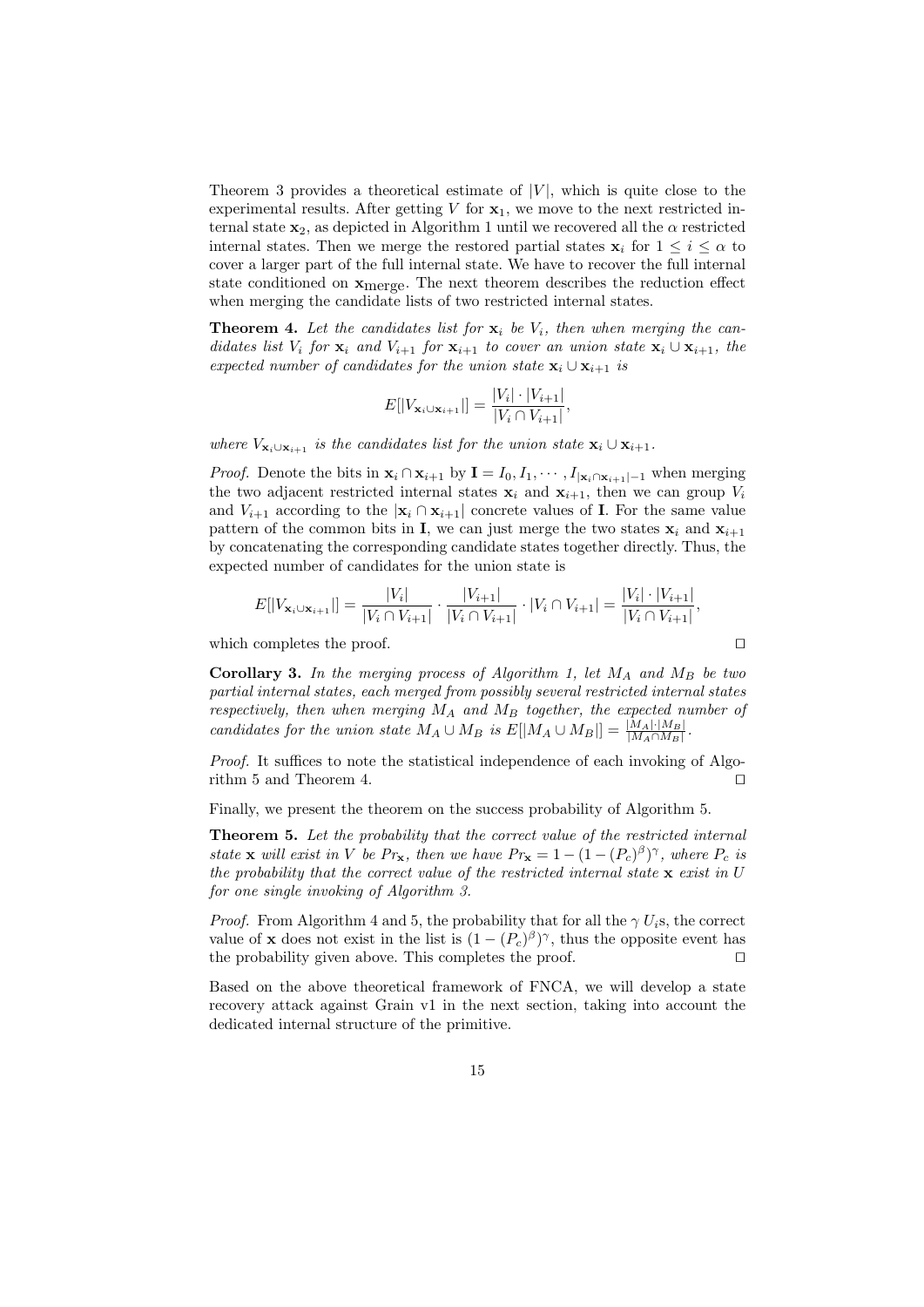### **5 State Recovery Attack on Grain v1**

Now we demonstrate a state recovery attack on the full Grain v1. The new attack is based on the FNCA framework described in Section 4 with some techniques to control the attack complexities.

#### **5.1 Rewriting Variables and Parameter Configuration**

From the keystream generation of Grain v1, we have  $z_i = \bigoplus_{k \in \mathcal{A}} n_{i+k} \oplus h(l_{i+3},$  $l_{i+25}, l_{i+46}, l_{i+64}, n_{i+63}$ , where  $A = \{1, 2, 4, 10, 31, 43, 56\}$ , i.e., one keystream bit  $z_i$  is dependent on 12 binary variables, of which 7 bits from the NFSR form the linear masking bit  $\bigoplus_{k \in A} n_{i+k}$ , 4 bits from the LFSR and  $n_{i+63}$  from the NFSR are involved in the filter function *h*.

For a straightforward FNCA on Grain v1, even considering two consecutive keystream bits, we have to deal with 23 binary variables simultaneously at the beginning of the attack. Thus the number of involved variables will grow rapidly with the running of the attack, and probably overflow at some intermediate point. To overcome this difficulty, we introduce the following two techniques to reduce the number of free variables involved in the keystream vectors.

Let  $x_i = n_{i+1} \oplus n_{i+2} \oplus n_{i+4} \oplus n_{i+10} \oplus n_{i+31} \oplus n_{i+43} \oplus n_{i+56}$ , then we have

$$
z_i = x_i \oplus h(l_{i+3}, l_{i+25}, l_{i+46}, l_{i+64}, n_{i+63}). \tag{3}
$$

There are only 6 binary variables  $x_i, l_{i+3}, l_{i+25}, l_{i+46}, l_{i+64}, n_{i+63}$  involved in Eq.(3) and if we consider a keystream vector  $z = (z_i, z_{i+1})$ , there are only 12 variables now, almost reduced by half compared to the previous number 23. Note that the rewriting technique is known to be useful in [9] before in algebraic attacks on stream ciphers.

Besides, we can still use the linear enumeration procedure as in the BSW sampling case to reduce the variables further. Precisely, from  $Eq.(3)$ , we have  $x_i = z_i \oplus h(l_{i+3}, l_{i+25}, l_{i+46}, l_{i+64}, n_{i+63})$ , thus for the above keystream vector  $z = (z_i, z_{i+1})$ , we could actually deal with 10 binary variables only, making  $x_i$ and  $x_{i+1}$  dependent on the other 10 variables and  $(z_i, z_{i+1})$ .

**Algorithm 6** The pre-computation after rewriting variables **Parameter**: matrix  $P_1$  of size  $2^l \times V(n,d)$  with  $P_1[i][j] \neq 0$  if the ISD *j* could generate the KSD *i* and 0 otherwise 1: Initialize the table T[index*,* prefix] 2: **for** each possible value of **x do** 3: **for** each ISD  $\Delta x$  s.t.  $w_H(\Delta x) \leq d$  **do** 4: determine whether  $f_{sr}(\mathbf{x}) = \text{prefix}$  and  $f_{sr}(\mathbf{x} \oplus \Delta x) = \text{prefix} \oplus \text{index}$ 5: **if** yes **then**  $P_1$ [index][ $\Delta x$ ] =  $P_1$ [index][ $\Delta x$ ] + 1 6: **for** each ISD *∆x* s.t. *wH*(*∆x*) *≤ d* **do** 7: set  $P_1$ [index][ $\Delta x$ ]/|x| as the occurring rate of  $\Delta x$ 8: Sort the ISDs according to the occurring rates

There is an extra advantage of the above strategy. That is we could now exhaustively search the full input variable space when preparing the differential tables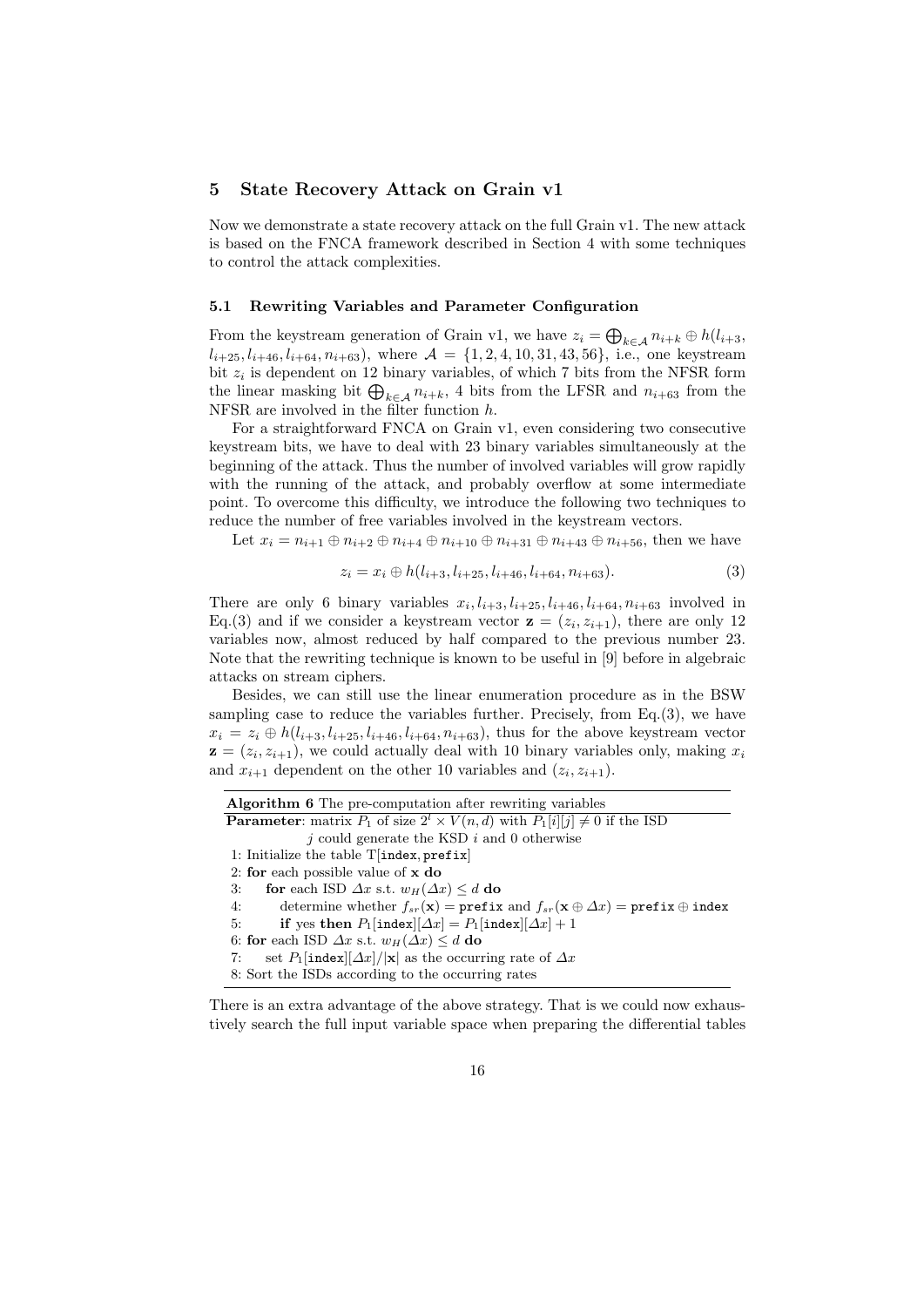T[index*,* prefix] for the chosen attack parameters shown in Algorithm 6, which results in the accurately computed occurring probabilities compared to Algorithm 2 in Section 4.2, where  $f_{sr}(\cdot)$  is the evaluation of the underlying stream cipher. The complete pre-computation table of Grain v1 is listed in Table 3 for

**Table 3.** The full Pre-computation information of Grain v1 after rewriting variables when  $d = 3$ 

| index.prefix |    | 0x0.<br>$\ast$ |    |          | 0x1<br>ж | '0x2<br>$\ast$ |    |        | ′0х3.<br>ж |                |
|--------------|----|----------------|----|----------|----------|----------------|----|--------|------------|----------------|
| prob.        |    |                | 16 |          |          |                | 16 |        |            |                |
| number       | 44 | 69             | 54 | ററ<br>∠∠ | ົ<br>↵   | 63             |    | ົ<br>∸ | 54         | $\alpha$<br>oə |

*d* = 3, where *∗* indicates that the prefix could take any value from 0x0 to 0x3 due to the same distribution for different prefix values and number denotes the number of ISDs having the corresponding occurring probability.

From Table 3 and Definition 4, we have the following corollary on the diversified probabilities of different pre-computed tables.

**Corollary 4.** *For the pre-computation table of Grain v1 after rewriting variables, we have*

 $Pr_{divs} =$  $\sqrt{ }$  $\Big\}$  $\overline{\mathcal{L}}$ 0*.*269886*, if* index*=*0x0 0*.*293333*, if* index*=*0x1 0*.*293333*, if* index*=*0x2 0*.*324000*, if* index*=*0x3*.*

*Proof.* From Definition 4, we have  $Pr_{divs} = \frac{\sum_{\Delta x \in T} Pr_{\Delta x}}{|T|}$  $\frac{f(T+1)}{|T|}$ , it suffices to substitute the variables with the values from Table 3 to get the results. *⊓⊔*

From Corollary 4, we choose the KSD to be 0x0 in our attack, for in this case the reduction effect is maximized with the minimum Pr*divs*. Under this condition, we have run extensive experiments to determine the constant *c* for Grain v1, which is shown in the following table, where *P<sup>c</sup>* is the probability that the correct value of the restricted internal state exists in the resultant list after one single invoking of Algorithm 3. Based on Table 4, we have run a number of numerical experiments

**Table 4.** The correspondence between the constant *c* and the existence probability for  $index = 0x0$ 

| $\epsilon$ |                                                                                                                    |  | 10 |
|------------|--------------------------------------------------------------------------------------------------------------------|--|----|
|            | $\left P_c\right $ 0.757137 $\left 0.816551\right $ 0.860638 $\left 0.89502\right $ 0.92114 $\left 0.94644\right $ |  |    |
| $\epsilon$ |                                                                                                                    |  |    |
|            |                                                                                                                    |  |    |

to determine the appropriate configuration of attack parameters and found that  $c = 10$  provides a balanced tradeoff between various complexities.

Precisely, under the condition that  $c = 10$  and the  $l = 2$ -bit keystream vector with 12 variables (either consecutive or non-consecutive to construct the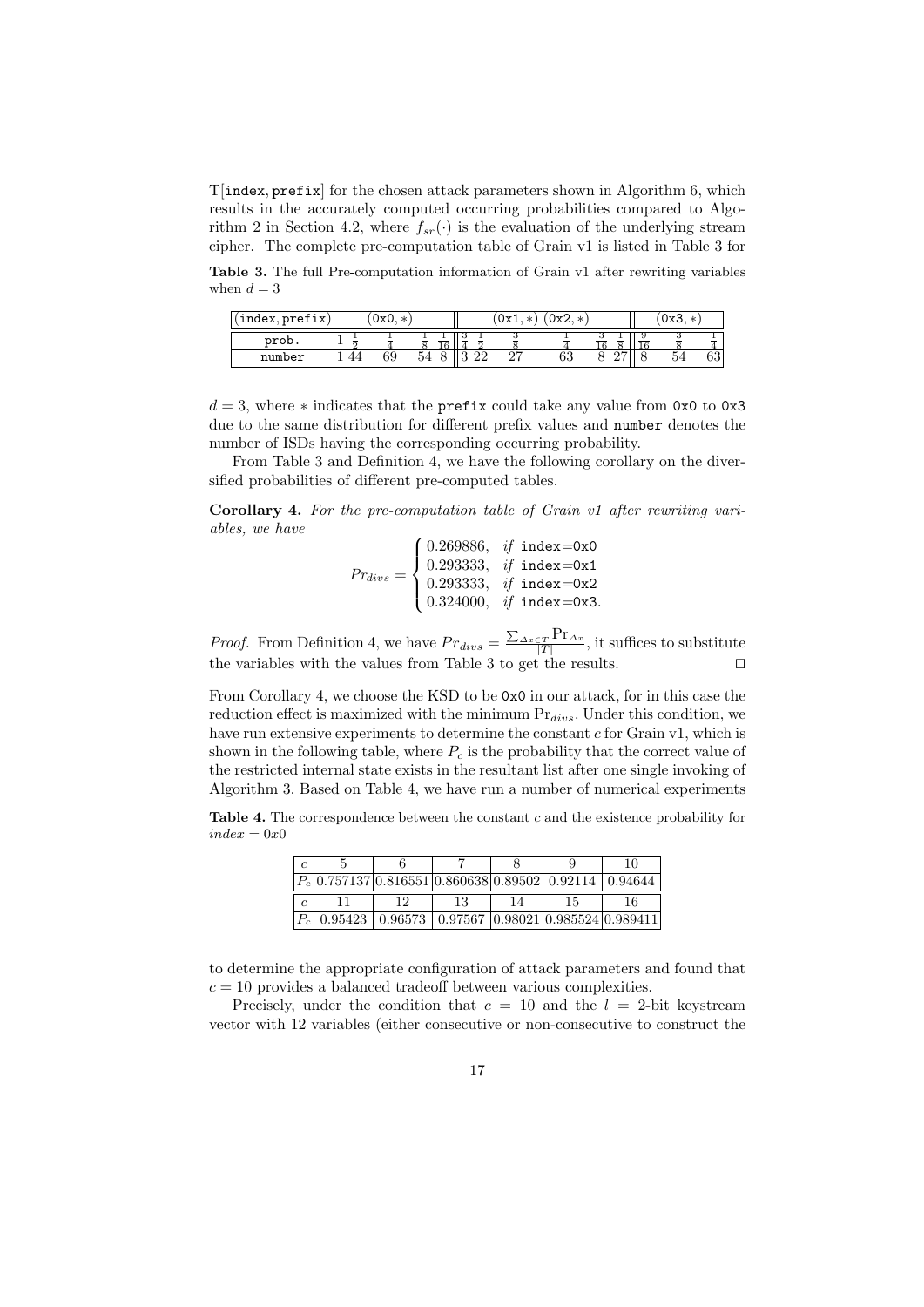augmented function *Af*), we find that if  $\beta = 21$  and  $\gamma = 6$ , then we get Pr<sub>x<sub>*i</sub>* =</sub></sub> 1 *−* (1 *−* 0*.*94644<sup>21</sup>) <sup>6</sup> = 0*.*896456 from Theorem 5. We have tested this fact in experiments for  $10^6$  times, and found that the *average* value of the success rate well matches to the theoretical prediction. Besides, we have also found that under this parameter configuration, the number of candidates in the list *V* for the current restricted internal state **x** is  $848 \approx 2^{9.73}$ , which is also quite close to the theoretical value 2<sup>9</sup>*.*<sup>732</sup> got from Theorem 3.

**Corollary 5.** For Grain v1 when  $c = 10$  and  $l = 2$ , the configuration that the *resultant candidate list V is of size* 848 *with the average probability of* 0*.*896456 *for the correct restricted internal state being in V is non-random.*

*Proof.* Note that in the pure random case, the list V should have a size of  $2^{10} \cdot 0.896456 = 917.971$  with the probability 0.896456; now in Grain v1, we get a list V of size 848 with the same probability. In the pure random case, we have

$$
E[|V|] = \mu = 2^{10} \cdot 0.896456 = 917.971, \ \sigma = \sqrt{2^{10} \cdot \frac{1}{4} \cdot \frac{3}{4}} = 13.8564.
$$

Further,  $\frac{\mu - 848}{\sigma} = \frac{917.971 - 848}{13.8564} = 5.0497$ ; from Chebyshev's inequality, the configuration (848*,* 0*.*896456) is far from random with the probability around 0*.*99. *⊓⊔*

Now we are ready to describe the attack in details based on the above attack parameter configuration.

#### **5.2 Concrete Attack: Strategy and Profile**

First note that if we just run Algorithm 1 along a randomly known keystream segment to retrieve the overlapping restricted internal states one-by-one without considering the concrete internal structure of Grain v1, then we will probably meet the complexity overflow problem in the process when the restored internal state **x**merge does not cover a large enough internal state, and at the same time, the number of candidates and the complexity needed to check these candidates will exceed the security bound already. Instead, we proceed as follows to have a more efficient attack. First observe that if we target the keystream vector  $z = (z_i, z_{i+1})$  through rewriting variables in Table 5 and restore the variables therein by our method, then for such a 2-bit keystream vector, we can obtain 8 LFSR variables involved in the *h* function and 2 NFSR bits  $n_{i+63}, n_{i+64}$ , together with 2 linear equations  $x_i = \bigoplus_{k \in A} n_{i+k}$  and  $x_{i+1} = \bigoplus_{k \in A} n_{i+k+1}$  on the NFSR variables. If we repeat this procedure for the time instants from 0 to 19, then from  $z_i = x_i \oplus h(l_{i+3}, l_{i+25}, l_{i+46}, l_{i+64}, n_{i+63})$ , we will have  $l_{i+3+j}, l_{i+25+j}, l_{i+46+j}$ ,  $l_{i+64+j}$  and  $n_{i+63+j}$  for  $0 \leq j \leq 19$  involved in Table 5.

Let  $\mathbf{x}^*$  be the restricted internal state consisting of the input variables involved in Table 5, the details of how to restore the restricted internal state **x** *∗* is presented in the following Tables 6 and 7. We first use FNCA to restore **x** *∗* , then we know nearly 80 bits of the LFSR internal state with the corresponding positions, from which we can easily recover the initial internal state of the LFSR with a quite low complexity. Algorithm 7 presents the sketch of our online attack against Grain v1.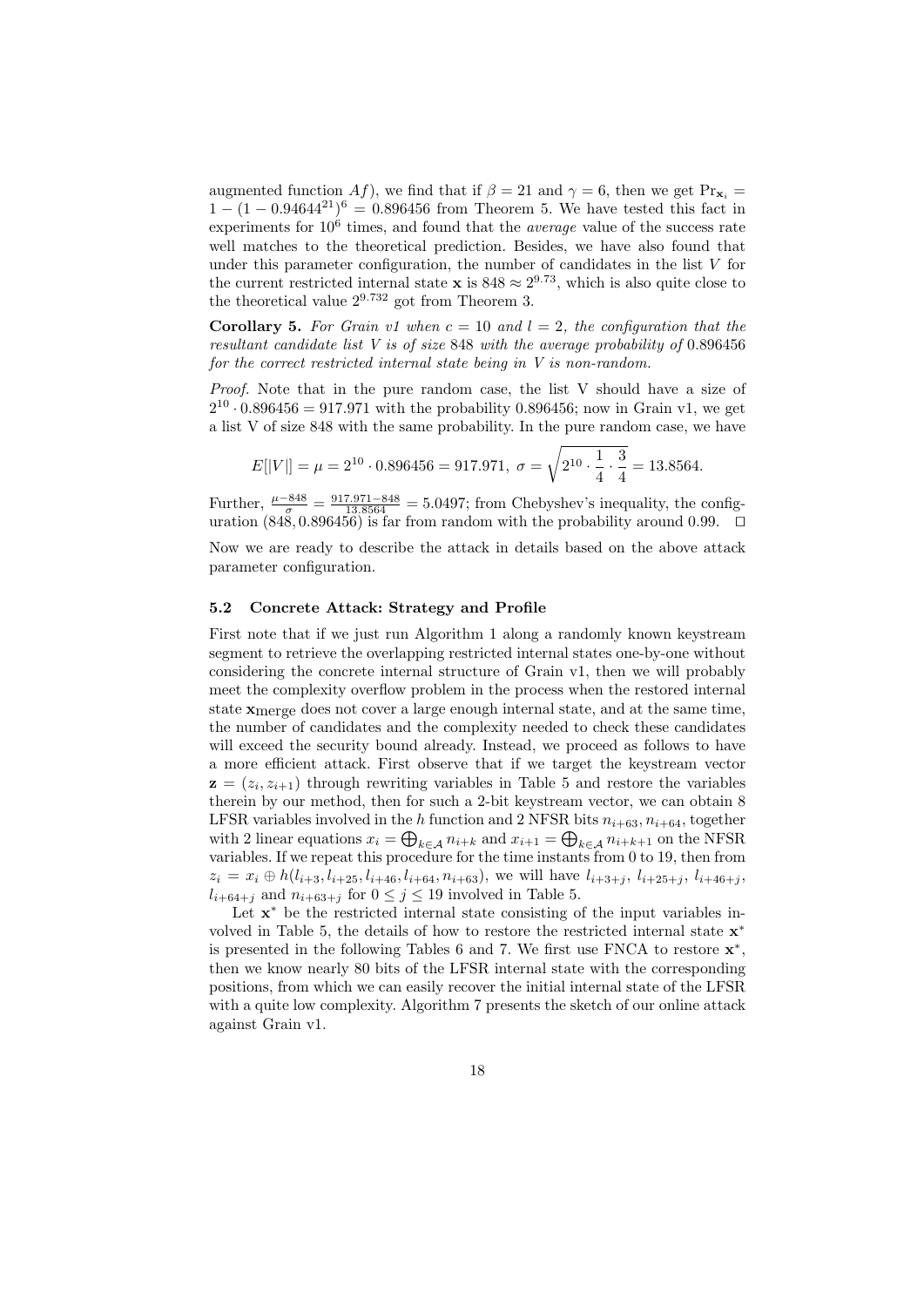**Table 5.** The target keystream equations first exploited in our attack

|       | output                                                          | output                                                                                                                                                  |
|-------|-----------------------------------------------------------------|---------------------------------------------------------------------------------------------------------------------------------------------------------|
|       | $1: x_0 \oplus h(l_3, l_{25}, l_{46}, l_{64}, n_{63}) = z_0$    | $2: x_1 \oplus h(l_4, l_{26}, l_{47}, l_{65}, n_{64}) = z_1$                                                                                            |
|       | $3: x_2 \oplus h(l_5, l_{27}, l_{48}, l_{66}, n_{65}) = z_2$    | $4: x_3 \oplus h(l_6, l_{28}, l_{49}, l_{67}, n_{66}) = z_3$                                                                                            |
|       | $5: x_4 \oplus h(l_7, l_{29}, l_{50}, l_{68}, n_{67}) = z_4$    | $6: x_5 \oplus h(l_8, l_{30}, l_{51}, l_{69}, n_{68}) = z_5$                                                                                            |
|       | $7: x_6 \oplus h(l_9, l_{31}, l_{52}, l_{70}, n_{69}) = z_6$    | $8: x_7 \oplus h(l_{10}, l_{32}, l_{53}, l_{71}, n_{70}) = z_7$                                                                                         |
| eqns. | $9: x_8 \oplus h(l_{11}, l_{33}, l_{54}, l_{72}, n_{71}) = z_8$ | $10: x_9 \oplus h(l_{12}, l_{34}, l_{55}, l_{73}, n_{72}) = z_9$                                                                                        |
|       |                                                                 | $11: x_{10} \oplus h(l_{13}, l_{35}, l_{56}, l_{74}, n_{73}) = z_{10} \vert 12: x_{11} \oplus h(l_{14}, l_{36}, l_{57}, l_{75}, n_{74}) = z_{11} \vert$ |
|       |                                                                 | $13: x_{12} \oplus h(l_{15}, l_{37}, l_{58}, l_{76}, n_{75}) = z_{12} \cdot 14: x_{13} \oplus h(l_{16}, l_{38}, l_{59}, l_{77}, n_{76}) = z_{13}$       |
|       |                                                                 | $15: x_{14} \oplus h(l_{17}, l_{39}, l_{60}, l_{78}, n_{77}) = z_{14} \big  16: x_{15} \oplus h(l_{18}, l_{40}, l_{61}, l_{79}, n_{78}) = z_{15} \big $ |
|       |                                                                 | $17: x_{16} \oplus h(l_{19}, l_{41}, l_{62}, l_{80}, n_{79}) = z_{16} \big  18: x_{17} \oplus h(l_{20}, l_{42}, l_{63}, l_{81}, n_{80}) = z_{17} \big $ |
|       |                                                                 | $19: x_{18} \oplus h(l_{21}, l_{43}, l_{64}, l_{82}, n_{81}) = z_{18} \vert 20: x_{19} \oplus h(l_{22}, l_{44}, l_{65}, l_{83}, n_{82}) = z_{19} \vert$ |

**Algorithm 7** The online attack on the full Grain v1

1: Apply FNCA to **x** *∗* to restore the input variables

2: **for** each candidate of **x** *<sup>∗</sup>* **do**

3: use the statistical test in Section 5.4 to check the candidate

4: **for** the passed ones **do**

5: recover the remaining NFSR state, shown in Section 5.4

6: **for** each candidate of  $\mathbf{x}_{full}$  **do**<br>7: check the consistency with t

check the consistency with the available keystream

After knowing the LFSR part and more than half of the NFSR, we could first identify the correct LFSR state by the Walsh distinguisher, then the remaining NFSR state could easily be retrieved with an algebraic attack, both shown in the following Section 5.4. Note that in Table 6 and 7, the list size for each merging operation is listed in the middle column, based on Theorem 4 and Corollary 3. For example, let us look at the 1st step. The reason that  $2<sup>5</sup>$  is used instead of  $2^6$  in denominator is that the  $x_i$  variables are not freely generated random variables, for we have made them linearly dependent on the 5 variables in *h* function and the corresponding keystream bits to fulfill our criterion on the pre-computed tables. 2<sup>14</sup>*.*<sup>4558</sup> is the list size when merging the two restricted internal states corresponding to  $(z_0, z_1)$  and  $(z_1, z_2)$ , respectively. After merging  $(z_0, z_1)$  and  $(z_1, z_2)$ , we get a list for the restricted internal state of the 3-bit keystream vector  $(z_0, z_1, z_2)$ . Now we further invoke the self-contained method for the keystream vector  $(z_0, z_2)$ , which consists of only  $z_0$  and the non-consecutive *z*2. Since there are now 10 free common variables between the restricted internal state of  $(z_0, z_1, z_2)$  and that of  $(z_0, z_2)$ , thus the denominator becomes  $2^{10}$ . During this merging procedure, we use 3 keystream vectors  $(z_0, z_1)$ ,  $(z_1, z_2)$  and  $(z_0, z_2)$ , and 3 times of the union result to form 3 independent candidate lists of size 848 with the probability 0*.*896456 that the corresponding correct partial state is indeed therein. Thus we have the probability  $0.896456<sup>3</sup>$ . The subsequent procedures in Table 6 and 7 are deduced in a similar way as the above. The key point here is to the count the number of freely chosen variables between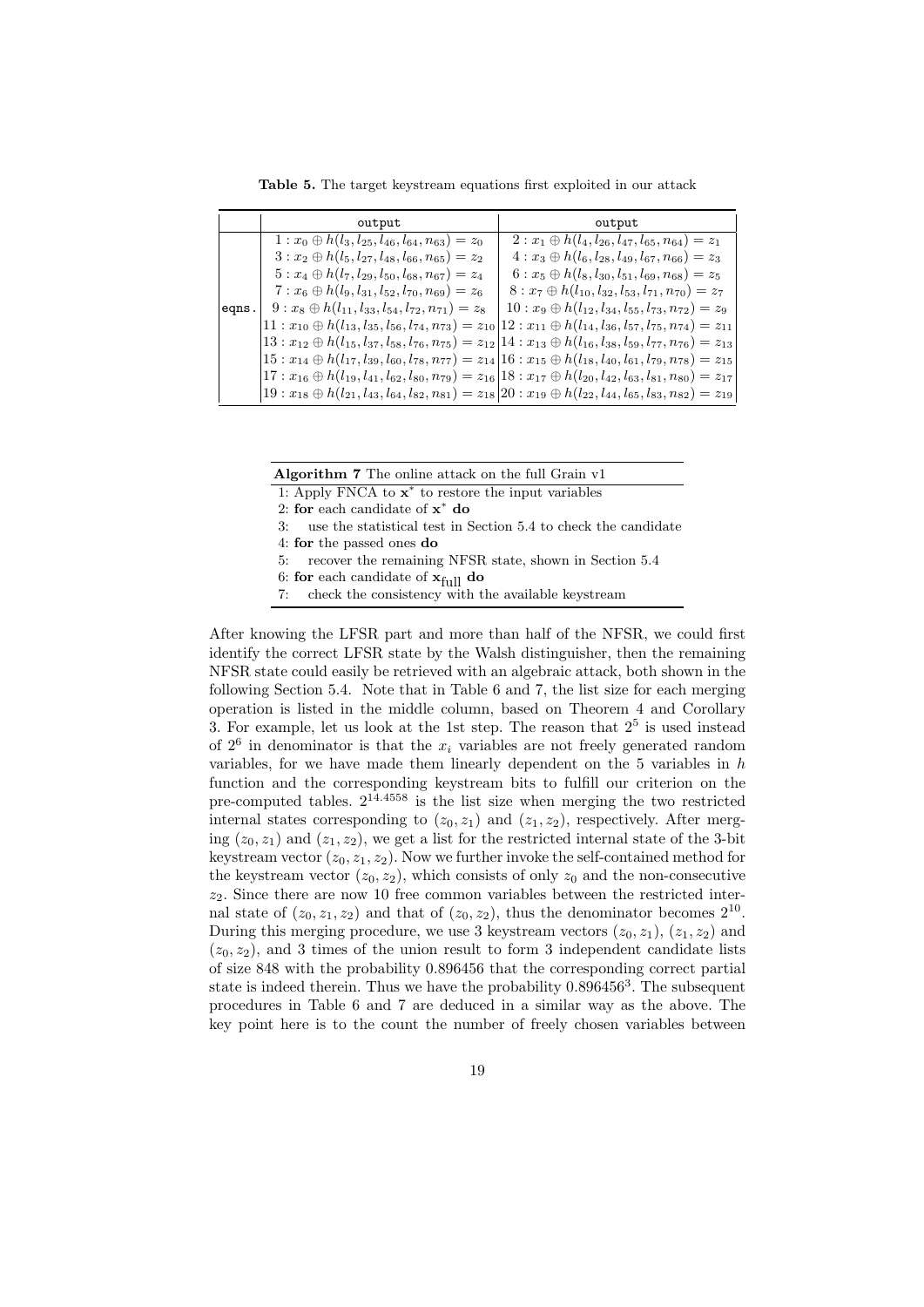|    | z                       | List merging                                                                                               | Probability                                           |
|----|-------------------------|------------------------------------------------------------------------------------------------------------|-------------------------------------------------------|
| 1. | $(z_0, z_1)$            | $\frac{848.848}{2^5} = 2^{14.4558}$                                                                        |                                                       |
|    | $(z_1, z_2)$            |                                                                                                            | $0.896456^3=2^{-0.473086}\,$                          |
|    | $(z_0, z_2)$            | $\frac{\frac{848.2^{14.4558}}{2^{10}}}{\frac{2^{14.1837}.2^{10}}{2^{10}} = 2^{14.1837}} = 2^{18.3674}$     |                                                       |
| 2. | $(z_1, z_2)$            |                                                                                                            |                                                       |
|    |                         |                                                                                                            | $0.896456^{2 \cdot 3 + 1} = 2^{-1.10387}$             |
|    | $(z_2, z_3)$            |                                                                                                            |                                                       |
|    | $(z_1, z_3)$            | $\frac{2^{18.3674} \cdot 848}{10} = 2^{18.0953}$                                                           |                                                       |
|    | 3. $(z_0, \cdots, z_3)$ | $\frac{2^{18.0953} \cdot 2^{10}}{2^{15}} = 2^{21.1906}$                                                    |                                                       |
|    | $(z_1,\cdots,z_4)$      |                                                                                                            | $0.896456^{2\cdot 7+1} = 2^{-2.36543}$                |
|    |                         | $\frac{2^{21.1906} \cdot 848}{2^{10}} = 2^{20.9185}$                                                       |                                                       |
|    | $(z_0, z_4)$            |                                                                                                            |                                                       |
|    | 4. $(z_0, \cdots, z_4)$ | $\frac{2^{20.9185} \cdot 2^{20.9185} - 2}{2^{20}} = 2^{21.837}$                                            |                                                       |
|    | $(z_1,\cdots,z_5)$      |                                                                                                            | $0.896456^{2\cdot15+1} = 2^{-4.88855}$                |
|    |                         |                                                                                                            |                                                       |
|    | $(z_0, z_5)$            | $\frac{\frac{2^{21.837}\cdot 848}{2^{10}}}{\frac{2^{21.5649}\cdot 2^{21.5649}}{2^{25}}}=2^{18.1298}$       |                                                       |
|    | $5. (z_0,\cdots,z_5) $  |                                                                                                            |                                                       |
|    | $(z_1,\cdots,z_6)$      |                                                                                                            | $0.896456^{2\cdot31+1}=2^{-9.93481}$                  |
|    | $(z_0, z_6)$            | $\frac{\frac{2^{18.1298}\cdot 848}{2^{10}}}{\frac{2^{17.8577}\cdot 2^{17.8577}}{2^{30}}}=2^{5.7154}$       |                                                       |
|    | 6. $(z_0, \cdots, z_6)$ |                                                                                                            |                                                       |
|    |                         |                                                                                                            | $0.896456^{2\cdot 63+1} = 2^{-20.0273}$               |
|    | $(z_1,\cdots,z_7)$      |                                                                                                            |                                                       |
|    | $(z_0, z_7)$            |                                                                                                            |                                                       |
|    | 7. $(z_0, \cdots, z_7)$ | $\frac{\frac{2^{5.7154}\cdot 848}{2^{10}}}{\frac{2^{5.44332}\cdot 2^{21.5649}}{2^{25}}}=2^{2.00822}$       |                                                       |
|    | $(z_3,\cdots,z_8)$      |                                                                                                            | $0.896456^{127+31+1} = 2^{-25.0736}$                  |
|    |                         |                                                                                                            |                                                       |
|    | $(z_0, z_8)$            |                                                                                                            |                                                       |
|    | 8. $(z_0, \cdots, z_8)$ | $\frac{\frac{2^{2.00822}\cdot 848}{2^{10}}}{\frac{2^{1.73614}\cdot 2^{21.5649}}{2^{25}}}=2^{-1.69896}$     |                                                       |
|    | $(z_4,\cdots,z_9)$      |                                                                                                            | $0.896456^{159+31+1} = 2^{-30.1198}$                  |
|    | $(z_0, z_9)$            |                                                                                                            |                                                       |
|    | 9. $(z_0, \cdots, z_9)$ | $\frac{\frac{2^{-1.69896}\cdot 848}{2^{10}}}{\frac{2^{-1.97104}\cdot 2^{21.5649}}{2^{25}} = 2^{-5.40614}}$ |                                                       |
|    | $(z_5, \cdots, z_{10})$ |                                                                                                            | $0.896456^{\textcolor{red}{191+31+1}} = 2^{-35.1661}$ |
|    | $(z_0, z_{10})$         | $\frac{2^{-5.40614} \cdot 848}{2^{10}} = 2^{-5.67822}$                                                     |                                                       |

**Table 6.** The attack process for recovering  $\mathbf{x}^*$  (1)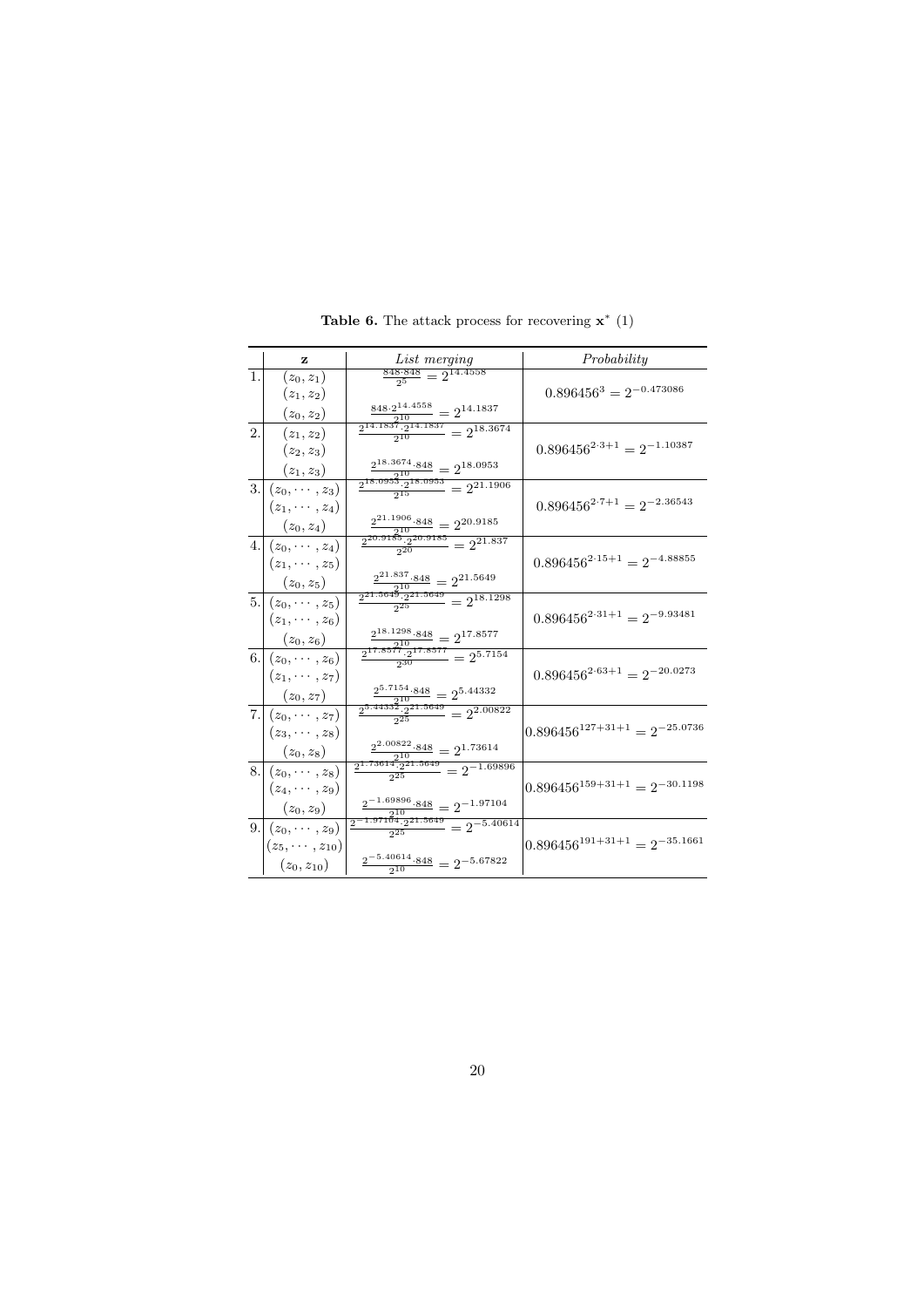|     | z                             | List merging                                                                                              | Probability                          |
|-----|-------------------------------|-----------------------------------------------------------------------------------------------------------|--------------------------------------|
|     | 10. $(z_0, \cdots, z_{10})$   | $\frac{2^{-5.67262} \cdot 2^{21.5649}}{2} = 2^{-9.11332}$<br>$2^{25}$                                     |                                      |
|     | $(z_6, \cdots, z_{11})$       |                                                                                                           | $0.896456^{223+31+1} = 2^{-40.2123}$ |
|     | $(z_0, z_{11})$               | $\frac{2^{-9.11332} \cdot 848}{2^{10}} = 2^{-9.3854}$                                                     |                                      |
| 11. | $(z_0,\cdots,z_{11})$         | $\frac{\frac{2^{10}}{2^{10}}}{2^{20}} = 2^{-8.4669}$                                                      |                                      |
|     | $(z_8, \cdots, z_{12})$       |                                                                                                           | $0.896456^{255+15+1} = 2^{-42.7354}$ |
|     | $(z_0, z_{12})$               | $\frac{2^{-8.4669} \cdot 848}{10} = 2^{-8.73898}$                                                         |                                      |
|     | $12.   (z_0, \cdots, z_{12})$ | $\frac{2^{-8.73898} \cdot 2^{20.9185}}{2^{20}} = 2^{-7.82048}$                                            |                                      |
|     | $(z_9, \cdots, z_{13})$       |                                                                                                           | $0.896456^{271+15+1} = 2^{-45.2586}$ |
|     | $(z_0, z_2)$                  | $\frac{2^{-7.82048} \cdot 848}{10} = 2^{-8.09256}$                                                        |                                      |
|     | 13. $(z_0, \cdots, z_{13})$   | $\frac{2^{10}}{2^{20}} = 2 \times 17406$                                                                  |                                      |
|     | $(z_{10}, \cdots, z_{14})$    |                                                                                                           | $0.896456^{287+15+1} = 2^{-47.7817}$ |
|     | $(z_0, z_{14})$               | $\frac{2^{-7.17406} \cdot 848}{10} = 2^{-7.44614}$                                                        |                                      |
|     | 14. $(z_0, \cdots, z_{14})$   | $\frac{\frac{2}{2}-7.44614_{.2}18.0953}{2^{15}} = 2^{-4.35084}$                                           |                                      |
|     | $(z_{12}, \cdots, z_{15})$    |                                                                                                           | $0.896456^{303+7+1} = 2^{-49.0432}$  |
|     | $(z_0, z_{15})$               | $\frac{2^{-4.35084} \cdot 848}{210} = 2^{-4.62292}$                                                       |                                      |
|     | $15.   (z_0, \cdots, z_{15})$ | $\frac{2^{10}}{2^{15}} = 2$ $\frac{2^{-4.62292} \cdot 2^{18.0953}}{2^{15}} = 2^{-1.52762}$                |                                      |
|     | $(z_{13}, \cdots, z_{16})$    |                                                                                                           | $0.896456^{311+7+1} = 2^{-50.3048}$  |
|     | $(z_0, z_{16})$               | $\frac{2^{-1.52762} \cdot 848}{10} = 2^{-1.7997}$                                                         |                                      |
|     | 16. $(z_0, \cdots, z_{16})$   | $\frac{\frac{2}{2}-1.7997.2^{18.0953}}{2^{15}} = 2^{1.2956}$                                              |                                      |
|     | $(z_{14}, \cdots, z_{17})$    |                                                                                                           | $0.896456^{319+7+1} = 2^{-51.5664}$  |
|     | $(z_0, z_{17})$               |                                                                                                           |                                      |
|     | 17. $(z_0, \cdots, z_{17})$   | $\frac{\frac{2^{1.2956}\cdot 848}{2^{10}}}{\frac{2^{1.02352}\cdot 2^{18\cdot 0953}}{2^{15}}}=2^{4.11882}$ |                                      |
|     | $(z_{15}, \cdots, z_{18})$    |                                                                                                           | $0.896456^{327+7+1} = 2^{-52.8279}$  |
|     | $(z_0, z_{18})$               | $\frac{2^{4.11882} \cdot 848}{10} = 2^{3.84674}$                                                          |                                      |
|     | $18.   (z_0, \cdots, z_{18})$ | $\frac{\overline{13.84674}^{10} - 2}{\overline{2^{15}}} = 2^{6.94204}$                                    |                                      |
|     | $(z_{16}, \cdots, z_{19})$    |                                                                                                           | $0.896456^{335+7+1} = 2^{-54.0895}$  |
|     | $(z_0, z_{19})$               | $\frac{2^{6.94204}\cdot 848}{2^{10}} = 2^{6.66996}$                                                       |                                      |

**Table 7.** The attack process for recovering **x** *∗* (2)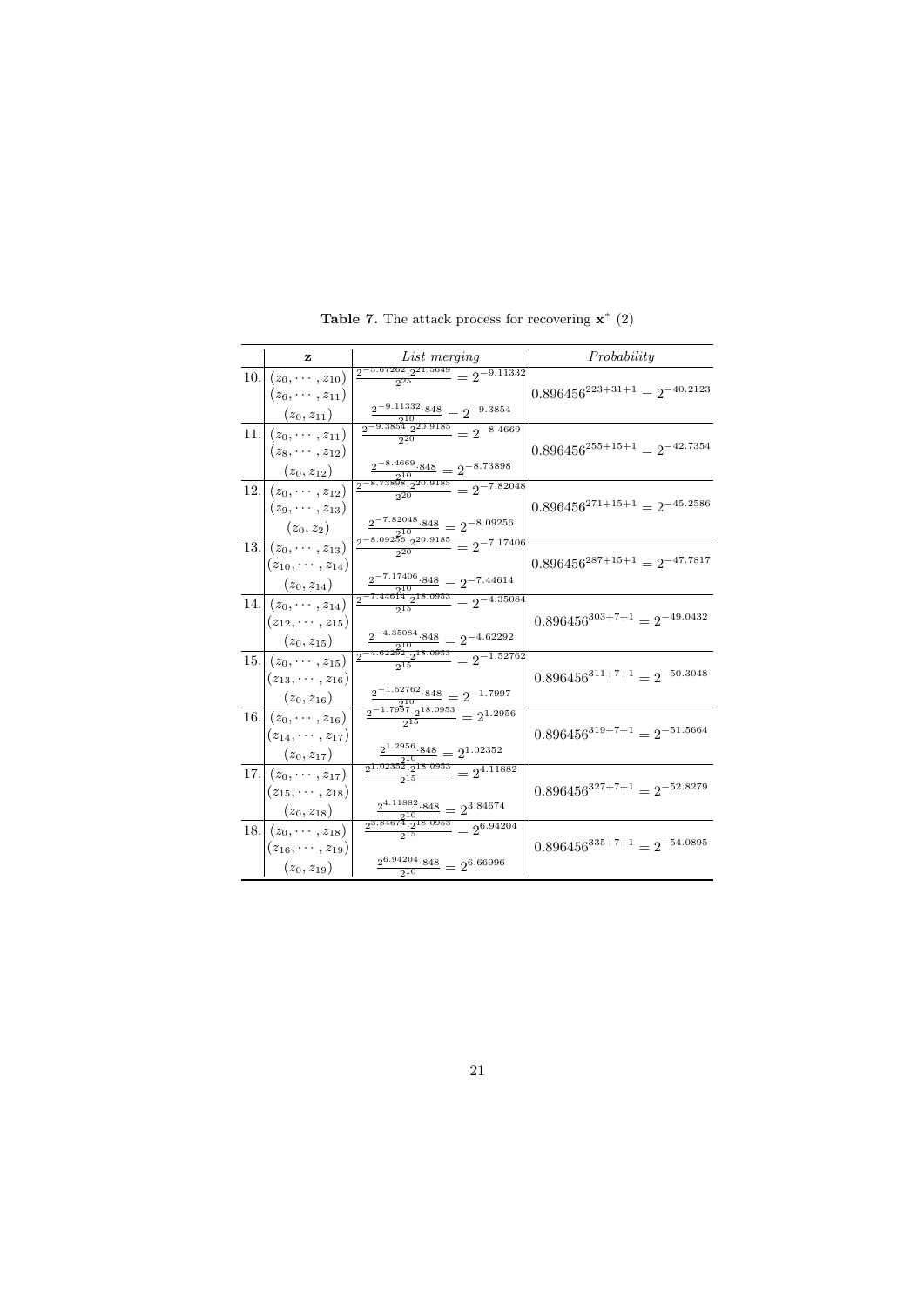the corresponding internal state subsets, not including the linearly dependent variables. This process is repeated until merging the 20th equation in Table 5.

#### **5.3 Restoring the Internal State of the LFSR**

From Table 5,  $x^*$  involves 78 LFSR bits in total, it seems that we need to guess 2 more LFSR bits to have a linear system covering the 80 initial LFSR variables. To have an efficient attack, first note that both  $l_{64}$  and  $l_{65}$  are used 2 times in these equations, thus the candidate values should be consistent on  $l_{64}$  and  $l_{65}$ , which will provide a reduction factor of  $\frac{1}{2^2} = \frac{1}{4}$  on the total number of candidates. Further, from  $l_{83} = l_{65} \oplus l_{54} \oplus l_{41} \oplus l_{26} \oplus l_{16} \oplus l_3$ , we have a third linear consistency check on the candidates. Hence, the number of candidates after going through Table 6 and 7 is  $\frac{1}{2^{-54.0895}} \cdot 2^{6.66996} \cdot 2^{-3} = 2^{57.7595}$ . By guessing 2 more bits  $l_0, l_1$ , we can get  $l_{23}$ ,  $l_{24}$  from the recursion  $l_{80+j} = l_{62+j} \oplus l_{51+j} \oplus l_{38+j} \oplus l_{23+j} \oplus l_{13+j} \oplus l_{j}$ for  $j = 0, 1$ . In addition, we can derive  $l_2$  from  $l_{82} = l_{64} \oplus l_{53} \oplus l_{40} \oplus l_{25} \oplus l_{15} \oplus l_2$ .

Note that the LFSR updates independently in the keystream generation phase and we also know the positions of the restored LFSR bits either from FNCA or from guessing, thus we could make a pre-computation to store the inverse of the corresponding linear systems with an off-line complexity of  $\frac{80^{2.8}}{\Omega}$  cipher ticks and a online complexity of  $\frac{80^{2}}{\Omega}$  to find the corresponding unique solution, where 2*.*8 is the exponent for Gauss reduction. This complexity is negligible compared to those of the other procedures. The total number of candidates for the LFSR part and the accompanying partial NFSR state,  $2^2 \cdot 2^{57.7595} = 2^{59.7595}$ , will dominate the complexity.

**Remarks.** Note that the gain in our attack mainly comes from the following two aspects. First, we exploit the first 20-bit keystream information in this procedure in a *probabilistic* way, not in a deterministic way, which is depicted later in Theorem 7. Now we target  $78 + 20 + 20 = 118$  variables, not 160 variables, in a tradeoff-like manner. Here only 98 variables can be freely chosen. This cannot be interpreted in a straightforward information-theoretical way, which is usually evaluated in a deterministic way. Second, we use the pre-computed tables which also contain quite some information on the internal structure of Grain v1 in an *implicit* way in the attack.

#### **5.4 Restoring the Internal State of the NFSR**

After obtaining the candidate list for the LFSR part, the adversary could run the LFSR individually forwards and backwards to get all the necessary values and thus peel off the non-linearity of the *h* function. Now there are 2 choices in front of us, one is to efficiently restore the 80 NFSR variables with a low complexity that allows to be invoked many times, for there are probably many candidates of the restricted internal state **x** *∗* to be checked; the other is to check the correctness of the LFSR candidate first, then the NFSR could be restored afterwards independently. Fortunately, we find the latter way feasible in this scenario, which is shown below.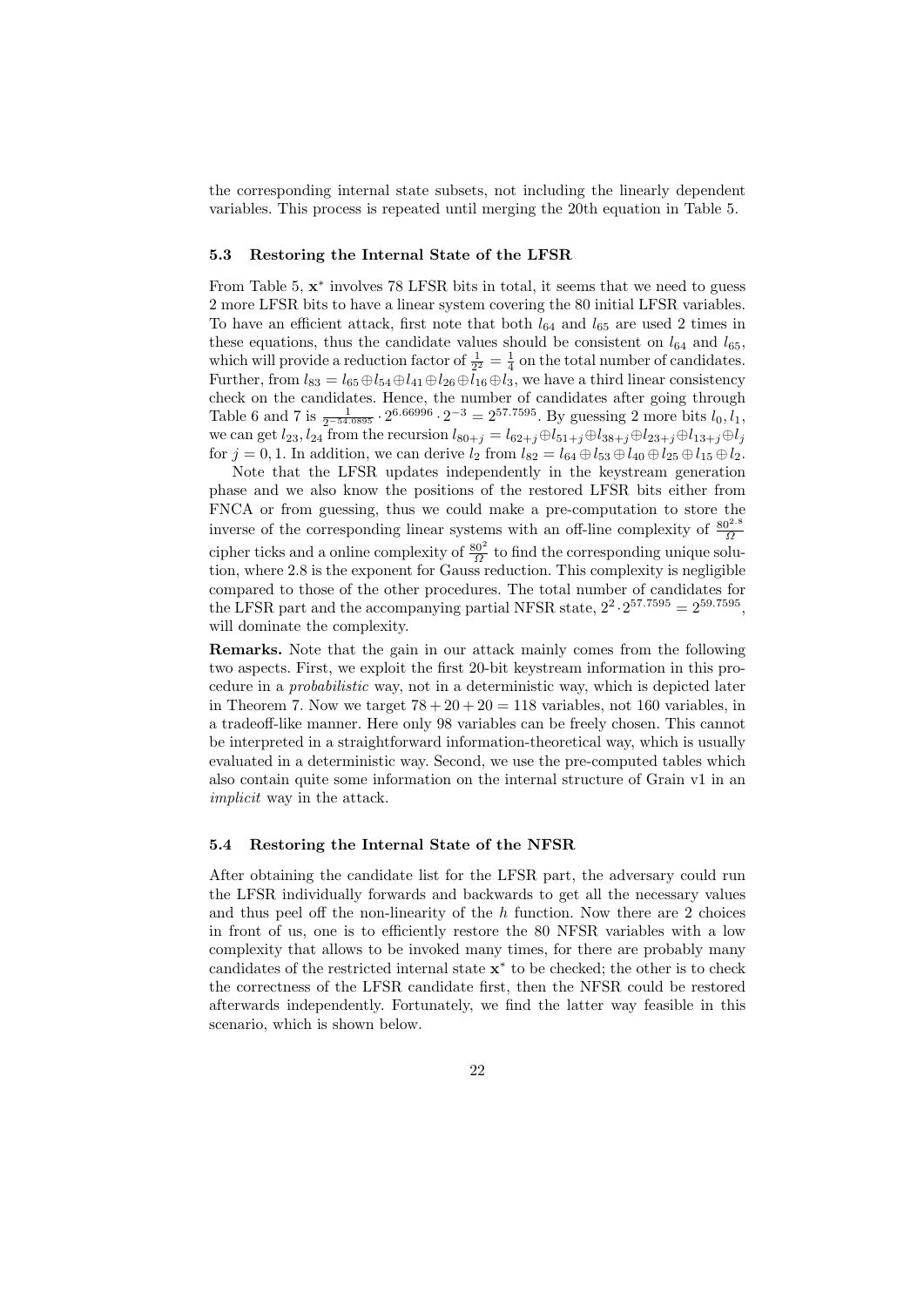From the above step, the FNCA method has provided the adversary with the NFSR bits  $n_{63+i}$  and  $x_i = n_{i+1} \oplus n_{i+2} \oplus n_{i+4} \oplus n_{i+10} \oplus n_{i+31} \oplus n_{i+43} \oplus n_{i+56}$ for  $0 \le i \le 19$ , i.e., now there are  $20 + 20 = 40$ -bit information available on the NFSR initial state. We proceed as follows to get more information.

**Collecting More Linear Equations on NFSR.** First note that if we go back 1 step, we get  $x_{-1} = n_0 \oplus n_1 \oplus n_3 \oplus n_9 \oplus n_{30} \oplus n_{42} \oplus n_{55}$ , i.e., we get 1 more linear equation for free. If we go back further, we could get a series of variables that can be expressed as the linear combination of the known values and the target initial NFSR state variables. On the other side, if we go forwards and take a look at the coefficient polynomial of  $x_4$  in the *h* function, i.e.,  $1 \oplus x_3 \oplus x_0 x_2 \oplus x_1 x_2 \oplus x_2 x_3$ , we find it is a balanced Boolean function. Thus, the  $n_{82+i}$  variables have a probability of 0*.*5 to vanish in the resultant keystream bit and the adversary could directly collect a linear equation through the corresponding  $x_{20+i}$  variable at the beginning time instants from 20.

To get more linear equations on the NFSR initial state, we can use the following Z-technique, which is based on the index difference of the involving variables in the keystream bit. Precisely, if  $n_{82+i}$  appears at the  $z_{19+i}$  position, let us look at the end of the keystream equation  $z_{26+i}$  to see whether  $n_{82+i}$  exists there or not. If it is not there, then this will probably give us one more linear equation on the NFSR initial variables due to the index difference 56 *−* 43 =  $13 > 7$ ; if it is there, we could just xor the two keystream equations to cancel out the  $n_{82+i}$  variable to get a linear equation on the NFSR initial variables. Then increase *i* by 1 and repeat the above process for the new *i*. Since the trace of the equations looks like the capital letter 'Z', we call this technique Z-technique. An illustrative example is provided in Appendix A.

It can be proved by induction that the Z-technique can also be used to express the newly generated NFSR variables as linear combinations of the keystream bits and of the initial state variables in forward direction. In backward direction, it is trivial to do the same task. We have run extensive experiments to see the average number of linear equations that the adversary could collect using the Z-technique, it turns out that the average number is 8, i.e., we could reduce the number of unknown variables in the initial NFSR state to around 80 *−* 40*−* (8 *−*  $3$ ) = 35, which facilitates the following linear distinguisher.

**The Walsh Distinguisher.** First note that the NFSR updating function in Grain v1 has a linear approximation with bias  $\frac{41}{512}$ , shown below.

$$
n_{80+i} = n_{62+i} \oplus n_{60+i} \oplus n_{52+i} \oplus n_{45+i} \oplus n_{37+i} \oplus n_{28+i} \oplus n_{21+i} \oplus n_{14+i} \oplus n_i \oplus e,
$$

where *e* is the binary noise variable satisfying  $Pr(e = 0) = \frac{1}{2} + \frac{41}{512}$ . Since now there are only around 35 unknown variables left, we could collect a system of probabilistic linear equations on the left 35 NFSR variables by iteratively expressing the NFSR variables with indices larger than 80 by the corresponding linear combinations of keystream bits and the known information from the LFSR part and the partial NFSR state. If there are *δ* NFSR variables represented in this process, the complexity is just  $35 \cdot \delta$ . As a result, we have a system of the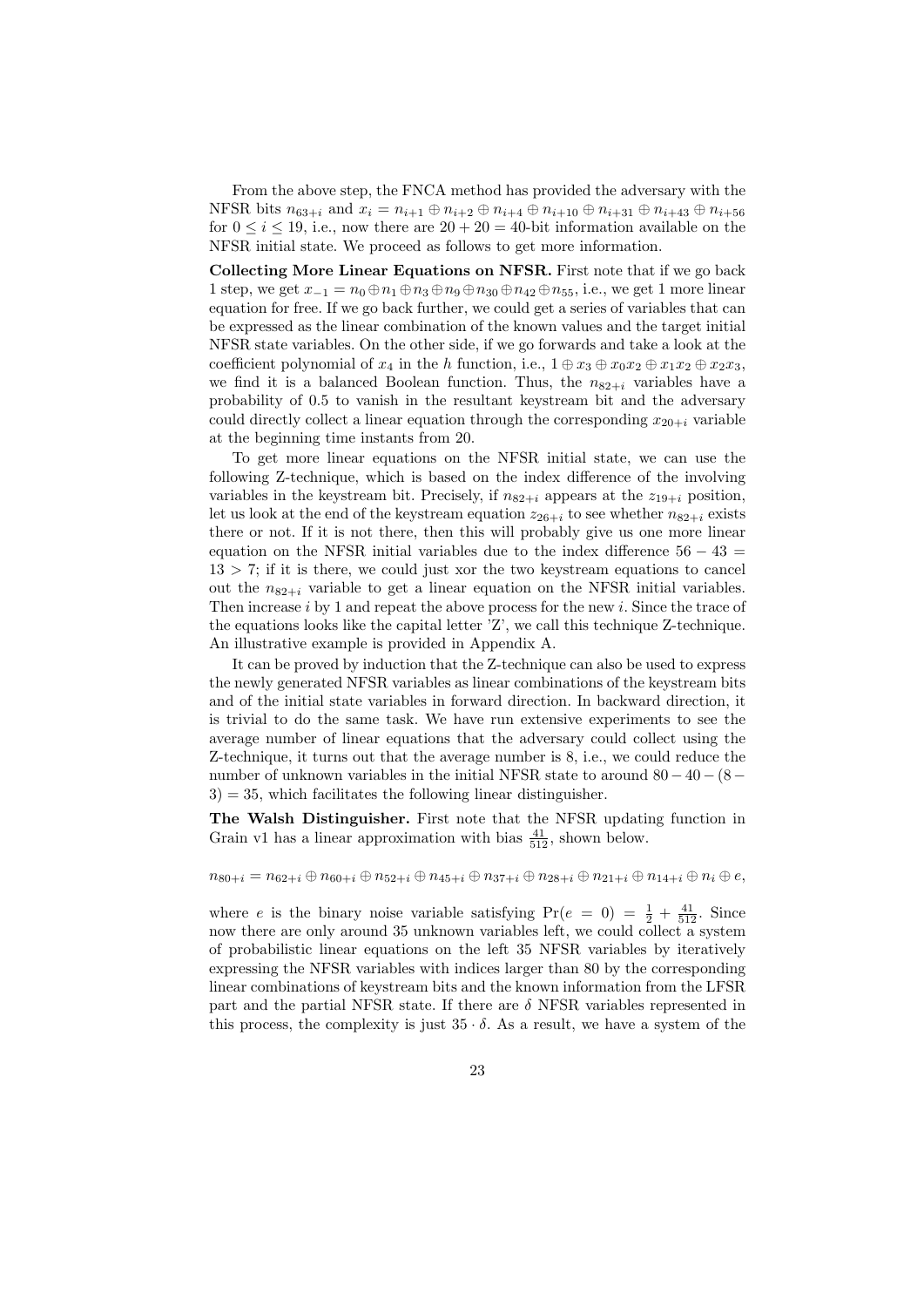following form

$$
\begin{cases}\nc_0^0 n_{i_0} \oplus c_1^0 n_{i_1} \oplus \cdots \oplus c_{34}^0 n_{i_{34}} = kz_0 \oplus e_0 \\
c_0^1 n_{i_0} \oplus c_1^1 n_{i_1} \oplus \cdots \oplus c_{34}^1 n_{i_{34}} = kz_1 \oplus e_1 \\
\vdots \qquad \vdots \qquad \vdots \\
c_0^{\delta-1} n_{i_0} \oplus c_1^{\delta-1} n_{i_1} \oplus \cdots \oplus c_{34}^{\delta-1} n_{i_{34}} = kz_{\delta-1} \oplus e_{\delta-1},\n\end{cases} (3)
$$

where  $c_j^i \in \mathbb{F}_2$  for  $0 \le i \le \delta - 1$  and  $0 \le j \le 34$  is the coefficient of the remaining NFSR variable  $n_{i_j}$  ( $0 \leq j \leq 34$ ),  $kz_i$  ( $0 \leq i \leq \delta - 1$ ) is the accumulated linear combination of the keystream bits and the known information from the LFSR part and the partial NFSR state derived before and  $e_i$  ( $0 \le i \le \delta - 1$ ) is the binary noise variable with the distribution  $Pr(e_i = 0) = \frac{1}{2} + \frac{41}{512}$ .

To further reduce the number of unknown NFSR variables, we construct the parity checks of weight 2 from the above system as follows. First note that the bias of the parity checks is  $2 \cdot (\frac{41}{512})^2 = 2^{-6.2849}$  from the Piling-up lemma in [14]. Second, this problem is equivalent to the LF2 reduction in LPN solving problems [12], which can be solved in a sort-and-merge manner with a complexity of at most  $\delta$  using pre-computed small tables. We have tuned the attack parameters in this procedure and found that if  $\delta = 2^{19}$  and  $y = 15$ , we could collect  $\binom{2^{19}-15}{2}$  $\binom{2}{2}$ .  $2^{15} = 2^{21.9069}$  parity-checks on  $35 - y = 20$  NFSR variables of the bias  $2^{-6.2849}$ . Note that we could further cancel out 4 more NFSR variables in these paritychecks by only selecting those equations that the corresponding coefficient of the assigned variable is 0, in this way we could easily get  $\frac{2^{21.9069}}{24}$  $\frac{2^{17.9069}}{2^4} = 2^{17.9069}$  paritychecks on  $20 - 4 = 16$  NFSR variables. On the other side, from the unique solution distance in correlation attacks [6, 13], we have

$$
\frac{8 \cdot 16 \cdot \ln 2}{1 - h(p)} = 2^{17.5121} < 2^{17.9069},
$$

where  $p = \frac{1}{2} + 2^{-6.2849}$  and  $h(p) = -p \cdot \log p - (1 - p) \cdot \log(1 - p)$  is the binary entropy function. Thus, we can have the success probability very close to 1 given 2 <sup>17</sup>*.*<sup>9069</sup> parity-checks to identify the correct value of the 16 NFSR variables under consideration. That is, we reach the following theorem.

**Theorem 6.** *If both the LFSR candidate and the partial NFSR state are correct, we can distinguish the correct value of the remaining 16 NFSR variables from the wrong ones with a success probability very close to* 1*.*

*Proof.* It suffices to note that if either the LFSR or the partial NFSR state is wrong, there exists no bias in the system (3), thus following the classical reasoning from correlation attacks in [6, 13], we have the claim. *⊓⊔*

Precisely, for each parity-check of weight 2 for the system (3), we have

$$
(c_0^{j_1} \oplus c_0^{j_2}) n_{i_0} \oplus (c_1^{j_1} \oplus c_1^{j_2}) n_{i_1} \oplus \cdots \oplus (c_{34-y}^{j_1} \oplus c_{34-y}^{j_2}) n_{i_0} = \bigoplus_{t=1}^2 k z_{j_t} \oplus \bigoplus_{t=1}^2 e_{j_t}.
$$
 (4)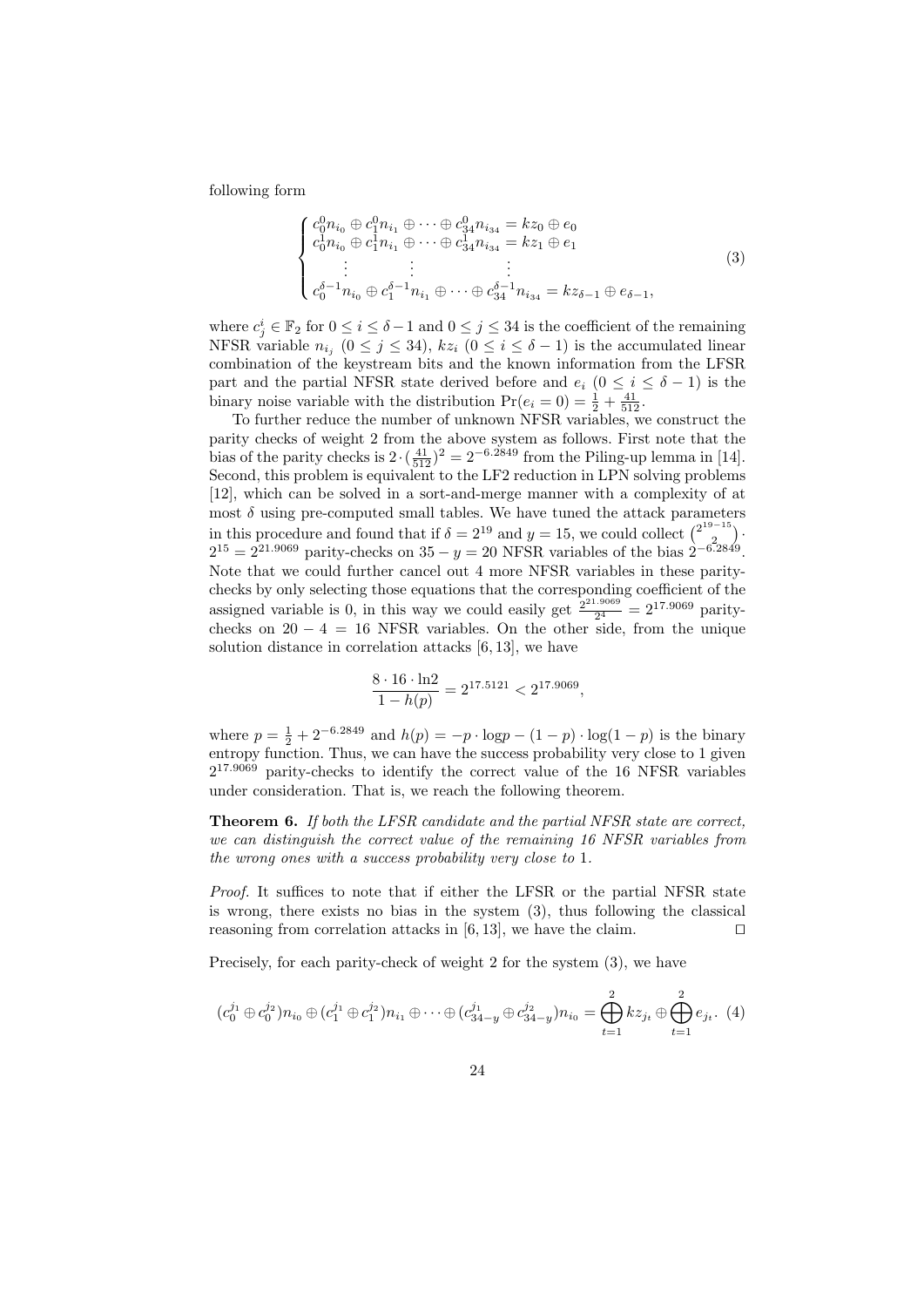Let  $(n'_{i_0}, n'_{i_1}, \cdots, n'_{i_{34-y}})$  be the guessed value of  $(n_{i_0}, n_{i_1}, \cdots, n_{i_{34-y}})$ , we rewrite  $Eq.(4)$  as follows.

$$
\bigoplus_{t=1}^{2} kz_{j_t} \oplus \bigoplus_{t=1}^{34-y} (c_t^{j_1} \oplus c_t^{j_2}) n'_{i_t} = \bigoplus_{t=1}^{34-y} (c_t^{j_1} \oplus c_t^{j_2}) (n'_{i_t} \oplus n_{i_t}) \oplus \bigoplus_{t=1}^{2} e_{j_t}.
$$
 (5)

From (5), let  $\Delta(j_1, j_2) = \bigoplus_{t=1}^{34-y} (c_t^{j_1} \oplus c_t^{j_2}) (n'_{i_t} \oplus n_{i_t}) \oplus \bigoplus_{t=1}^2 e_{j_t}$ , it is obvious if  $(n'_{i_0}, n'_{i_1}, \cdots, n'_{i_{34-y}})$  coincides with the correct value, we get  $\Delta(j_1, j_2)$  =  $\bigoplus_{t=1}^{2} e_{j_t}$ ; otherwise, we have  $\Delta(j_1, j_2) = \bigoplus_{t: n'_{i_t} \oplus n_{i_t} = 1} (c_t^{j_1} \oplus c_t^{j_2}) \oplus \bigoplus_{t=1}^{2} e_{j_t}$ . Since  $c_t^{j_1} \oplus c_t^{j_2}$  is the xor of 2 independent uniformly distributed variables, we since  $c_t \oplus c_t$  is the xor of 2 independent uniformly distributed variables, we<br>have  $Pr(c_t^{j_1} \oplus c_t^{j_2} = 0) = \frac{1}{2}$ . Hence, when  $(n'_{i_0}, n'_{i_1}, \dots, n'_{i_{34-y}})$  is wrongly guessed,  $\Delta(j_1, j_2)$  has the distribution Pr( $\Delta(j_1, j_2) = 0$ ) =  $\frac{1}{2}$ , which is quite different from the correct case, i.e.,  $Pr(\Delta(j_1, j_2) = 0) = \frac{1}{2} + 2^{-6.2849}$ . For  $2^{17.9069}$  such paritychecks of the system (3),  $\sum_{t=1}^{2^{17,9069}} (\Delta(j_1, j_2) \oplus 1)$  should follow the binomial distribution  $(2^{17.9069}, \frac{1}{2} + 2^{-6.2849})$  if  $(n'_{i_0}, n'_{i_1}, \cdots, n'_{i_{34-y}})$  is correctly guessed; otherwise this sum should have the binomial distribution  $(2^{17.9069}, \frac{1}{2})$ . Now the situation is the same as that in binary correlation attacks. Thus, we can use the FWT technique to speed up the whole process as follows. Denote the set of the constructed parity-checks by  $P_t$ . First regroup the  $2^{17,9069}$  parity-checks according to the pattern of  $x = (c_0^{j_1} \oplus c_0^{j_2}, c_1^{j_1} \oplus c_1^{j_2}, \cdots, c_{34-y}^{j_1} \oplus c_{34-y}^{j_2})$  and define  $f_{\text{NFSR}}(x) = \sum_{(c_0^{j_1} \oplus c_0^{j_2}, c_1^{j_1} \oplus c_1^{j_2}, \cdots, c_{34-y}^{j_1} \oplus c_{34-y}^{j_2})} (-1)^{kz_{j_1} \oplus kz_{j_2}}$  for all the values of the coefficient vector appearing in the  $2^{17.9069}$  parity-checks; if some value of  $(c_0^{j_1} \oplus$  $c_0^{j_2}, c_1^{j_1} \oplus c_1^{j_2}, \cdots, c_{34-y}^{j_1} \oplus c_{34-y}^{j_2}$  is not hit in these equations, just let  $f_{NFSR} = 0$ at that point. For this well-defined function  $f_{\text{NFSR}}$ , consider the Walsh transfor- $\text{m } F(\omega) = \sum_{x \in \mathbb{F}_2^{35-y}} f_{\text{NFSR}}(x) \cdot (-1)^{\omega \cdot x} = \sum_{P_t} (-1)^{k z_{j_1} \oplus k z_{j_2} \oplus \bigoplus_{t=0}^{34-y} \omega_t(c_t^{j_1} \oplus c_t^{j_2})} =$  $F_0 - F_1$ , where  $\omega = (\omega_0, \omega_1, \cdots, \omega_{34-y}) \in \mathbb{F}_2^{35-y}$ ,  $F_0$  and  $F_1$  are the number of 0s and 1s, respectively. It is easy to see that if  $\omega = (n_{i_0}, n_{i_1}, \dots, n_{i_{34-y}})$ , we have  $\sum_{t=1}^{2^{17.9069}} (\Delta(j_1, j_2) \oplus 1) = \frac{F(\omega) + F_1}{2}$ . If we set a threshold value *T* and accept only those guesses of *x* satisfying  $\frac{F(\omega)+F_1}{2} \geq T$ , then the probability that the correct value of  $(c_0^{j_1} \oplus c_0^{j_2}, c_1^{j_1} \oplus c_1^{j_2}, \cdots, c_{34-y}^{j_1} \oplus c_{34-y}^{j_2})$  will pass the test is  $P_1 = \sum_{t=T}^{2^{17.9069}}$  $\int_{t=T}^{2^{17.9069}} \int_{t}^{2^{17.9069}}$  $(t_t^{9069})(\frac{1}{2} + 2^{-6.2849})^t(\frac{1}{2} - 2^{-6.2849})^{2^{17,9069}-t}$  and the probability that a wrong guess will be accepted is  $P_2 = \sum_{t=T}^{2^{17,9069}}$  $\int_{t=T}^{2^{17.9069}} \int_{t}^{2^{17.9069}}$  $\binom{1}{t} \left(\frac{1}{2}\right)^{2^{17.9069}}$ . Set  $T = 2^{16.9306}$ , we find that  $P_1 = 0.999996$  and  $P_2 \approx 2^{-53}$ , i.e., the correct LFSR candidate and the correct partial NFSR state will pass almost certainly; while about  $2^{59.7595} \cdot 2^{-53} = 2^{6.7595}$  wrong cases will survive in the above statistical test.

Hence, the time complexity of this Walsh distinguisher for one invoking is  $\frac{2^{19} \cdot 35 + 2^{19} + 2^{17 \cdot 9069} + 2^{16} \cdot 16}{\Omega} = \frac{2^{24 \cdot 2656}}{\Omega}$ *Ω* cipher ticks. Hence, by observing the Walsh spectrum of the function, the adversary could identify the correct LFSR and the correct partial NFSR states if they survived through the first step.

**Restoring the Remaining NFSR State.** After the Walsh distinguisher step,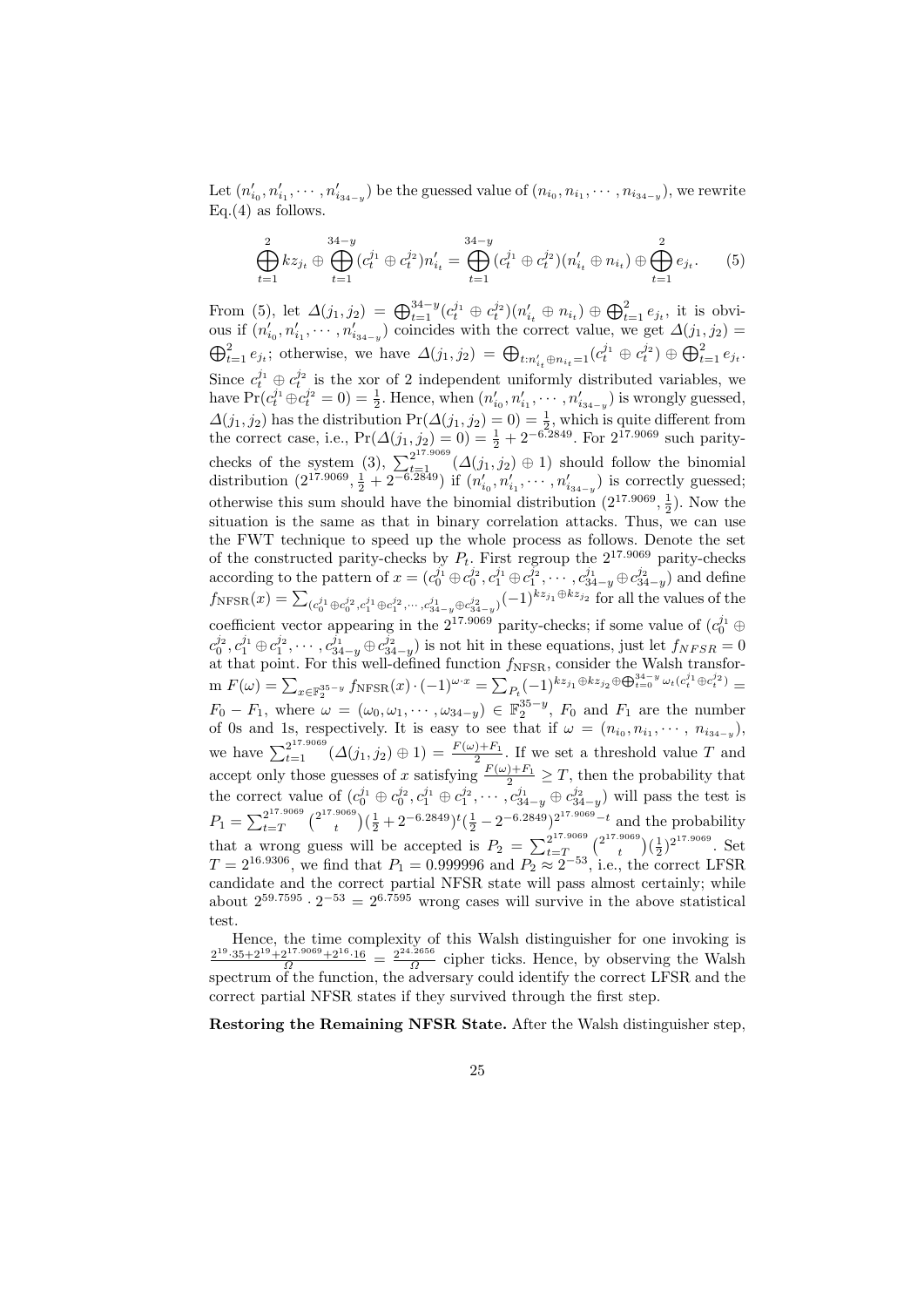we could use an algebraic attack as that in [3] to restore the remaining NFSR state, which has a complexity much lower than the previous step. Precisely, the adversary could exploit the non-linear feedback function, say *g*, of the NFSR in Grain v1 to establish algebraic equations. Note that the algebraic degree of *g* in Grain v1 is 6 and the multiple  $(n_{28} \oplus 1)(n_{60} \oplus 1) \cdot g$  has the algebraic degree 4, thus if the linearization method is adopted for solving the algebraic system, there are now  $\sum_{i=0}^{4} {\binom{35}{i}} \approx 2^{15.8615}$  monomials in the system. If we take the same complexity metric as that in [7] in complexity estimate and taking into account that we have to repeat the solving routine for restoring the remaining NFSR state for each candidate survived through the above statistical test, the time complexity of this step is  $T_{solving} = \frac{2^{6.7595 \cdot \frac{7 \cdot (2^{15.8615} \cdot \log_2 7}{64}}}{\Omega} \doteq \frac{2^{48.0957}}{\Omega}$ *Ω* cipher ticks. Finally, the overall time complexity of all the procedures in Section 5.4 is  $2^{59.7595} \cdot \frac{2^{24.2656}}{\Omega} + \frac{2^{48.0957}}{\Omega}$ *Ω* cipher ticks.

#### **5.5 Final Complexity Analysis**

Now we analyze the final complexity of the above attack against Grain v1. First note that quite some complexity analysis have already been involved in the above sections, here we just focus on the total complexity, which is stated in the following theorem.

**Theorem 7.** Let  $T_{Alq5}$  and  $\lambda_{Alq5}$  be the time complexity and the number of *invoking times of Algorithm 5, then the time complexity of our attack is*

$$
T_{Alg6} + \xi \cdot (\frac{1}{Pr_{\mathbf{x}}^{\lambda_{Alg5}}} \cdot (T_{Alg5} \cdot \lambda_{Alg5} + \sum_{i=1}^{18} T_{merg}^i) + \frac{|L_{18}|}{Pr_{\mathbf{x}}^{\lambda_{Alg5}}} \cdot T_{walsh} + T_{solving} + T_{cst})
$$

*cipher ticks, where*  $T_{Alg6}$  *is the pre-computation complexity of Algorithm 6,*  $T_{merg}^i$  $(1 \leq i \leq 18)$  *is the list merging complexity at step <i>i in Table 6 and 7, T<sub>walsh</sub> is the complexity for the Z-technique and Walsh distinguisher in Section 5.4, Tsolving is the complexity for restoring the remaining NFSR state in Section 5.4,*  $T_{cst}$ *is the complexity of the final consistency examination and we repeat the online attack ξ times to ensure a high success probability. The memory complexity of* our attack is at most  $2^{2l} \cdot V(n,d) \cdot (\lceil log_2 n \rceil \cdot d + 14) + max_{1 \leq i \leq 18} |L_i|$  bits, where  $L_i$  ( $1 \leq i \leq 18$ ) *are the lists generated during the process in Table 6 and 7, and the data complexity is*  $2^{19} + 20 + 160 = 2^{19.0005}$  *keystream bits.* 

*Proof.* Note that in our attack, to assure the existence of each correct restricted internal state in the corresponding candidate list, we have to assure its existence in the generated list when invoking Algorithm 5. This contributes to the factor  $\frac{1}{\Pr_{\mathbf{x}}^{\lambda_{Alg5}}}$  since our attack is a dynamically growing process with the assumption that the probability  $Pr_{\mathbf{x}}$  is stable.  $T_{Alg5} \cdot \lambda_{Alg5}$  stands for the complexity of invoking Algorithm 5 during the evolution process in Table 6 and 7 and  $\sum_{i=1}^{18} T_{merg}^i$ comes from the sorting and merging complexities when merging the candidate lists for the steps from 1 to 18 in Table 6 and 7. When the adversary goes out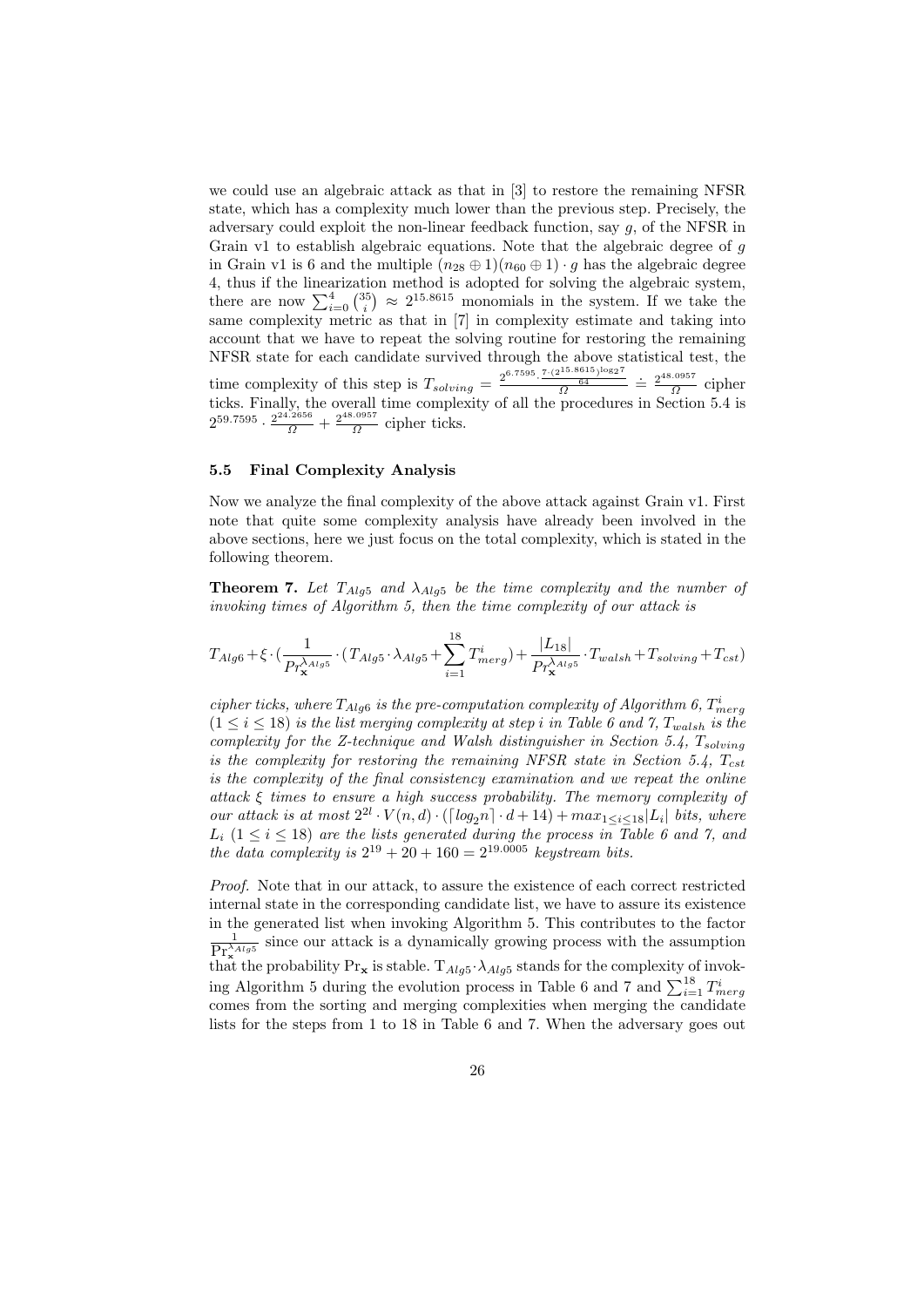of all the steps in Table 6 and 7, there exists only a resultant list  $L_{18}$  for each time, all the other lists generated in the intermediate process have been erased and overwritten. Thus, the total number of candidates for the LFSR part and partial NFSR state is  $\frac{|L_{18}|}{\Pr_{\mathbf{x}}^{\lambda_{Algs}}}$ , and we have to use the Z-technique and Walsh distinguisher in Section 5.4 to check the correctness of these candidates. Since we could identify the correct LFSR candidate and the partial NFSR state with high probability independent of the remaining unknown NFSR state, the factor *Tsolving* is added in, not multiplied by. Finally, we have to find out the real correct internal state by the consistency test with the available keystream.

For the memory complexity, we invoke Algorithm 6 in the pre-processing phase with the *l*-bit KSD/keystream prefix, thus the factor 2<sup>2</sup>*<sup>l</sup>* comes. That is, the adversary constructed  $2^{2l}$  relatively small pre-computed tables, each of which consists of at most  $V(n, d)$  items. Among all these tables, the adversary chooses one to be used in the online phase. It is worth noting that we could pre-compute the most inner routine of the self-contained method by storing all the possible xors between all the ISDs and each value of the restricted internal state. Taking into account on the concrete storage data structure in Section 4.2 of each item, we have the first item in the expression. During the process illustrated in Table 6 and 7, we only have to allocate a memory space that fits the largest memory consumption among all the intermediate lists  $L_i$  for  $1 \leq i \leq 18$ . By checking the list sizes in Table 6/7 and the corresponding number of variables in Table 5, we have  $2 \cdot 2^{21.5649} \cdot 42 < 2^{28}$ . For different iterations, the same memory is reused.

For the data complexity, only the first 20 keystream bits are exploited when recovering the LFSR and the partial NFSR state. Note that  $2^{15.8615} < 2^{19}$  and  $2^{19}$  keystream bits are used by the Walsh distinguisher in Section 5.4. The last 160 bits are needed in consistency test for the surviving candidates. *⊓⊔*

Since our attack is dynamically executed, the above formula can also depict the time consuming in the intermediate process. Here the dominated factors are the complexity cost by the invoking of Algorithm 5 and that of checking the surviving candidates. When  $l = 2$ ,  $n = 10$ ,  $c = 10$  and  $d = 3$  with the chosen pre-computed Table of size  $|T[0x0, \text{prefix}]| = 176$ , the time complexity can be computed as

$$
(343 \cdot \frac{2^{20.3436}}{\Omega} \cdot 2^{54.0895} + 2^{59.7595} \cdot \frac{2^{24.2656}}{\Omega} + \frac{2^{48.0957}}{\Omega} + 2^{54.0895} \cdot \frac{\sum_{i=1}^{18} T_{merg}^i}{\Omega} + T_{cst}) \cdot 2^2 \approx 2^{75.7}
$$

cipher ticks, where  $\frac{21.6.60 \cdot 176}{\Omega} = \frac{2^{20.3436}}{\Omega}$  $\frac{1}{\Omega}$  is the complexity for one invoking of Algorithm 5 and  $\frac{\sum_{i=1}^{18} T_{merg}^i}{\Omega}$  is the sorting and merging complexity in Table 6 and 7. If we adopt the same  $\Omega = 2^{10.4}$  as that in [18] and let  $\xi = 2^2$  to stabilize a success rate higher than 0*.*9, we have the above result. The memory complexity is around  $2 \cdot 2^{21.5649} \cdot 42 \approx 2^{28}$  bits. The pre-computation complexity is  $\frac{2^{10} \cdot 176 \cdot 2 + 2^4 \cdot 176 \cdot 2}{\Omega} = \frac{2^{18 \cdot 4818}}{\Omega} = 2^{8.1}$  cipher ticks.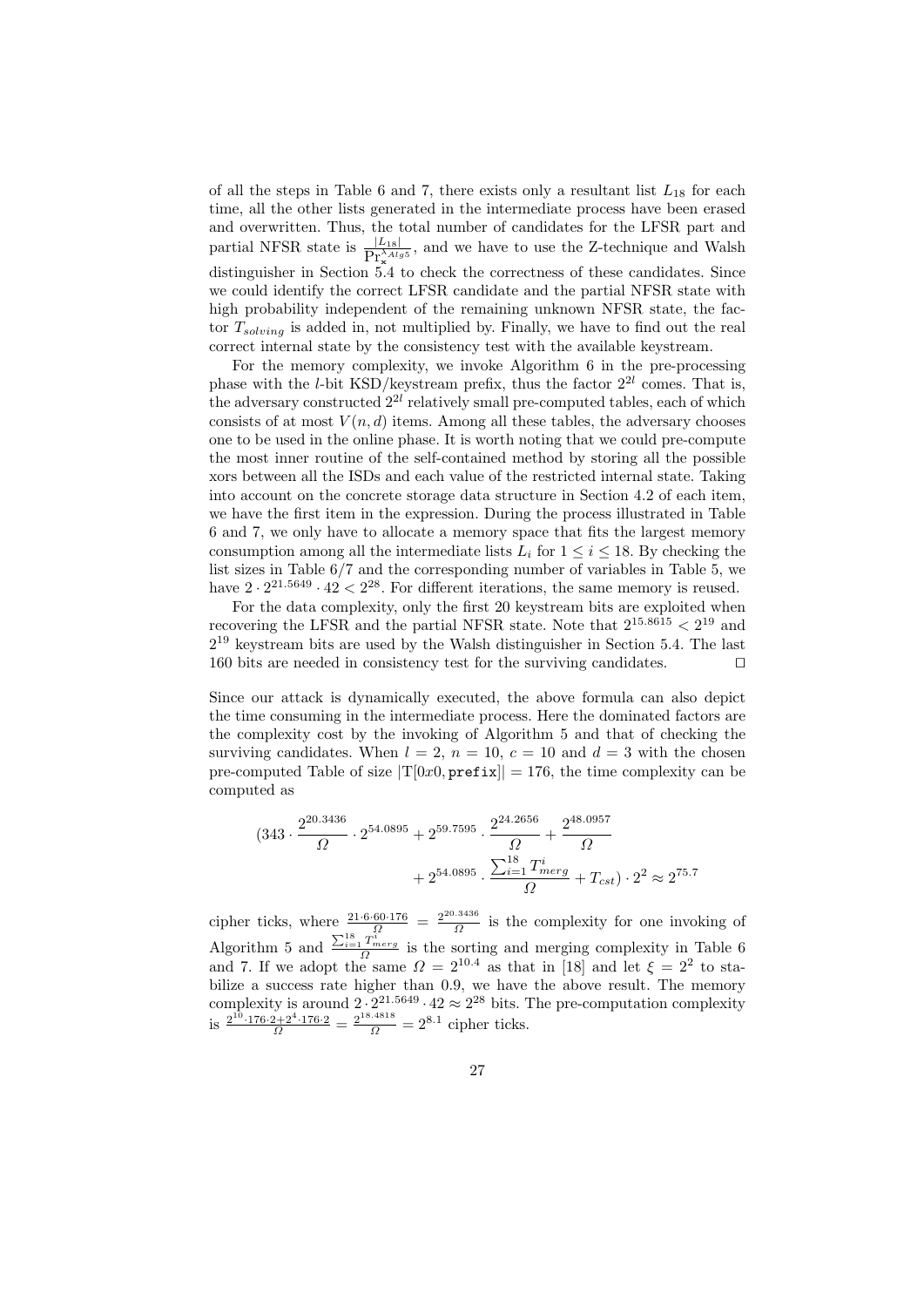**Remarks.** First note that the time complexity actually depends on the parameter *Ω*, which may be different for different implementations. Second, in the existence of a faster hardware implementation of Grain v1 that could generate 16 keystream bits in one cipher tick, our attack still holds, for such a hardware will also speed up the attack 16 times.

### **6 Experimental Results**

#### **6.1 The Experiments on Grain v1**

Note that a large proportion of practical experiments are already presented in the previous sections, here we just provide the remaining simulations. We have run extensive experiments on Grain v1 to check the correctness of our attack. Since the total complexity is too large to be implemented on a single PC, we have verified the beginning steps of Table 6 and 7 practically. Note that the remaining steps in the evolution process are just the repetition process of the first ones, we have enough confidence that the whole process for recovering the inner state of the LFSR part is correct.

The profile of our experiments is as follows. We first generate the inner states of the LFSR and NFSR in Grain v1 randomly. Here the RC4 stream cipher is adopted by discarding the first 8192 output bytes as the main random source. Then we run the cipher forwards from this random state and generate the corresponding keystream. After that, we apply the FNCA to generate the possible states following the steps in Table 6 and 7. At each step, we use the concrete data from simulations to verify the complexity and probability predictions in the Tables. We have done a large number of experiments to recover the restricted internal state corresponding to the keystream segment  $(z_0, z_1, \dots, z_6)$ , and almost all the experimental results conform to our theoretical predictions in Table 6. For example, if the states of the LFSR and NFSR in Grain v1 are 0xB038f07C133370269B6C and 0xC7F5B36FF85C13249603, respectively, then the first 20-bit keystream are  $(z_0, z_1, \dots, z_{19}) = 11100000111000000100$ . Set  $l = 2, d \leq 3$  and  $c = 10$ , let  $\beta = 21$  and  $\gamma = 6$ , run Algorithm 5 to generate the union list of size  $848$ . In  $10^6$  repetitions, the average probability of the correct restricted internal state being in the final list is quite close to the theoretical value 0*.*896456, which confirmed the correctness of the theoretical prediction. We also verified the list merging procedure of FNCA in experiments in the beginning steps 1 to 5 of Table 6, though the complexity of this procedure does not dominate. In general, the list sizes got in simulations match well with the theoretical estimates when represented in terms of the power of 2. Further, we have implemented the Walsh distinguisher to check its validity and got the confirmed results as well.

#### **6.2 Simulations on the Reduced Version**

For the reduced version of Grain v1 in Appendix B, we rewrite the keystream bit as  $z'_i = x_i \oplus h(l'_{i+1}, l'_{i+21}, n'_{i+23})$ , where  $x_i = n'_{i+1} \oplus n'_{i+7} \oplus n'_{i+15}$ . We have established a similar evolution process for restoring the restricted internal state of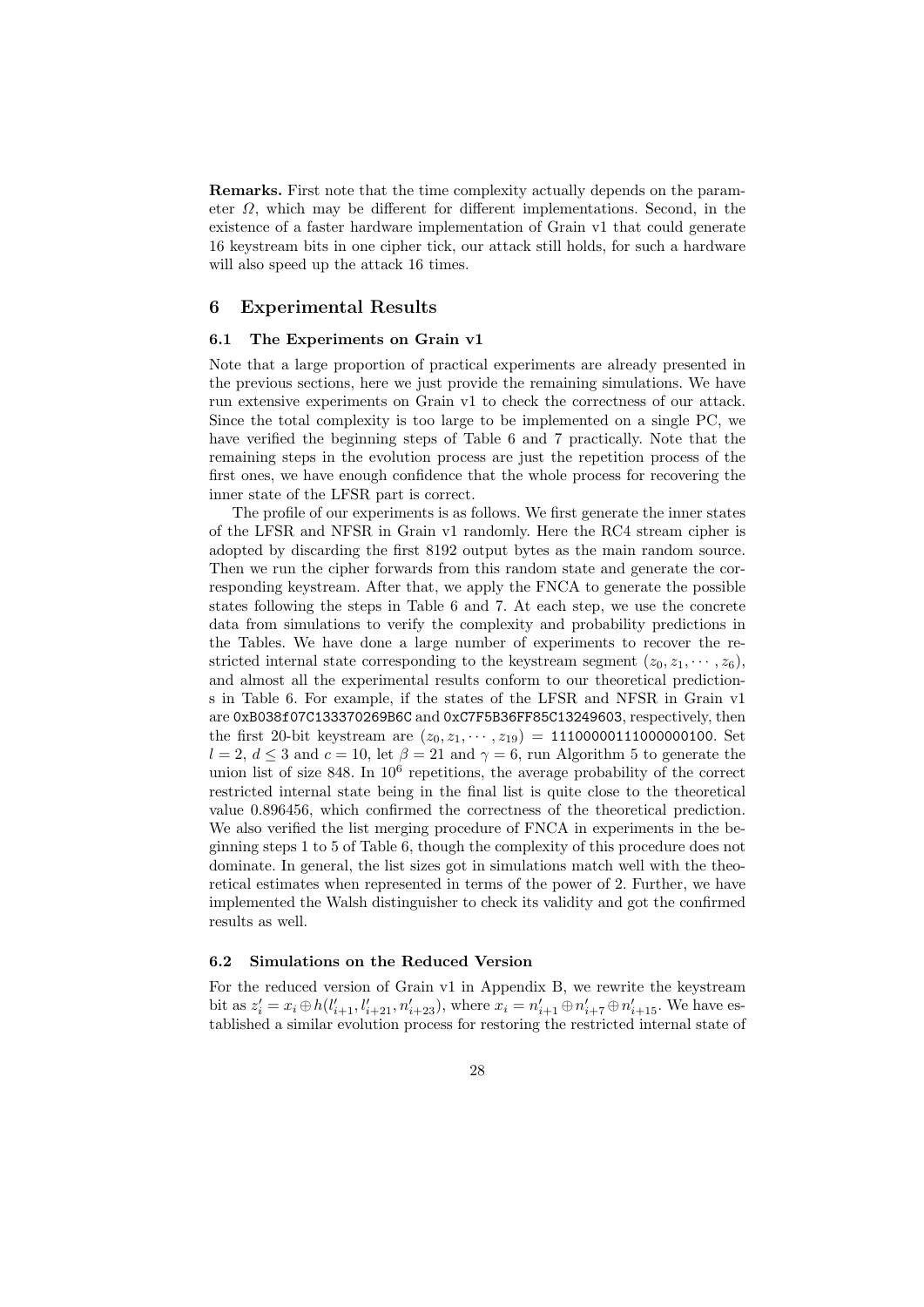$(z_0, z_1, \dots, z_{19})$ , which consists of 40 LFSR state bits, 20 NFSR variables  $n_{i+23}$ and 20  $x_i$  variables for  $(0 \le i \le 19)$ . In simulations, we first randomly loaded the internal states of the LFSR and NFSR as 0x9b97284782 and 0xb20027ea7d, respectively. Then we got the first 20-bit keystream, 00010010010000 001100. Let  $l = 2, d \leq 2$  and  $c = 8$ , the probability that the correct inner state is in the candidate list is 0*.*923 after one call of Algorithm 3. Now we adopt a group of attack parameters similar to the case of Grain v1 in the distilling phase. We invoked the Alg.3 10 times to generate the corresponding 10 lists, and then intersect these lists to have a smaller list. Repeat this process 4 times to acquire 4 similar intersection lists. At last, combine these 4 lists to form the union list and the existence probability of the correct state in the list is around 0.91. For  $(z_0, z_1)$ , we can recover an 8-bit restricted internal state, i.e.,  $(n_{22}, l_1, l_{21}, n_{23}, l_2, l_{22}, x_0, x_1)$ . Note that there are 6 free variables in this case and 64 possibilities in total. After distilling, the candidate number of this partial inner state is reduced to 50, while the value of expectation in theory is 53. Next, for  $(z_1, z_2)$ , we got 51 candidates. Since the inner states of  $(z_0, z_1)$  and  $(z_1, z_2)$  have 3 common free variables, the expected number of inner states of  $(z_0, z_1, z_2)$  is  $50 \cdot 51/2^3 \approx 319$ . In the experiments, the practical number is 308. The same method can also be applied to  $(z_1, z_2, z_3)$  to recover the candidates list of size 312. There are 6 common free variables between the inner state of  $(z_0, z_1, z_2)$  and that of  $(z_1, z_2, z_3)$ . We can reduce the number of inner states associated with  $(z_0, z_1, z_2, z_3)$  to  $308 \cdot 319/2^6 \approx 2^{10.9}$ , and the number got in experiments is  $1921 \approx 2^{10.9}$ . We continue this process to *z*<sup>19</sup> until we have recovered the target inner state. In the experiments, we repeat the above whole process for  $2^{24.26}$  times until the correct inner state is indeed in the candidate list of size  $2^{12.01}$ . In theory, we need about  $2^{23.94}$  repetitions of the whole process and get a list with  $2^{11.64}$  candidates. Therefore, on average we could restore the internal state with a complexity of about 2<sup>37</sup>*.*<sup>58</sup> reduced version cipher ticks, and currently, it took several hours for our non-optimized C implementation to have the candidate list with the correct candidate in, which verified the theoretical analysis of FNCA. For the reduced version, there is no need to use the Z-technique and Walsh distinguisher to deal with the LFSR independently. The codes for the reduced version experiments are available via https://github.com/martinzhangbin/nca\_reducedversion.

## **7 Conclusions**

In this paper, we have tried to develop a new cryptanalytic method, called fast near collision attack, on modern stream ciphers with a large internal state. The new attack utilizes the basic, yet often ignored fact in the primitives that each keystream vector actually depends on only a subset of the internal state bits, not on the full internal state. Thus it is natural to combine the near collision property with the divide-and-conquer strategy to mount the new kind of state recovery attacks. In the process, a self-contained method is introduced and improved to derive the partial internal state from the partial state difference efficiently. After the recovery of certain subsets of the whole internal state, a careful merging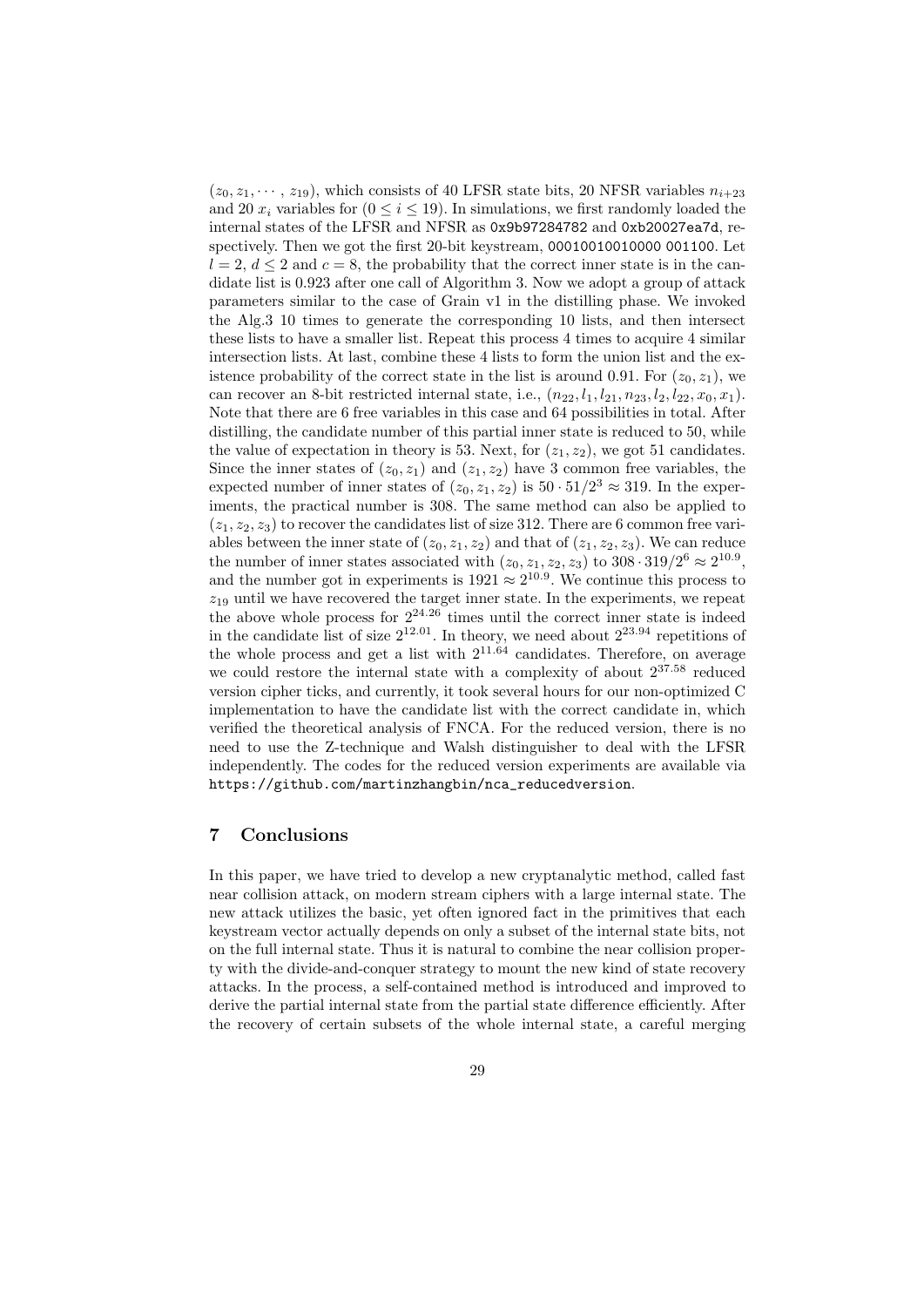and further retrieval step is conducted to restore the full large internal state. As an application of the new methodology, we demonstrated a key recovery attack against Grain v1, one of the 7 finalists in the European eSTREAM project. Combined with the rewriting variables technique, it is shown that the internal state of Grain v1, thus the secret key, can be reliably restored in 2<sup>75</sup>*.*<sup>7</sup> cipher ticks after the pre-computation of  $2^{8.1}$  cipher ticks, given  $2^{28}$ -bit memory and around  $2^{19}$  keystream bits in the single key model, which is the best key recovery attack against Grain v1 so far. It is suggested to strengthen Grain v1 with a new NFSR that eliminates the existence of good linear approximations for the feedback function. It is our future work to study fast near collision attacks against other NFSR-based primitives.

**Acknowledgements.** We would like to thank the anonymous reviewers for very helpful comments. This work is supported by the National Key R&D Research programm (Grant No. 2017YFB0802504), the program of the National Natural Science Foundation of China (Grant No. 61572482), National Cryptography Development Fund (Grant No. MMJJ20170107) and National Grand Fundamental Research 973 Programs of China (Grant No. 2013CB338002).

### **References**

- 1. Anderson, R.J.: Searching for the Optimum Correlation Attack. In: Preneel, B. (ed.) *Fast Software Encryption–FSE'1994*. LNCS, vol. 1008, Springer, Heidelberg  $(1995)$
- 2. Berbain, C., Gilbert, H., Maximov, A.: Cryptanalysis of Grain. In: M.J.B. Robshaw (Ed.): *Fast Software Encryption–FSE'2006*, LNCS vol 4047, pp. 15-29. (2006).
- 3. Berbain, C., Gilbert, H. and Joux, A.: Algebraic and correlation attacks against linearly filtered non linear feedback shift registers, in R. Avanzi, L. Keliher and F. Sica, eds, *Selected Areas in Cryptography–SAC 2008*, LNCS Vol. 5381, Springer-Verlag, pp. 184-198.
- 4. Biryukov, A. and Shamir, A.: Cryptanalytic time/memory/data tradeoffs for stream ciphers, in T. Okamoto, ed., *Advances in Cryptology–ASIACRYPT 2000*, LNCS Vol. 1976, Springer-Verlag, pp. 1-13. (2008)
- 5. De Cannière, C., Kucuk, O, and Preneel, B. Analysis of Grain's initialization algorithm, in S. Vaudenay, ed., *Progress in Cryptology–AFRICACRYPT 2008*, LNCS Vol. 5023, Springer-Verlag, pp. 276-289. (2008)
- 6. Chepyzhov, V., Johansson. T., Smeets, B.,: A Simple Algorithm for Fast Correlation Attacks on Stream Ciphers, In B. Schneier ed., *Fast Software Encryption– FSE'2000*, LNCS vol.1978, Springer-Verlag, pp. 181–195, 2000
- 7. Courtois. N.T., Weier. W.: Algebraic Attacks on Stream Ciphers with Linear Feedback, In E. Biham ed., *Advances in Cryptology–EUROCRYPT'2003*, LNCS vol.2656, Springer-Verlag, pp. 345–359, 2003.
- 8. http://www.ecrypt.eu.org/stream/e2-grain.html
- 9. Hawkes, P. and Rose, Gr.: Rewriting variables: the compleixty of fast algebraic attacks on stream ciphers, in M. Franklin ed., *Advances in Cryptology– CRYPTO'2004*, LNCS vol. 3152, Springer-Verlag, pp. 390–406, (2004).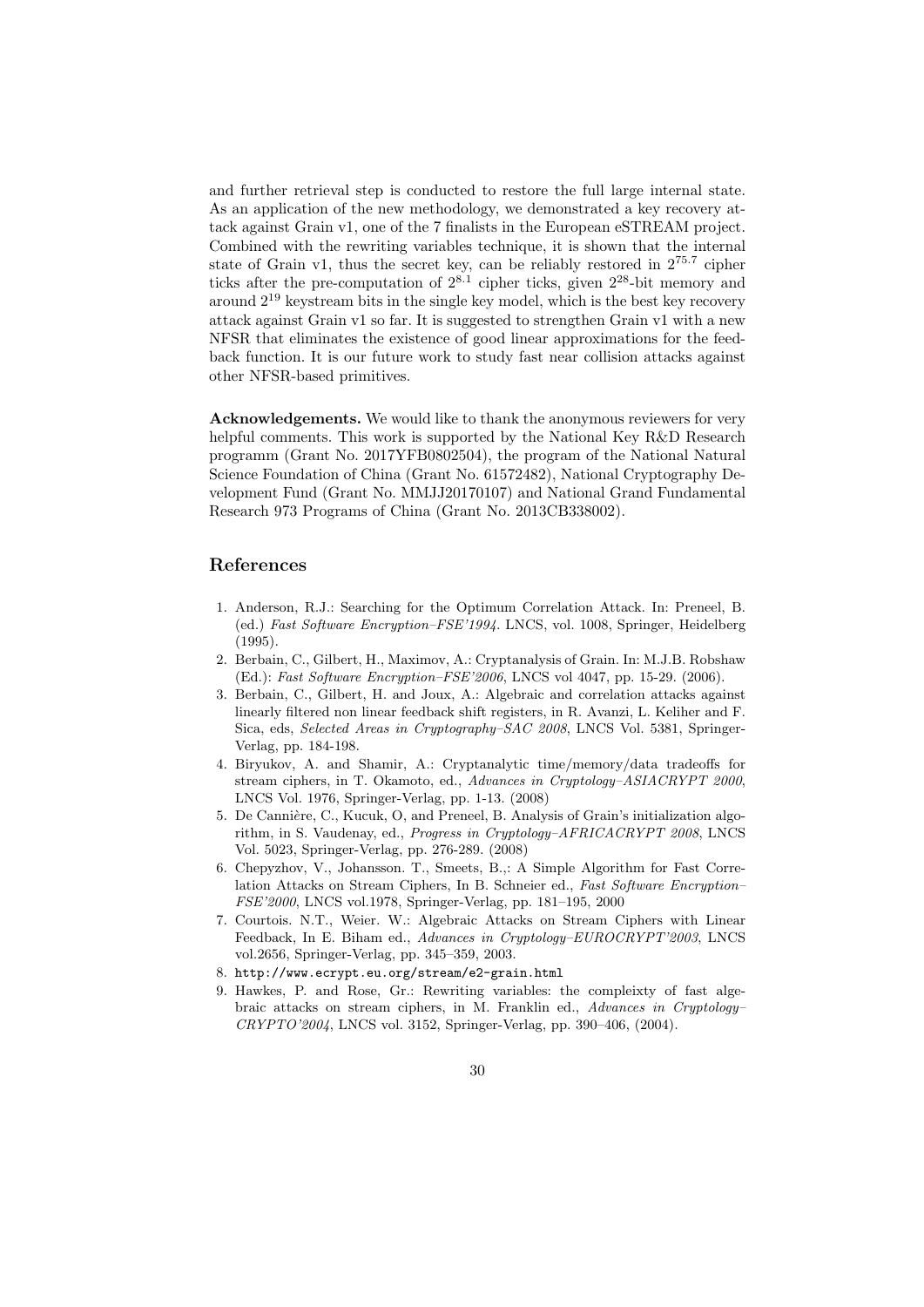- 10. Hell, M., Johansson, T., Meier, W.,: Grain: a stream cipher for constrained environments. *International Journal of Wireless and Mobile Computing (IJWMC)*, vol. 2, No. 1, 2007. pp. 86-93. (2007)
- 11. Fischer, S. and Meier, W.: Algebraic Immunity of S-Boxes and Augmented Functions, in A. Biryukov, ed., *Fast Software Encryption–FSE'2007*, LNCS vol. 4593, Springer-Verlag, pp. 366-381, (2007).
- 12. Guo, Q., Johansson, T., and Löndahl, C. : Solving LPN using Covering Codes, in P. Sarkar and T. Iwata eds., *Advances in Cryptology–ASIACRYPT'2014*, part 1, LNCS vol. 8873, Springer-Verlag, pp. 1–20, (2014).
- 13. Lu, Y. and Serge, V.: Faster correlation attack on Bluetooth keystream generator E0, in M. Franklin ed., *Advances in Cryptology–CRYPTO'2004*, LNCS vol. 3152, Springer-Verlag, pp. 407–425, (2004).
- 14. Matsui, M.: Linear Cryptanalysis Method for DES Cipher. *Advances in Cryptology–EUROCRYPT'93*, LNCS vol. 765, Springer-Verlag, pp 386–397, 1994.
- 15. Knellwolf, S., Meier, W., Naya-Plasencia, M: Conditional Differential Cryptanalysis of NLFSR-Based Cryptosystems, in M. Abe Ed,*Advances in Cryptology– ASIACRYPT 2010*, LNCS Vol. 6477, Springer-Verlag, pp. 130–145. (2010).
- 16. Koch, P. C.,: Cryptanalysis of Stream Ciphers-Analysis and application of the Near Collision Attack for stream ciphers, Technical University of Denmark, *Master Thesis–Supervisor: Christian Rechberger*, November 2013.
- 17. http://en.wikipedia.org/wiki/Stirling\_numbers\_of\_the\_second\_kind
- 18. Zhang, B., Li, Z., Feng, D., Lin D.,: Near Collision Attack on the Grain v1 Stream Cipher. In: S. Moriai (Ed.): *Fast Software Encryption-FSE'2013*, LNCS vol 8424, pp. 518-538, 2014.

# **A An Example to Illustrate the Z-technique**

*Example 1.* Assume the adversary collects the following linear equations of  $z_{20+i}$ for  $i \geq 0$ . Now he could use the Z-technique as follows to derive more linear equations on the initial NFSR state.

> $1: z_{20} = n_{21} \oplus n_{22} \oplus n_{24} \oplus n_{30} \oplus n_{51} \oplus n_{63} \oplus n_{76} \oplus n_{83}$  $2: z_{21} = n_{22} \oplus n_{23} \oplus n_{25} \oplus n_{31} \oplus n_{52} \oplus n_{64} \oplus n_{77} \oplus n_{84}$  $3: z_{22} = n_{23} \oplus n_{24} \oplus n_{26} \oplus n_{32} \oplus n_{53} \oplus n_{65} \oplus n_{78}$  $4: z_{23} = n_{24} \oplus n_{25} \oplus n_{27} \oplus n_{33} \oplus n_{54} \oplus n_{66} \oplus n_{79}$  $5: z_{24} = n_{25} \oplus n_{26} \oplus n_{28} \oplus n_{34} \oplus n_{55} \oplus n_{67} \oplus n_{80} \oplus n_{87}$  $6: z_{25} = n_{26} \oplus n_{27} \oplus n_{29} \oplus n_{35} \oplus n_{56} \oplus n_{68} \oplus n_{81}$  $7: z_{26} = n_{27} \oplus n_{28} \oplus n_{30} \oplus n_{36} \oplus n_{57} \oplus n_{69} \oplus n_{82}$  $8: z_{27} = n_{28} \oplus n_{29} \oplus n_{31} \oplus n_{37} \oplus n_{58} \oplus n_{70} \oplus n_{83}$  $9: z_{28} = n_{29} \oplus n_{30} \oplus n_{32} \oplus n_{38} \oplus n_{59} \oplus n_{71} \oplus n_{84} \oplus n_{91}$  $10: z_{29} = n_{30} \oplus n_{31} \oplus n_{33} \oplus n_{39} \oplus n_{60} \oplus n_{72} \oplus n_{85} \oplus n_{92}$  $11: z_{30} = n_{31} \oplus n_{32} \oplus n_{34} \oplus n_{40} \oplus n_{61} \oplus n_{73} \oplus n_{86} \oplus n_{93}$  $12: z_{31} = n_{32} \oplus n_{33} \oplus n_{35} \oplus n_{41} \oplus n_{62} \oplus n_{74} \oplus n_{87} \oplus n_{94}$  $13: z_{32} = n_{33} \oplus n_{34} \oplus n_{36} \oplus n_{42} \oplus n_{63} \oplus n_{75} \oplus n_{88} \oplus n_{95}$  $14: z_{33} = n_{34} \oplus n_{35} \oplus n_{37} \oplus n_{43} \oplus n_{64} \oplus n_{76} \oplus n_{89}$